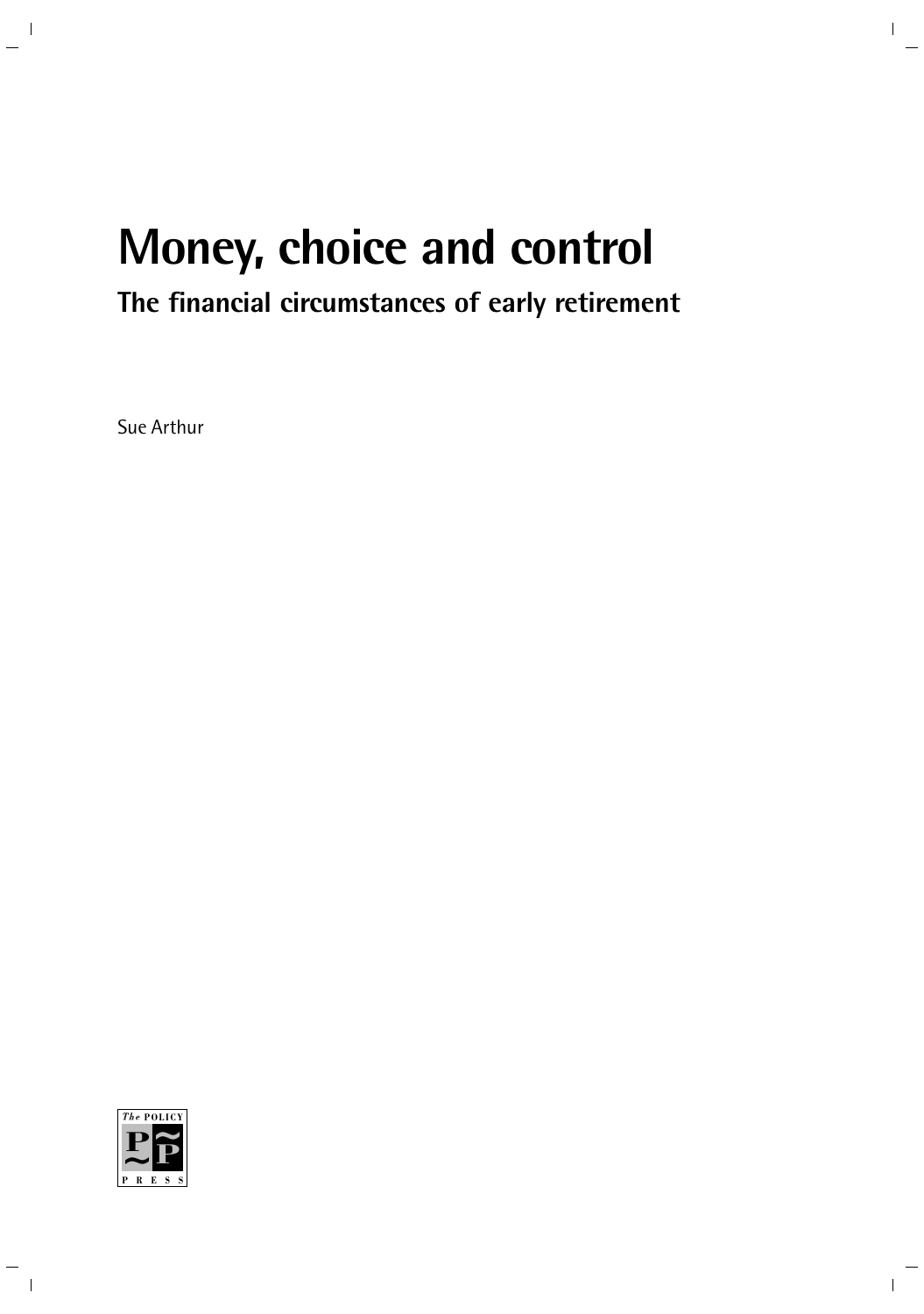First published in Great Britain in December 2003 by

The Policy Press Fourth Floor, Beacon House Queen's Road Bristol BS8 1QU UK

Tel no +44 (0)117 331 4054 Fax no+44 (0)117 331 4093 E-mail tpp-info@bristol.ac.uk www.policypress.org.uk

© National Centre for Social Research 2003

Published for the Joseph Rowntree Foundation by The Policy Press

ISBN 1 86134 476 7

**Sue Arthur** is a Research Director in the Qualitative Research Unit at the National Centre for Social Research. She is responsible for the conduct of qualitative studies in a range of social policy areas, and has a particular interest in research on family policy issues. She also teaches regularly on qualitative research methods courses.

All rights reserved: no part of this publication may be reproduced, stored in a retrieval system, or transmitted in any form or by any means, electronic, mechanical, photocopying, recording or otherwise without the prior written permission of the Publishers.

The **Joseph Rowntree Foundation** has supported this project as part of its programme of research and innovative development projects, which it hopes will be of value to policy makers, practitioners and service users. The facts presented and views expressed in this report are, however, those of the author and not necessarily those of the Foundation.

The statements and opinions contained within this publication are solely those of the author and not of The University of Bristol or The Policy Press. The University of Bristol and The Policy Press disclaim responsibility for any injury to persons or property resulting from any material published in this publication.

The Policy Press works to counter discrimination on grounds of gender, race, disability, age and sexuality.

Cover design by Qube Design Associates, Bristol Printed in Great Britain by Hobbs the Printers Ltd, Southampton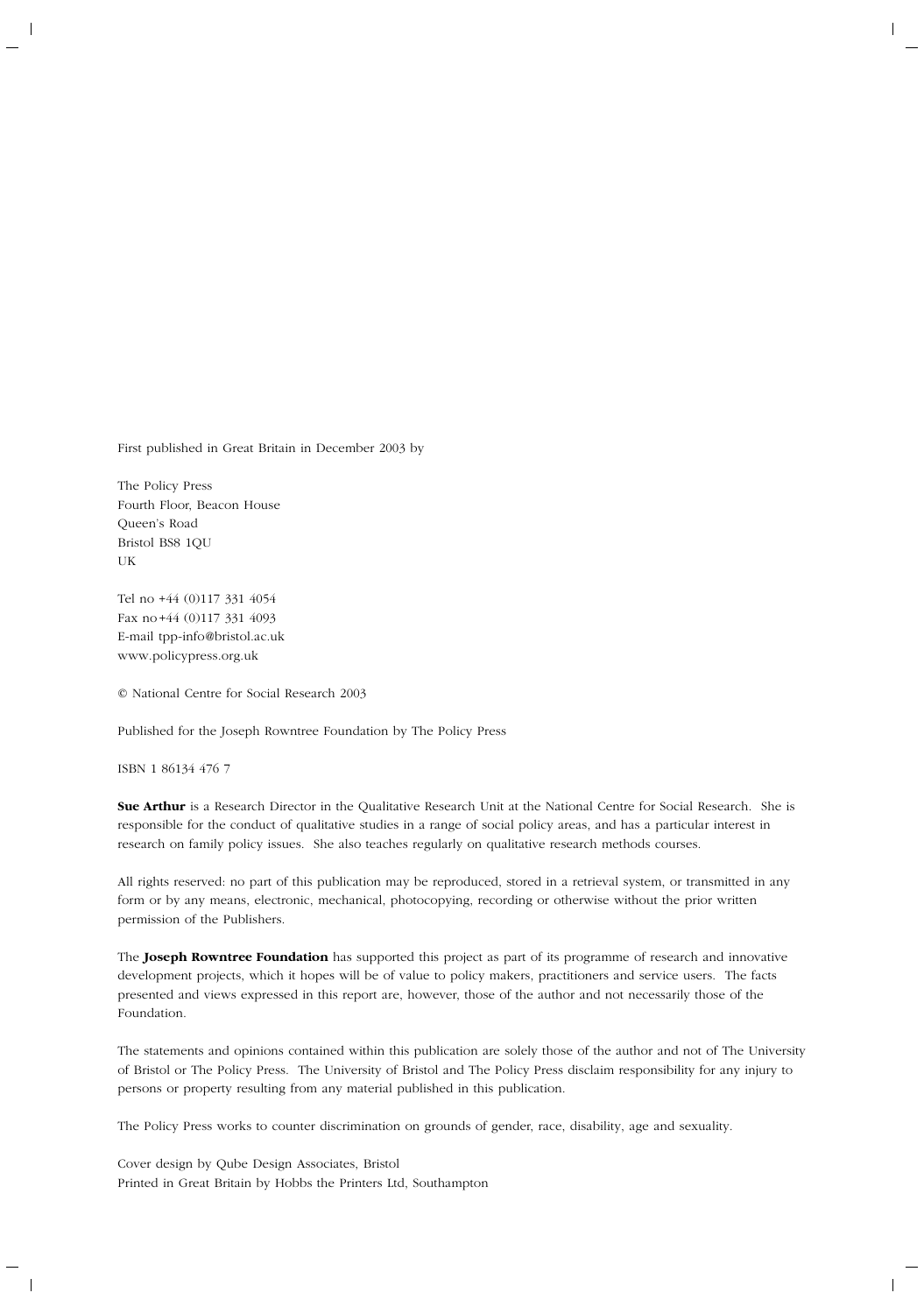# **Contents**

|   | Acknowledgements                                                                                                                                                                                                                              | IV                                |
|---|-----------------------------------------------------------------------------------------------------------------------------------------------------------------------------------------------------------------------------------------------|-----------------------------------|
| 1 | <b>Introduction</b><br>Background<br>Research objectives and outline of methodology<br>Report outline                                                                                                                                         | 1<br>2<br>4                       |
| 2 | <b>Retirement pathways</b><br>Introduction<br>The context of early moves out of work<br>The move out of paid work<br>The transition to 'retirement'<br>Factors influencing different pathways<br>Typical sets of circumstances<br>Conclusions | 5<br>5.<br>5<br>6<br>8<br>9<br>12 |
| 3 | Making decisions about leaving work<br>Introduction<br>Process of making the decision to leave work<br>Influences on deciding to move out of work<br>Conclusions                                                                              | 13<br>13<br>13<br>16<br>21        |
| 4 | Financial transitions on leaving work<br>Introduction<br>Financial circumstances after leaving work<br>Managing financial transitions<br>Conclusions                                                                                          | 23<br>23<br>24<br>27<br>30        |
| 5 | Living with early retirement: attitudes and rationales<br>Introduction<br>What do people think about their situation?<br>Planning for the future<br>Conclusions                                                                               | 32<br>32<br>32<br>34<br>39        |
| 6 | Conclusions and policy implications<br>Introduction<br>Implications for employment policy<br>Implications for personal finances<br>Conclusions                                                                                                | 41<br>41<br>41<br>43<br>45        |
|   | <b>References</b>                                                                                                                                                                                                                             | 46                                |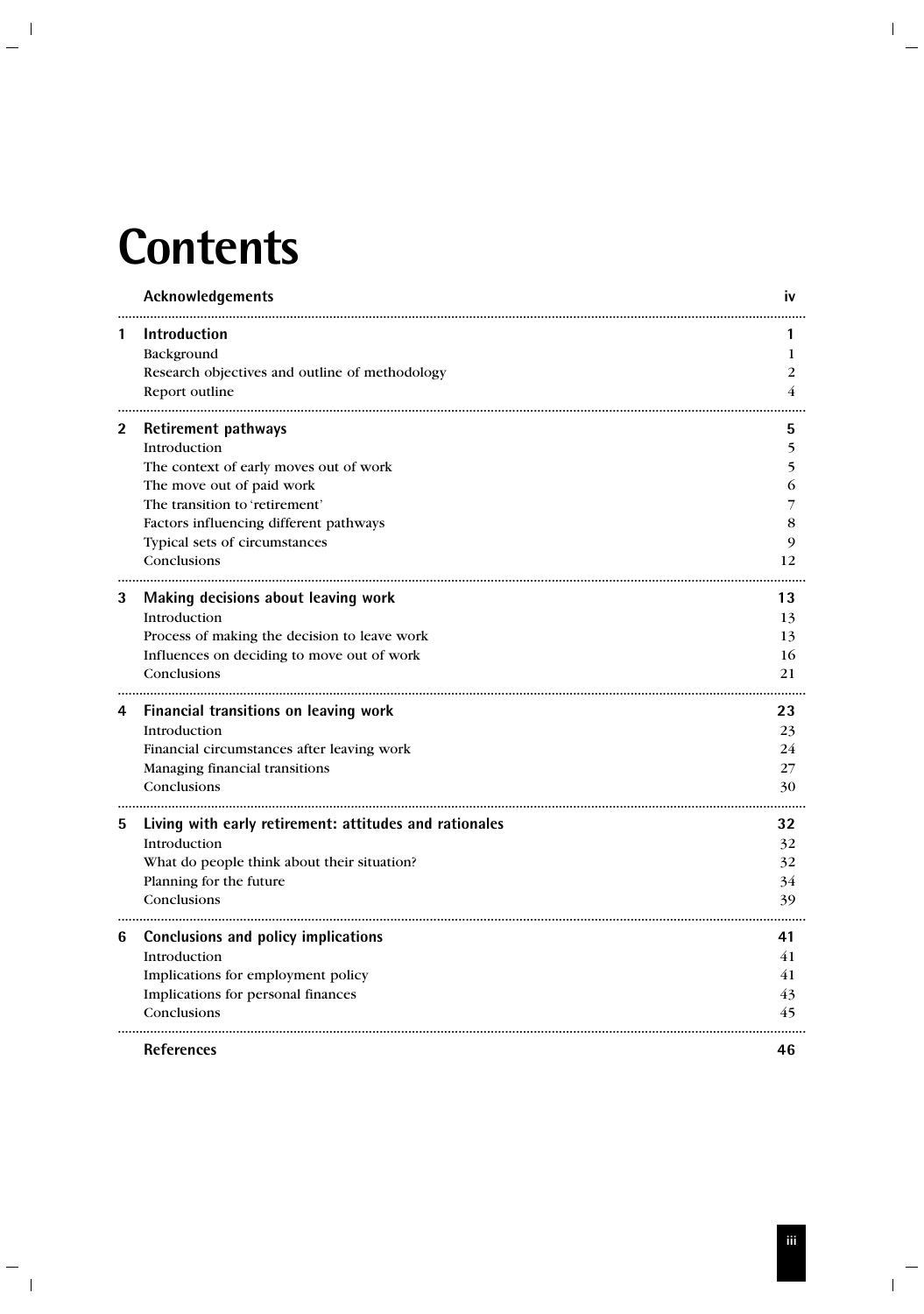# **Acknowledgements**

There are a number of people who contributed to this research. First, I would like to thank the Joseph Rowntree Foundation for their financial support for the study. Donald Hirsch, JRF programme adviser and Mark Hinman, JRF project manager both provided valuable advice and support. Members of the Advisory Group for this study also provided support and comments at each stage of the research, and their involvement has been especially helpful.

At the National Centre for Social Research, I am very grateful for the help received from a number of staff: Jane Ritchie and Dawn Snape assisted with the early development of the study; Margaret Blake provided key advice and support for the selection of respondents from the Family Resources Survey; Tim Harries helped to ensure the smooth running of the project; Marion Clayden and Jill Keegan carried out the in-depth interviews with great skill and sensitivity; and Alice Mowlam, Dan Philo and Mike Tibble provided valuable help with the data analysis.

Most importantly, I would like to thank all the people who very generously gave up their time to take part in the study and share their experiences and views.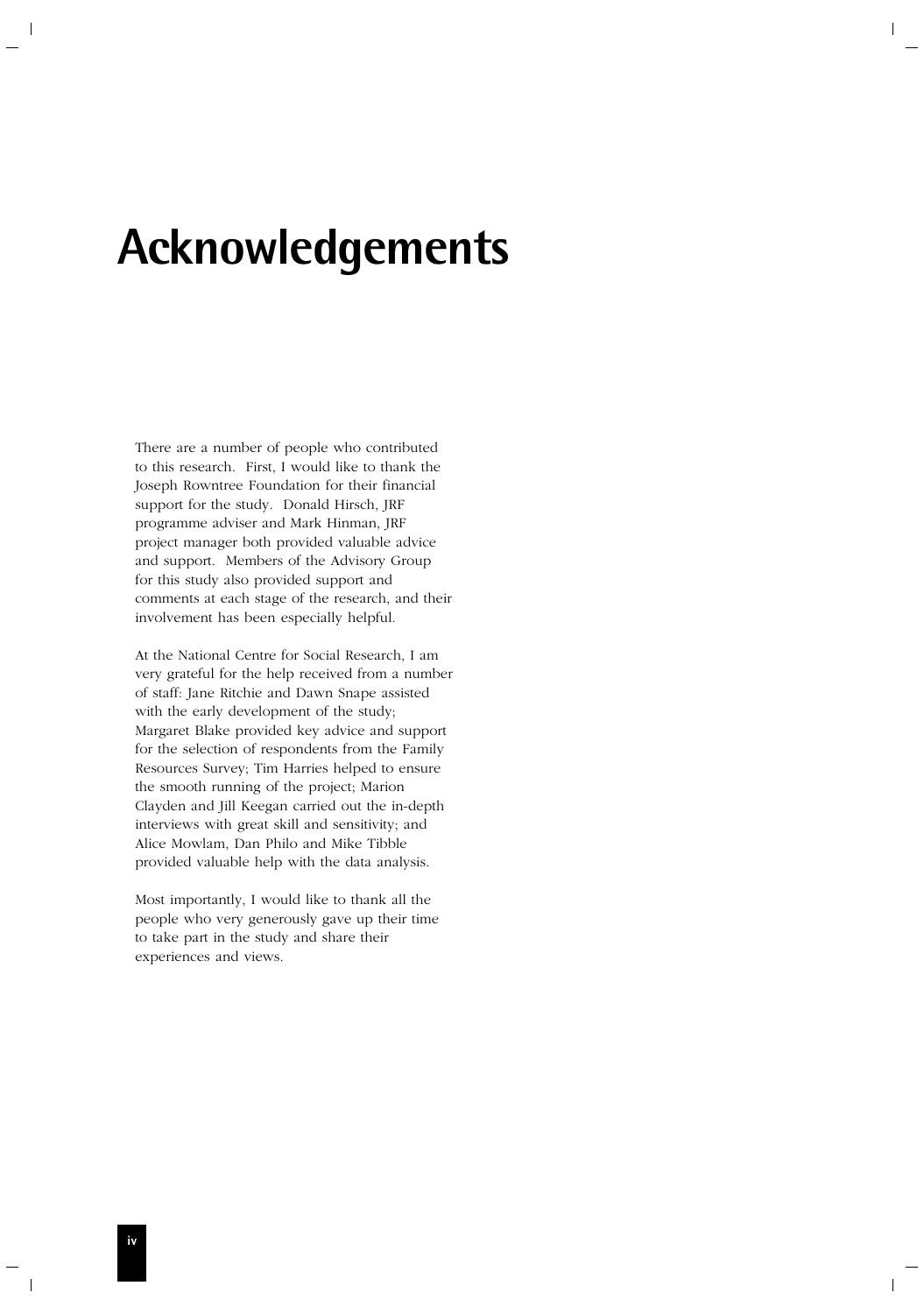# *1*

# **Introduction**

# **Background**

This research was carried out against the backdrop of a growing 'pensions crisis' in the UK. A changing demographic profile, brought about by rising life expectancy and lower fertility rates, has raised questions about how provision for old age should be financed. At the same time, falls in the value of the stock market have contributed to falling values of pension funds, with a number of impacts for people drawing their pensions now and in the future. These include, for example, reduced payouts on pensions and endowment policies, and changes to the structure of pension schemes, in particular the rapid closure to new members of a large number of final salary schemes (as reported in the *Financial Times*, 24/03/03). It is widely accepted that the rules and regulations around pensions are highly complex and difficult to understand, and this combines with uncertainty about projected pension figures to create public anxiety about pensions (Tanner, 2000; Pickering, 2002).

At the same time, there has been a movement towards a greater financial responsibility for the funding of pensions falling to the individual and away from the employer and the state. This has come about through the relative reduction in the value of the state pension, the move towards increased take-up of occupational and private pensions, and the trend away from final salary scheme pensions. However, access to a private (that is, occupational or personal) pension is far from universal. In 2001–02, 4 out of 10 male employees and half of female employees were not contributing to a pension scheme. Among existing rather than future pensioners, one fifth of pensioner couples and half of single pensioners had no private pension (Summerfield and Babb, 2003).

Research evidence suggests that, on the whole, people's knowledge and understanding of pensions is relatively limited, and that there is widespread uncertainty about how to go about financial planning for the future (Hedges, 1998; Mayhew, 2001). In addition, it has been argued that some people choose to focus on dealing with present and immediate financial concerns rather than thinking to the future (Rowlingson, 2000; FSA, 2002). Work history influences the ability to access pensions, for example through lower earnings or fewer years paying contributions, and this provides part of the explanation for women's lower access to pensions. Women may also have an expectation that they can rely on a husband's pension, but this may then not be realised (or not in full) as a result of divorce or widowhood (Evandrou and Glaser, 2003).

These issues have highlighted a policy concern about lifetime saving for retirement, and raised questions about whether people are saving enough, the extent to which a voluntary pensions regime is adequate to address a 'savings gap' and whether and how people should be encouraged to save more (Sandler Review, 2002; DWP/HM Treasury/Inland Revenue, 2002). At the same time, there has been ongoing discussion about the age of retirement, and the extent to which policy should be encouraging longer working lives, through work retention policies or measures such as raising the age at which the state pension can be drawn.

# *The financial implications of early retirement*

Within this context, there has been a related trend over the last 20 years towards lower participation in the labour market among older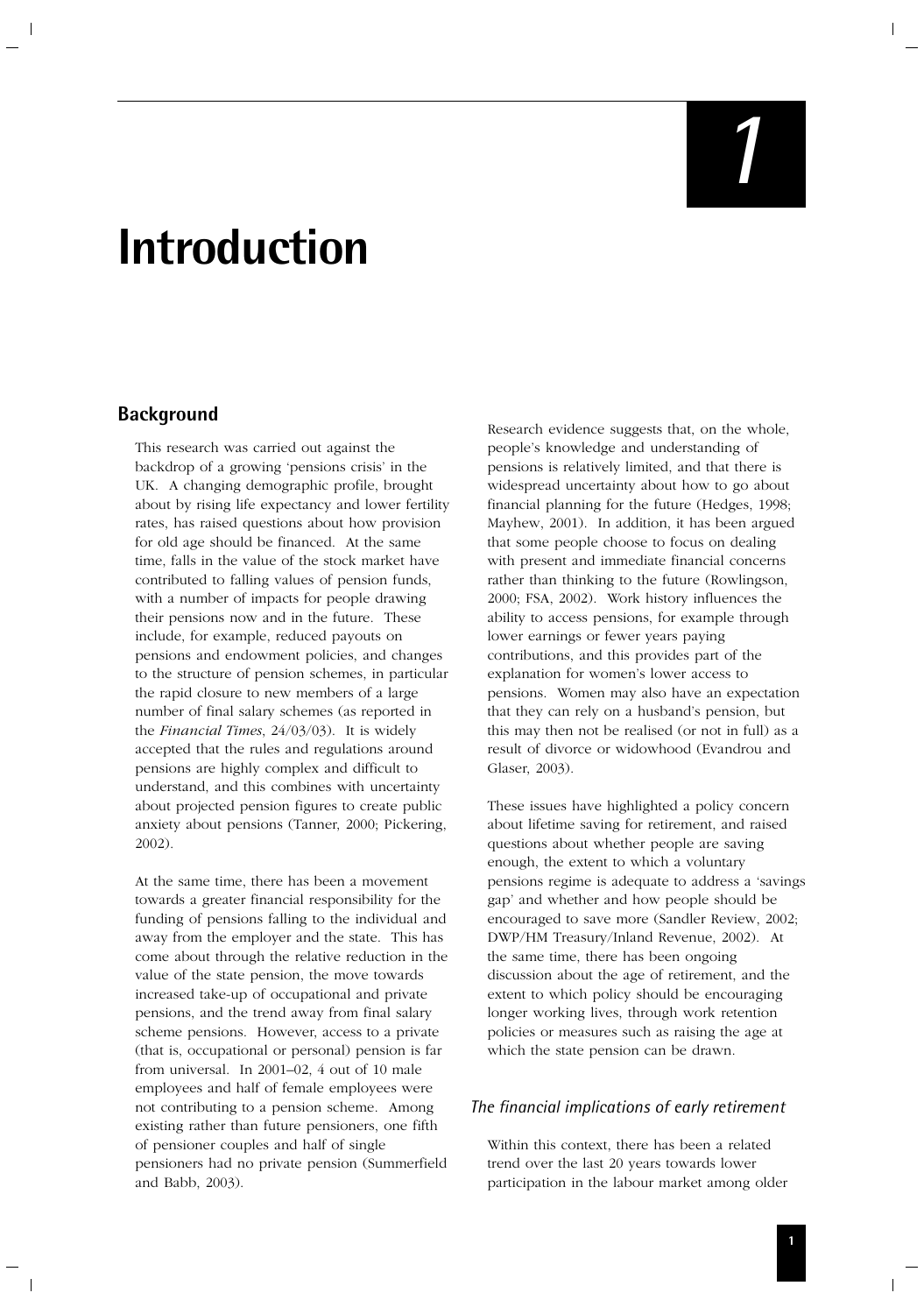men. Analysis of the Labour Force Survey shows a dramatic change from the late 1970s to the mid-1990s in the employment rates among men in their late fifties and early sixties: in 1979 around 80% of men in this age range were in employment; in 1997 this figure had dropped to under 60% (Campbell, 1999). At the same time, the age where male employment rates start falling seems to have reduced over the same period, from the mid to early fifties (Campbell, 1999). This change is largely attributable to an increase in the proportions of men who were economically inactive rather than any significant change in unemployment rates. There has been no similar trend among older women, although older women are still less likely than older men to be in paid work. Given the concerns discussed above about financing old age, this trend could potentially exacerbate poverty and reliance on state welfare, by reducing the amount of time people spend contributing to a pension or other savings scheme, and increasing the number of years where they have no income from earnings.

A number of research studies have been carried out with a view to shedding more light on the characteristics and circumstances of the group of people who are out of work in their fifties and early sixties. Between a half and two thirds of men out of work in this age group report being 'long-term sick or disabled' rather than 'retired' (Banks et al, 2002). Other research evidence shows that the two groups of older men  $(45+)$ most likely to be out of work are (i) men in the bottom quartile of the hourly wage distribution, and (ii) men in the top half of the wage distribution who have an occupational pension (Campbell, 1999). These studies suggest the existence of pull and push factors in the move to 'early retirement'.

Two recent studies have investigated the financial situations of people who retire earlier than state pension age (Bardasi and Jenkins, 2002; Meadows, 2002). Both studies found that people who had retired early had a higher income on average than people who retired at standard retirement age, which is consistent with the idea that for a significant group of people at least, they retire early because they can afford to do so. However, this is not the same across all occupations: where people have a low-skilled occupation, their likelihood of having a low

income in later life is increased if they leave work early (Bardasi and Jenkins, 2002).

The current evidence suggests that the explanation for moving out of work before standard retirement age varies for different people: this includes positive choices not to work, financial security not to need to work, and lack of opportunity to work due to health problems, disability, or lack of jobs (Barnes et al, 2002; Lissenburgh and Smeaton, 2003). Increasing levels of dissatisfaction among older workers over the last 10 years suggest that perhaps more people would choose to leave work in the right circumstances (*The Guardian*, 2002). Financial security and health are both seen as important for living a fulfilling life. However, one study looking at quality of life in old age found that health was more important than wealth in leading to a higher quality of life, and interestingly that when it came to retirement, the most important factor influencing quality of life was not when someone had retired but whether or not they had been able to exercise choice over when they retired (ESRC, 2003).

The government has responded to the issue of improving financial provision for old age through a raft of different measures, including the introduction of new more flexible pensions, and has enhanced the targeting of state welfare on lower income households, through the Minimum Income Guarantee, followed by the introduction of the Pension Credit in 2003. Other policies have been aimed at encouraging people to continue working or to return to work up to, and beyond, state pension age, and encouraging further pension saving through improved pension information and simplified tax frameworks (DWP/HM Treasury/Inland Revenue, 2002). The final chapter of this report will review government policy in the light of the research findings.

# **Research objectives and outline of methodology**

The primary aims of the study were:

• to provide a contextual understanding of the role that financial circumstances and awareness played in influencing the decision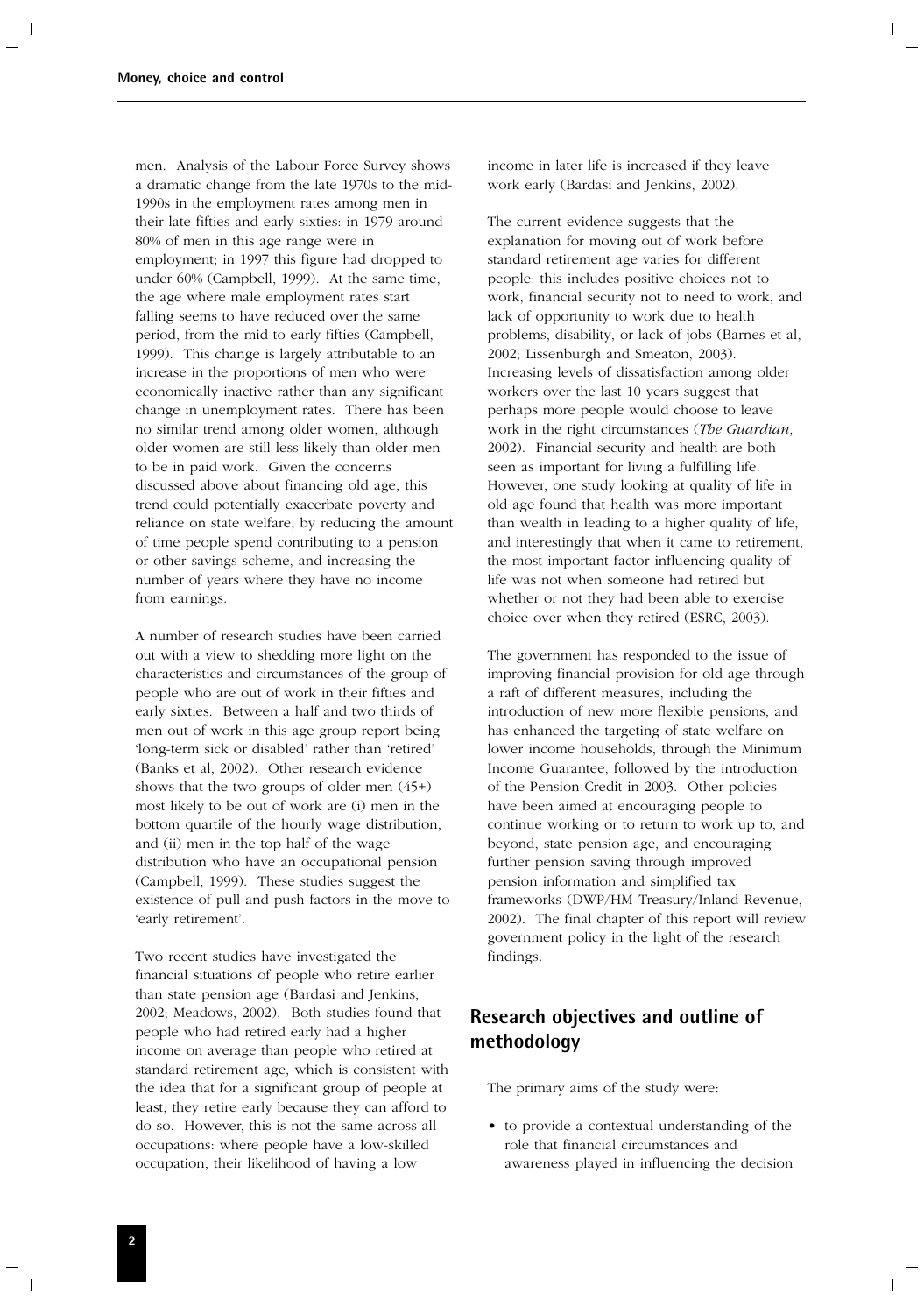to follow different retirement pathways, in interaction with non-financial factors;

- to examine the implications of an early move out of work for individual access to and levels of financial resources, in particular pensions;
- to explore the impact of moving out of work before state pension age on the way that households plan and manage household finances;
- to add to existing knowledge about the transition to retirement, and to point to implications for providing support to people during this transition.

#### *Sample selection*

The respondents for this study were selected from among people who had taken part in the Family Resources Survey (FRS) between April 2000 and March 2001. The sample was designed so that we could select people who had moved out of work during their fifties (or early sixties for men), and who were in different types of financial situation following their withdrawal from work. People were selected who were aged between 51 and 63 (for women) or 68 (for men), and who had worked during their lives but were not currently working (or training). People were included who had said they were looking for work. We specified that people's partners should also be within the same age range, but that they could be working, or have never worked.

The sample was then selected in a purposive way from among this group of potential respondents. A number of criteria were used to design a sample that reflected the key characteristics of the group, and the ways in which they varied from each other. The intention was to capture a wide range of diverse experience within the sample. The following shows the profile of the sample:

- 28 men and 28 women;
- 21 couples and 14 single people (including divorced, widowed and never married);
- a range of ages, between 48 and 62, at 'retirement', and a range of ages at interview;
- a spread across broad socioeconomic groups and occupations;
- varying lengths of time since retired, from around 12 months to over 10 years;
- a range of financial situations: different levels of income and capital, and different sources of income (pensions and benefits);
- different work histories (including some women with only a few years paid work);
- a wide range of geographical areas in England and Scotland: the research covered metropolitan and suburban areas in Scotland, the South East of England, Midlands, North West and Yorkshire, as well as towns and villages in the South East, South West, North West, and Yorkshire and Humberside.

### *Data collection*

Between December 2001 and April 2002, indepth interviews were carried out with members of 35 households purposively selected from the FRS. Twenty-one of these households were couples and 14 were single people. Where couples were interviewed, a separate interview was carried out with each partner, leading to a total sample size of 56 people: 28 men and 28 women. The reasons for carrying out interviews with both partners were to provide an opportunity to explore two different perspectives of the same situation, and to provide an understanding of the extent of joint decision making and financial behaviour among couples.

Interviews were carried out using a topic guide that shaped the areas of questioning, but also allowed for responsive and interactive interviewing in order to understand the issues from the respondent's point of view and in their own language. Interviews lasted between an hour and an hour-and-a-half and a payment of £15 was given to respondents. Interviews were tape-recorded and transcribed verbatim to allow detailed analysis, which was conducted using Framework, a content analysis technique developed by the National Centre for Social Research (NatCen).

### *Reporting results*

This was a qualitative study. Qualitative research cannot be generalised on a statistical or numerical basis. Rather it is the map of the range of views or experiences that can be inferred to the wider population, along with the categories, concepts and explanations that arise from people's accounts. Where patterns or associations emerge from the data, there will be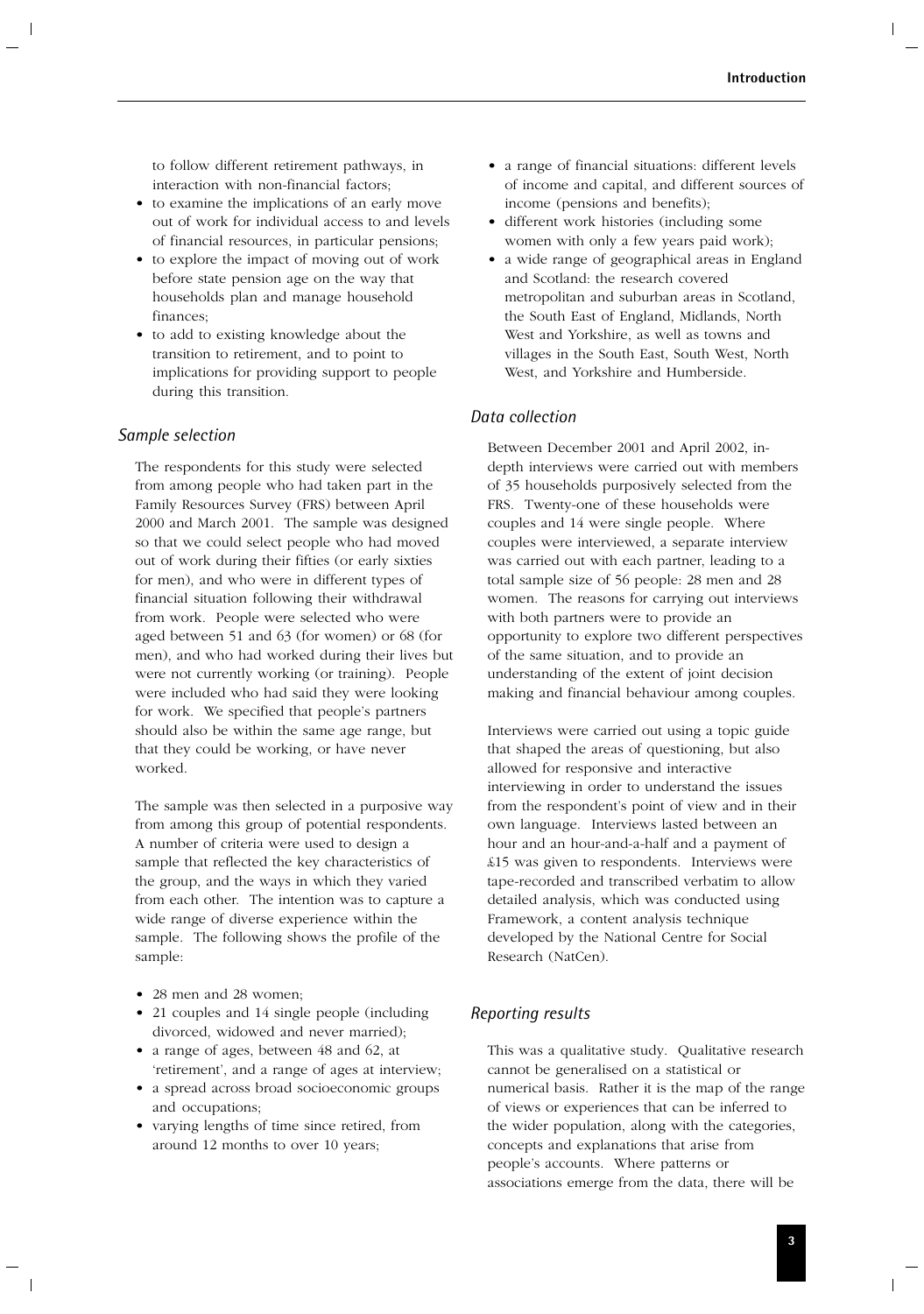value in testing the strength of these through statistical enquiry.

Any names used in quotations have been changed to preserve confidentiality. Quotes have been attributed by giving respondent's sex, their past occupation, their age and their financial situation on leaving work.

Through the report, the term 'disability' is used to refer to the social context of ill-health or impairment. The term 'impairment' is used for the medical condition or loss of faculty (for example, blindness, deafness, inability to walk). Reference to 'private pensions' encompasses occupational and personal pensions if not specified separately.

# **Report outline**

The next chapter provides an overview of the characteristics of the group of people who have moved out of paid work in their fifties, and describes the range of 'retirement pathways' they have followed. This chapter sets the context for the remainder of the report, in providing a greater insight into this particular group of people.

Chapter 3 explores in depth the decision to move out of paid work, and the range of factors that people take into consideration when leaving work. Chapter 4 addresses what happens after the move away from paid work, in particular what happens to people's financial situation, and how they manage their money. Chapter 5 looks behind the effects on people's financial situation to the underpinning views and attitudes that shape people's feelings about their financial situation, and their decisions about how to plan for the future. Finally, in Chapter 6, the main research results are highlighted, and some policy implications of these results are drawn out.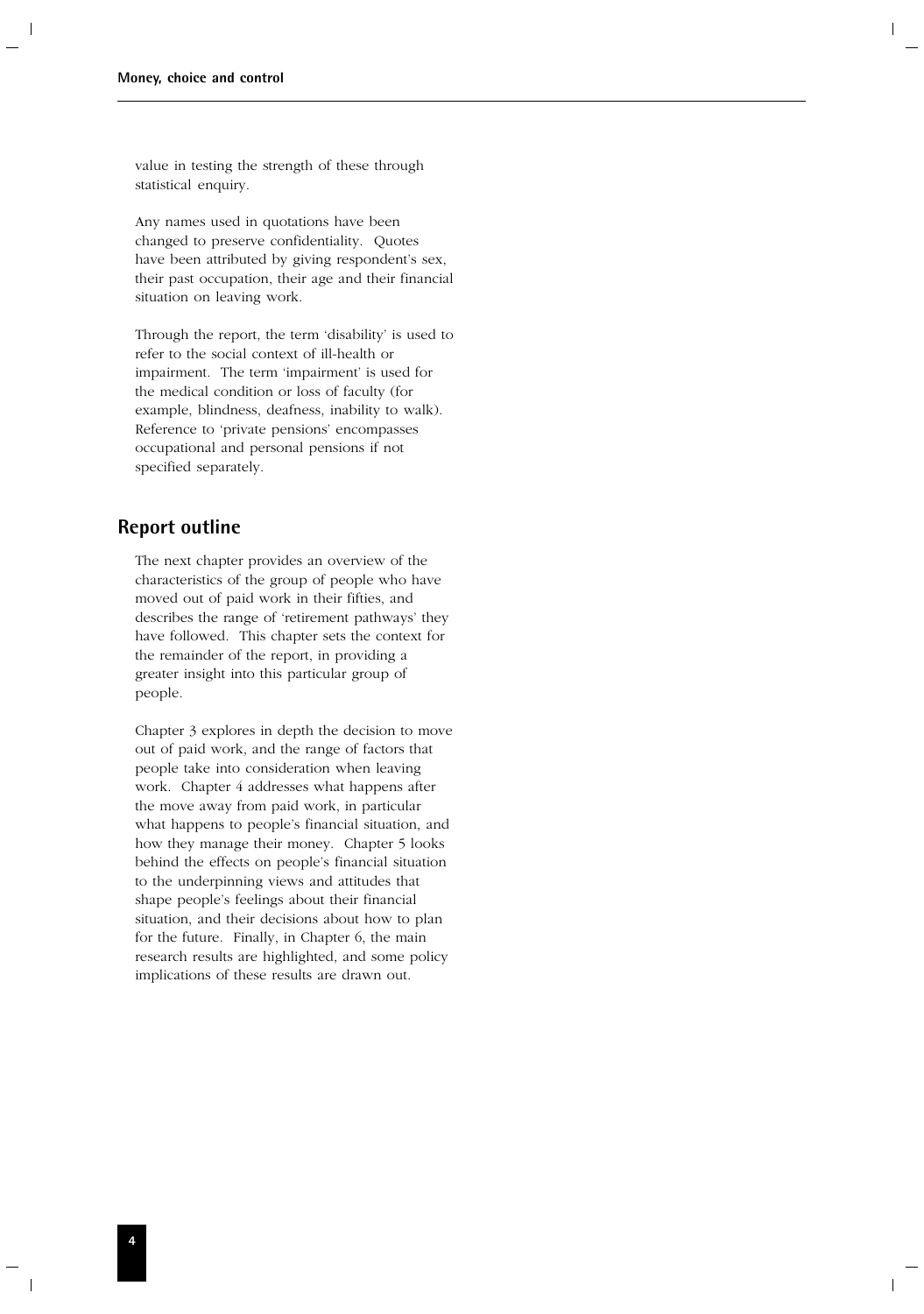*2*

# **Retirement pathways**

# **Introduction**

This chapter presents a detailed description of the range of circumstances and characteristics of people leaving work in their fifties and early sixties. In particular, the chapter looks at the way that the amount of choice and control over leaving work varies between individuals, and explores in what way and why choice and control varies for people in different circumstances. In the next chapter, there is a more detailed description about the reasons behind leaving work.

# **The context of early moves out of work**

People were deliberately selected to take part in this research, with a view to representing the widest possible range of different circumstances and situations among people moving out of work in their fifties and early sixties (see discussion of sampling and of definitions in Chapter 1). In this way, we hoped to understand more about the sorts of people who chose or found themselves to be 'early retired'.

When looking at transitions out of work for people over 50, there are two distinct points of transition to take into consideration: the move out of paid work, and the move into retirement. For some people, these two points may come at the same time, for others they will be separated by a period out of paid work, or a period of intermittent and part-time paid or voluntary work. The overall transition is therefore towards retirement, although the initial move out of work is not necessarily a 'retirement'.

Equally important in setting the context of people's moves out of work, is the nature of their prior employment pathway or work history. The idea of 'retirement' implies a move away from a main job or a sequence of jobs that have formed a coherent work history with a clear end. However, as is well known, people's engagement with the labour market can vary hugely, and their work histories can be characterised by many moves between jobs or long spells away from paid work, as a result of redundancies, disability or ill-health, or caring responsibilities among other things. In addition to people with more 'standard' work histories, this research study encompassed people who had:

- done very little paid work, due to spending large periods looking after children and home;
- worked in a number of different low-paid, casual or insecure jobs, often for short periods at a time and interrupted by periods out of work;
- had a 'two-tier' career, taking a second main job after redundancy, but at a lower level of pay and conditions (including moving into working for themselves).

In other words, there was far less of an obvious or identifiable point of moving out of work for people with these latter experiences, but rather a gradual drift away from any further engagement with the labour market.

One way of categorising people's circumstances on leaving work, and of displaying the range of diversity, is to present different retirement scenarios or pathways in terms of a framework made up of the key dimensions that shape people's experience. In the next sections, this is done on the basis of four key dimensions. These create a framework that takes into account (i) the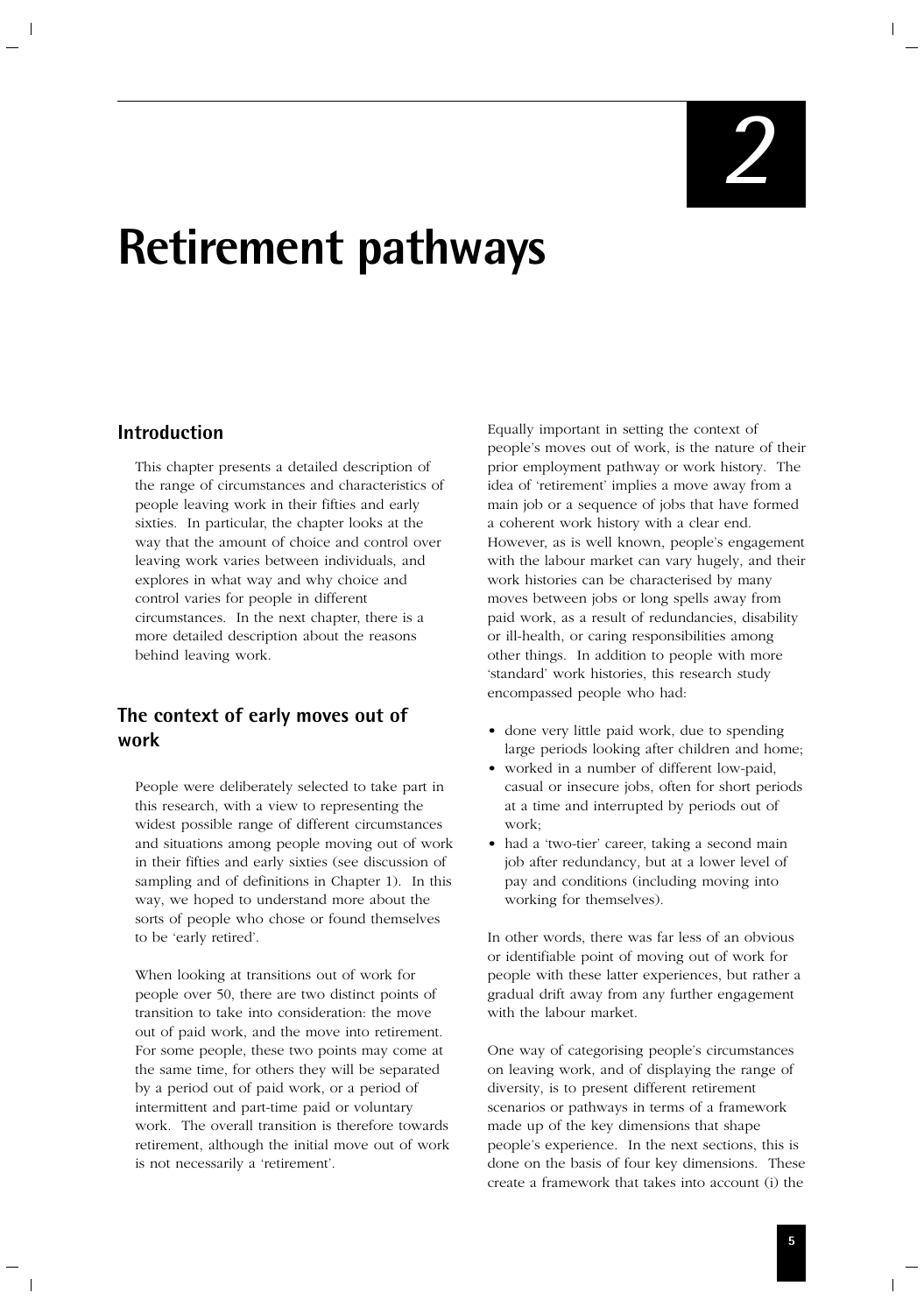nature of the circumstances of someone's move out of work combined with (ii) their attitude or approach towards moving out of work permanently. The four dimensions used for this purpose are:

- the trigger behind the move out of work;
- the person's readiness for moving out of work permanently;
- the level of control over the move towards retirement;
- the degree of finality of the move towards retirement.

The first three of these dimensions all represent different aspects of choice over the move. For example, the greatest level of choice would be for someone who initiated the move themselves, at a point when they were ready and had complete control over how and at what pace the process happened. The least choice would be someone who had the move forced on them at a point when they had no intention to leave work, and with no control over the circumstances of their subsequent withdrawal from the labour market. In between, there are a range of positions representing greater or lesser choice along these different dimensions.

The four dimensions or spectrums have been divided into two sets of two in Figures 2.1 and 2.2 to represent the move out of paid work (Figure 2.1) and the transition to retirement (Figure 2.2) – these moves can of course happen at one and the same time. People's positions can be arranged along each spectrum, falling into different positions within each 'quarter' of the grid as a way of representing how people can vary from each other.

# **The move out of paid work**

In Figure 2.1, the move out of paid work is represented by two cross-cutting dimensions: whether the main trigger out of work was driven by the employee or by the employer (or some other external driver), and the extent to which people felt ready and were wanting to move permanently out of work.

In the top half of the figure are represented the people who initiated their move out of work themselves, and while many of these did so because they were ready to leave work permanently (group A), not all of them were in these same circumstances. People who left work in constrained circumstances, for example, because of their own health or in order to care for a sick or disabled partner or relative, did so in the hope that they might be able to work again and not with an intention of retiring from paid work (group B). Initiating a move out of work yourself is not, of course, necessarily an indication of full choice.

People in the bottom two quarters (C and D) are all people whose move out of paid work was initiated by their employer or by some other circumstance, rather than themselves. This includes people who were made redundant, who had their contracts stopped on grounds of impairment or ill-health, or who were given an offer of early retirement or voluntary redundancy. It also includes people who felt obliged to leave work under their doctor's instructions because of the risk to their health of continuing work, and people who left work as the result of what could be called a 'crisis' situation (examples of this situation included the onset of severe or terminal



#### **Figure 2.1: The move out of paid work**

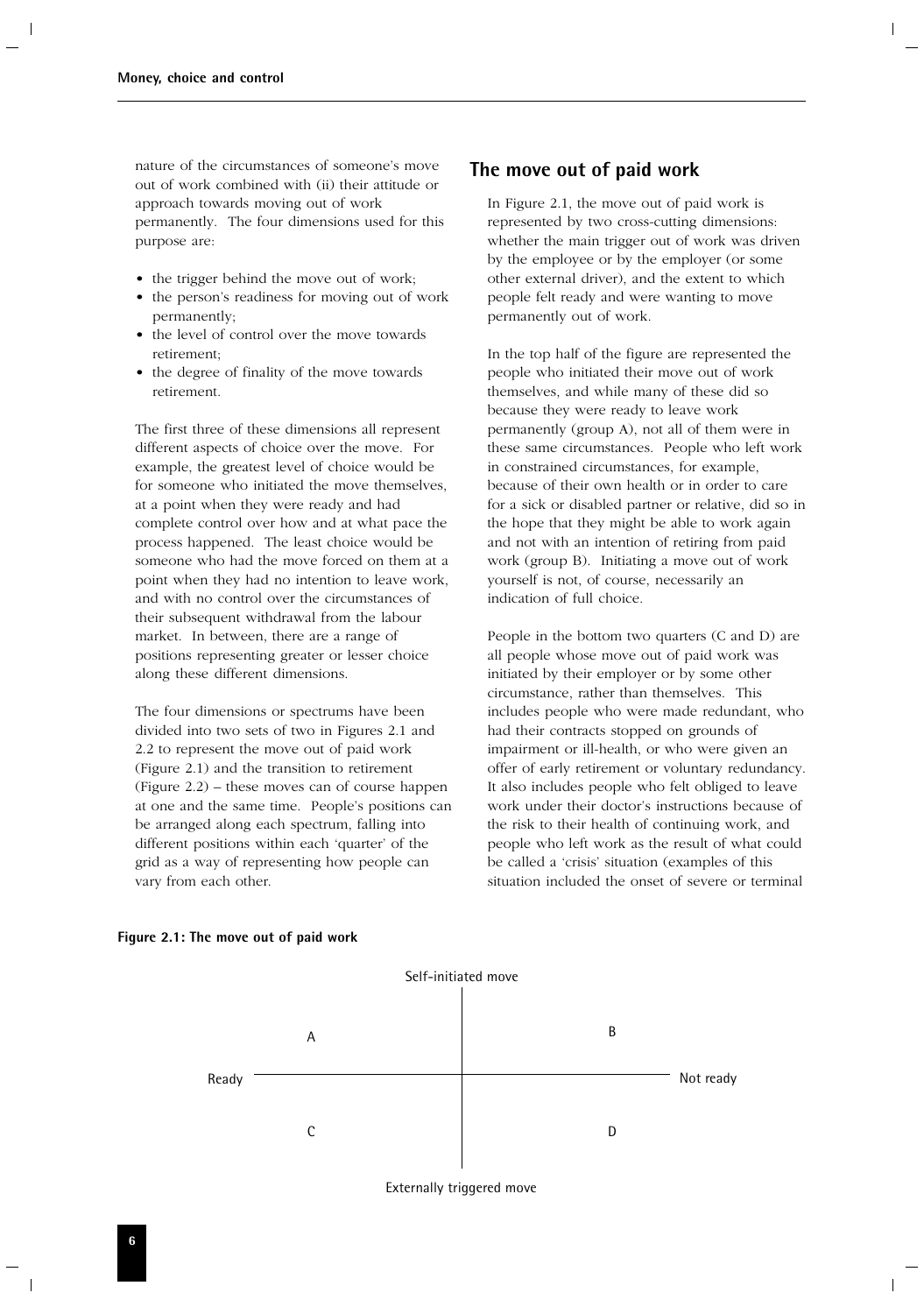illness, or fleeing a local area to get away from a violent partner). There is a fine line here between people who took a choice to leave work due to constrained circumstances such as ill-health, and people who felt this move was forced upon them; this distinction may partly be a feature of the sort of language people use to explain their situation, or the extent to which people feel in control of their lives.

Where early retirement was offered or was seen as a standard option in their occupation then the move is initiated externally, but clearly in deciding to take up the offer people's position falls nearer to the centre of the vertical spectrum where there is also an element of choice. People who took up such an offer were clearly people who felt ready and happy to leave work (even if they had not previously considered it very much), and these people make up group C in Figure 2.1. Other people in group C fall closer to the end of the vertical spectrum where, although the decision to leave work was more or less taken for them, they nonetheless were ready and happy to leave work. Obviously, people who were not ready and did not want to leave work were people with little choice, whose move out of work was dictated by their employer, or perhaps to a lesser extent, by medical advice (group D). Where people's move out of work was driven by a 'crisis' situation, then the question of whether they were ready or wanting to leave work became an irrelevance in light of their dominant personal situation.

# **The transition to 'retirement'**

Figure 2.2 represents the second key point on the transition, the move to retirement. Given the



design of this study, some respondents had not fully completed the move to retirement, either because they were still hoping to find work or get back to work following time out through illhealth or caring, or because they were still doing some kind of paid work, albeit on a more reduced scale from their previous main job. Others had reached a retirement point, which happened in a number of different scenarios:

- at the same time as their move out of paid work;
- following a period of looking for or winding down work; or
- at the point when they reached state pension age.

The research study therefore captured people's experiences at different points in this transition.

The extent to which there was a clear 'early retirement point' was determined by a combination of people's feelings about wanting to work again and by their pension or benefits situation. For example, someone who wanted to work even if they knew it was unlikely because of ill-health did not see themselves as being retired until they reached state pension age. Some people had experienced a short period of time when they had been eligible for and claiming Jobseeker's Allowance after stopping work, but had been advised to claim Income Support when they turned 60, which they interpreted as being effectively 'early retired' by the state (this had sometimes caused resentment, and sometimes relief). People who had claimed a pension when they left work were more likely to think of their move as their final move out of paid work (although interestingly it was quite common for people to be reluctant to use the



Lack of control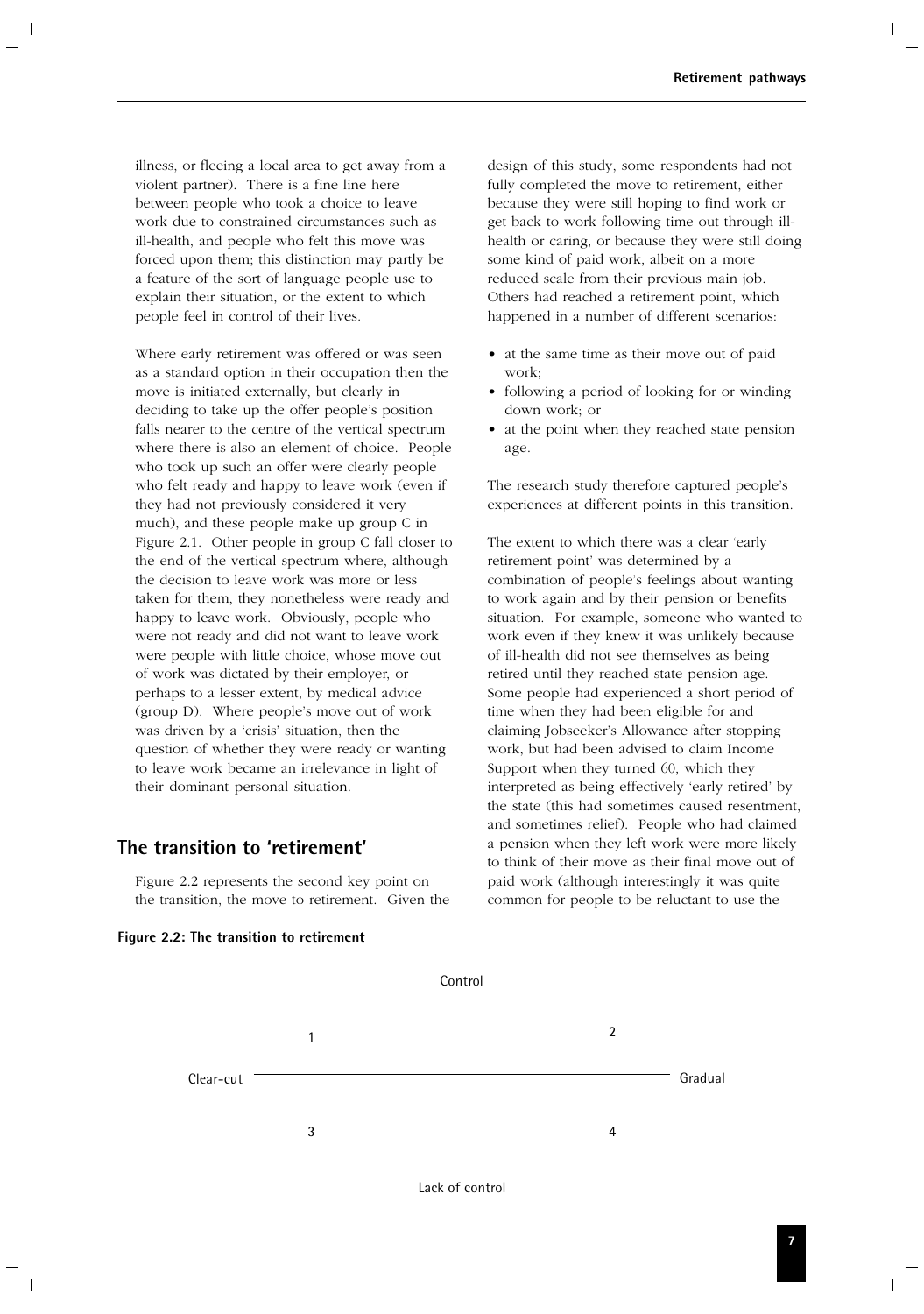term 'retirement' even if they had no plans to do paid work again. This was because they had plans to continue to be active in a variety of ways, which might include voluntary work, but did not involve 'retiring' from society).

Figure 2.2 shows two cross-cutting dimensions: the extent to which the move out of paid work was clear-cut and final, or more of a gradual transition (as described above), and the degree of control the individual had over their circumstances once their paid work had ended. These do not represent a further four groups of people to those in Figure 2.1, but four sets of circumstances in relation to a different issue (that is, any one individual's circumstances would be represented both in Figures 2.1 and 2.2).

Where the move out of paid work and into retirement was clear-cut to a greater or lesser degree, people had very different levels of control over how this happened. One set of people had control over the circumstances of their leaving work, such that they chose the timing and accessed a financial package that they were comfortable with (group 1). Further along the spectrum, people had less control over issues such as timing or finance, but nonetheless were in control of the decision to retire. At the other end of the spectrum, people's circumstances more or less took control away from them, their shift to a position out of work was clear-cut but they had no say about it, for example because of the severity of their health situation or impairment (group 3).

A more gradual move into retirement can be characterised into two scenarios: (i) a controlled and deliberate wind-down of paid work, through continuing in a part-time or flexible capacity in an existing job, or through taking on freelance, ad hoc work (group 2), or (ii) a period of time spent looking for work after a job had finished but gradually abandoning hope of finding anything, because of attitudes of employers to older or disabled workers, and local jobs which were not matched to skill or ability levels (group 4). It was unusual for people to continue looking actively for work for more than around two years, although this was shaped in part by how near they were to state pension age, and their assessment of the likelihood of finding something appropriate.

# **Factors influencing different pathways**

It is interesting to look at what appears to influence the level of choice and control people have over their retirement pathway. There seemed to be three dominant explanations for what shaped where people were likely to be positioned on the different spectrums or dimensions represented above<sup>1</sup>.

The three factors tended to operate in interaction rather than independently from each other:

- work history and skills;
- financial situation;
- health and impairment status.

Each area is explored briefly in turn below (in no particular order of priority).

People's employment situation was central in determining their situation in a number of ways. Their occupation and seniority shaped their financial situation: their current and past income, and also their access to and ability to fund a private pension (the industry or sector they were in influenced the nature of occupational pension they had). It also shaped their ability to negotiate the timing and terms of their own leaving, including in situations of redundancies or ill-health/disability. Their skills and experience shaped the opportunities and level of control they might have over finding another job in their fifties, including making a more gradual transition towards retirement. Finally, their continuity or lack of continuity in paid work in the past fed directly into their pension situation at the point of an early withdrawal from work.

As is clear from the discussion above, someone's employment situation was directly linked to their financial situation. Where people had a comfortable financial situation and especially where they had the ability to access a private pension pre-state pension age (in particular an occupational pension), they were in a position to initiate their retirement if they wanted to do so,

These are not of course the only factors influencing people's situation, and a qualitative study such as this can only point to apparent broad associations, rather than make clear correlations between someone's circumstances and the extent to which they are, or say they are, in control of their move out of work.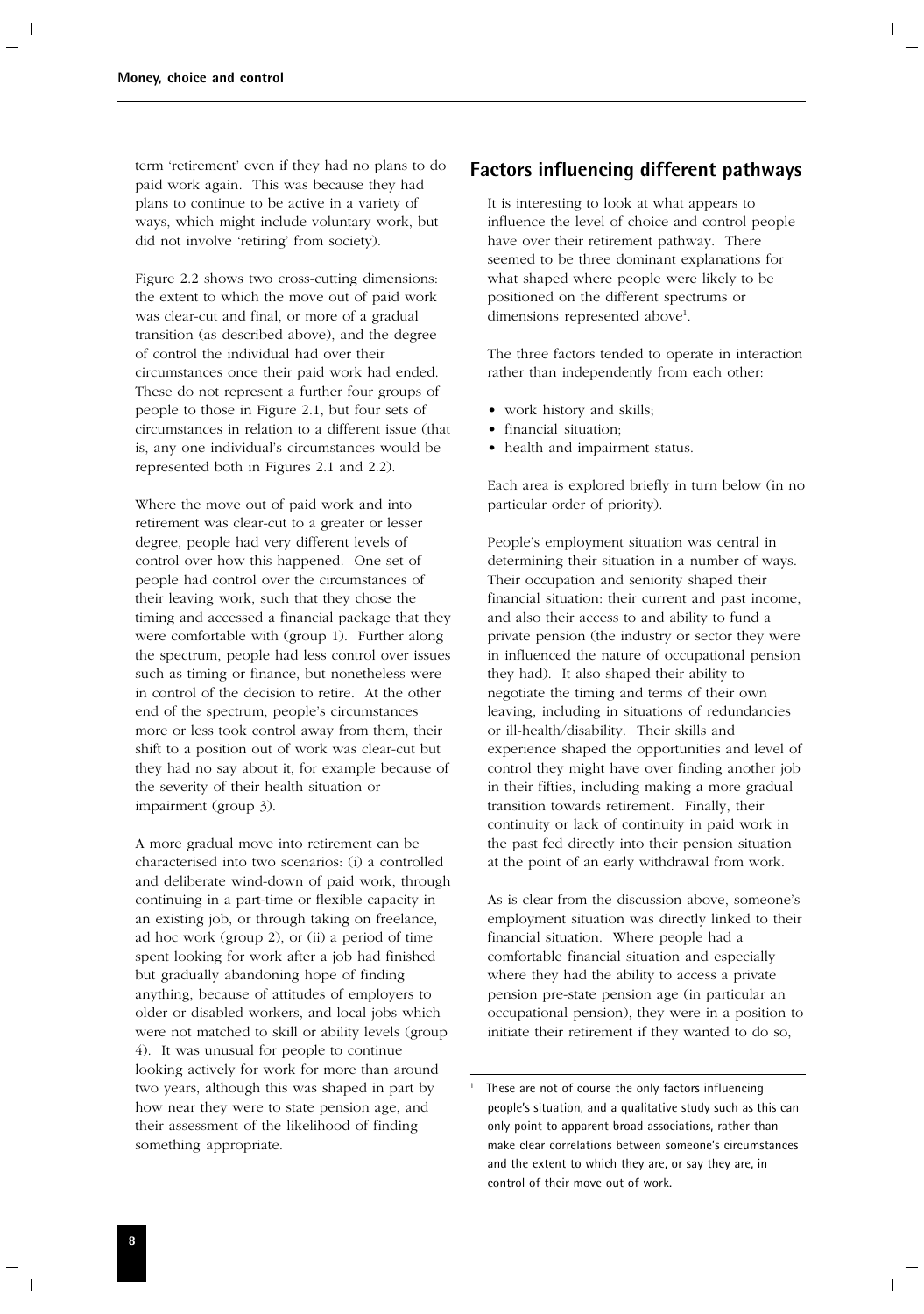and control the circumstances of their withdrawal from work.

Ill-health or disability was the final key factor that shaped the type of retirement pathway someone followed. It was clear that ill-health and onset or deterioration of impairment affected the ability to stay in paid work, except in scenarios where they had employers who made accommodations to their job, but this was rare, and tended to happen among very senior employees or in public sector jobs (for example, if there was an opportunity to switch to an office job). The extent to which ill-health, impairment or disability had an influence was also shaped by how severe it was, and how much it proved a constraint in the light of the particular job the respondent had been doing (for example, one respondent had limited mobility in his arm and was unable to continue driving heavy goods vehicles).

Women in this study (as in the general population) were more likely than men to be in certain types of situation. If they had children, they were less likely to have had a continuous work history, and therefore to have had the opportunity to enhance their employment and financial situation as described above. The women who had experienced more of a 'career' pathway, had not always paid into a pension themselves. Where they were no longer living with a partner, they were often in a particularly difficult financial situation, with little in the way of their own financial resources. Where a husband had died, and his widow had the opportunity to have payments from his pension, her financial situation was sometimes better than it might have been if she had been divorced, but the additional strains of bereavement put a different set of feelings around wanting to leave work.

The influence of these three factors on the way couples and individuals made decisions about leaving work is discussed in far greater depth in Chapter 3.

# **Typical sets of circumstances**

Despite there being a wide diversity of situations and ranges of positions, two broad groupings seem to emerge from the data. These are groups where circumstances tended to be associated

with each other. However, they are not exclusive or comprehensive groupings of all respondents (as discussed below). They are not intended to provide an indication of prevalence of clustering within the population as a whole, rather a suggestion of association open to further investigation. The first grouping of circumstances describes pathways towards retirement that are shaped by relatively low levels of choice and control – this encompasses the circumstances in groups C and D in Figure 2.1, and groups 3 and 4 in Figure 2.2. The second grouping is of circumstances where choice and control are relatively high – groups A and B and groups 1 and 2.

#### *Pathways shaped by lack of control and choice*

One set of pathways tended to be dominated by relative lack of choice and control. People in these circumstances did not want to stop working, and even if they had initiated their withdrawal from work themselves, it was within a situation that they felt did not give them many options to continue working, or at least not in the way they wanted to. In general, this group were unhappy about not being able to do paid work, but had become resigned to this over a number of years. The two predominant reasons for moving out of paid work were forced redundancy and inability to continue in the defined job given a particular impairment or health condition. Being in a relatively low-paid job, and with either no private pension or only a very low one to claim on leaving work, was a consistent feature of such pathways.

There were different degrees to which people sought to find other work after they had left their job. Where people had been made redundant, the extent to which they looked for other jobs was shaped by their age, their physical ability, and their circumstances at home. Having a physical impairment, such as arthritis, made it hard for people to think of another job that they could do once they had lost their main job. At the same time, once past the age of 60 (these were all men), people felt that it would be difficult to find a job because of their age, or that it was too late to start on something new such as running a business. Receiving Income Support rather than Jobseeker's Allowance from the Benefits Agency created a sense that they were now seen by the state as retired, and should not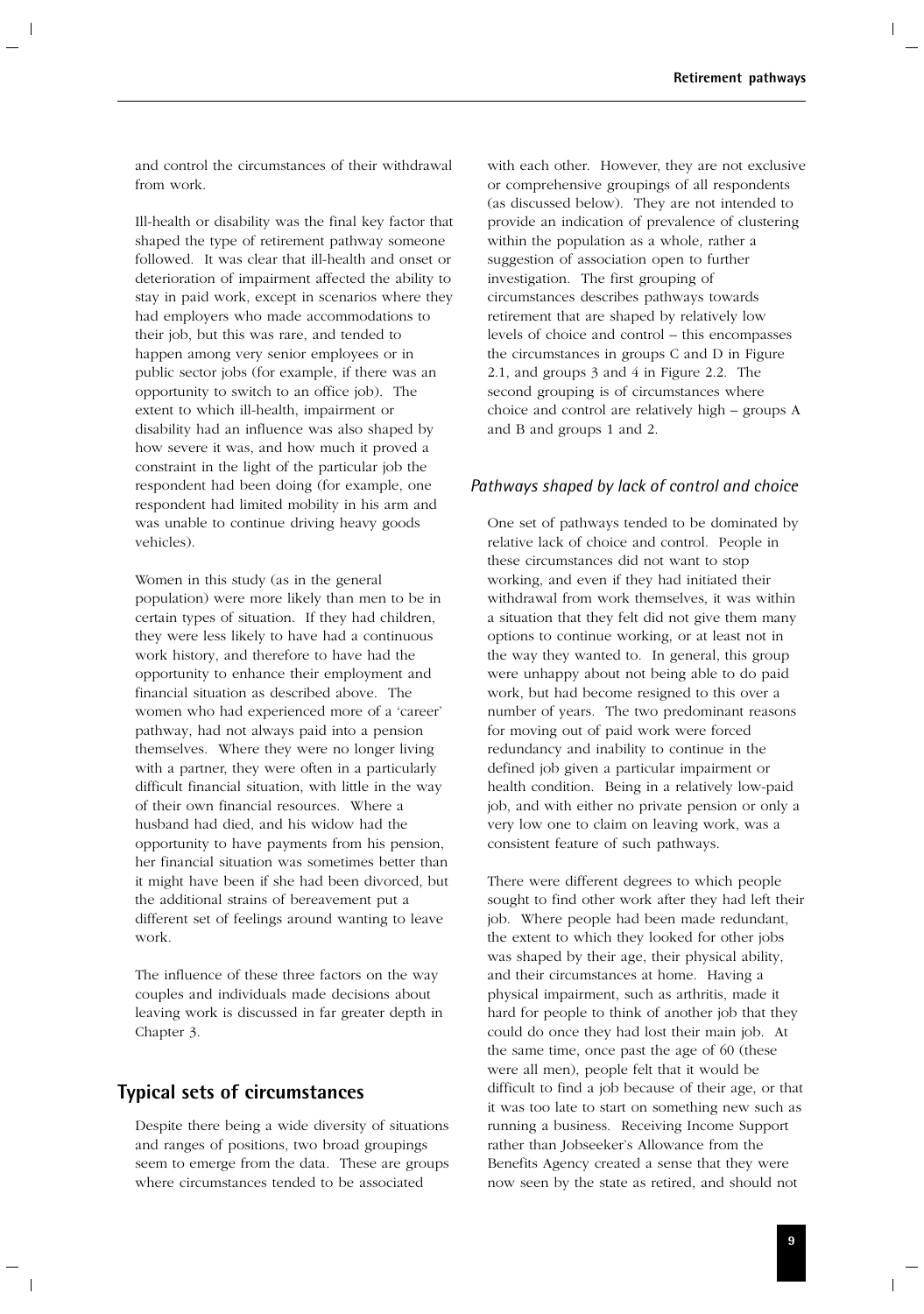be looking for work – this could come as a relief or as a rejection:

"And then I went to the dole office and the bloke upstairs said 'You're too old to get a job', he said 'You'll never get a job, not at that age…. So we'll put you on Income Support'.… I mean I never applied for anything … but I would have probably got a job." (male, was farm labourer, left work aged 62, received Income Support and redundancy lump sum of £3,000)

Benefit levels that were high relative to the potential income someone might earn also acted as a disincentive to look for work, as did the responsibility for caring for a partner at home.

For people who left work or lost their job because of a health problem or impairment, there was a similar set of issues when it came to thinking about work. Predominant health problems were physical mobility difficulties, especially back pain and immobility, and cardiovascular problems (heart attacks, angina). This was combined with being in a physically demanding job where they (or their employer) felt it was not possible for them to continue working (for example, care work or factory work). People found it difficult to think of ways in which they could have been helped to stay at work.

As with people who had been made redundant, there had originally been hope that they would return to a paid job, but after a couple of years this had been given up. This was less through difficulty in finding another job, but more because their health problem had continued or deteriorated. As time went by, people also felt that they had lost confidence in returning to a working environment, and had got too old to find another job or retrain. With this group, their employer and the medical profession both played a key role in influencing their feelings that they could not continue working. Where people were struggling to continue working, having someone make this decision for them came as a relief. Similarly, their interaction with the Benefits Agency could leave them feeling that they were not allowed or supposed to work or train if they were classified as 'unfit' for work:

"So that's when I got a note – a paper from the DHS saying, you are unable to work,

you don't need to send any more certificates in. That flabbergasted me. Because I've always worked. I wanted to work. It got me down did that.… That were like someone hitting me across the face with a cold fish…. I mean you can imagine getting that through the post. A hell of a shock. 'Cos I thought, I'll get better, I'll go back to work." (male, was a lorry driver, left work aged 53, received disability benefits)

The following case studies provide three illustrations of typical sets of circumstances within this group. The names have been changed.

Robert Gray is 62, divorced, and worked most of his life as a bus driver. He moved to an office job within the bus company after he had a heart attack, but was made redundant in 1990. He then spent four years working as a supervisor for a local authority until he was 54; he was 'paid off' by the local authority when he became ill with bladder problems, and his heart condition worsened as a result of an operation. His doctor told him if he did not retire he would precipitate his death. He sometimes regrets listening to the doctor, as he would have liked to carry on working. He received a lump sum of £9,000, and around £110 a week Incapacity Benefit and Disability Living Allowance, plus around £60 a week from his local authority occupational pension.

Kathy Talbot was working as a care assistant when her specialist told her that she should not work because of her arthritis; her employer had no other job to offer her. She was 48 at the time, and is now 53; she is divorced. She had worked all her life, in a range of jobs – hairdresser, factory worker, childminder. She was upset to leave her job as it had been her best and longest-held employment, but also felt it was too difficult to continue. When she stopped work, she received Incapacity Benefit and Disability Living Allowance of around £110 a week, and a local authority pension of £8 a week. She feels she is too ill (she now has angina and other problems) and also too unconfident to work again.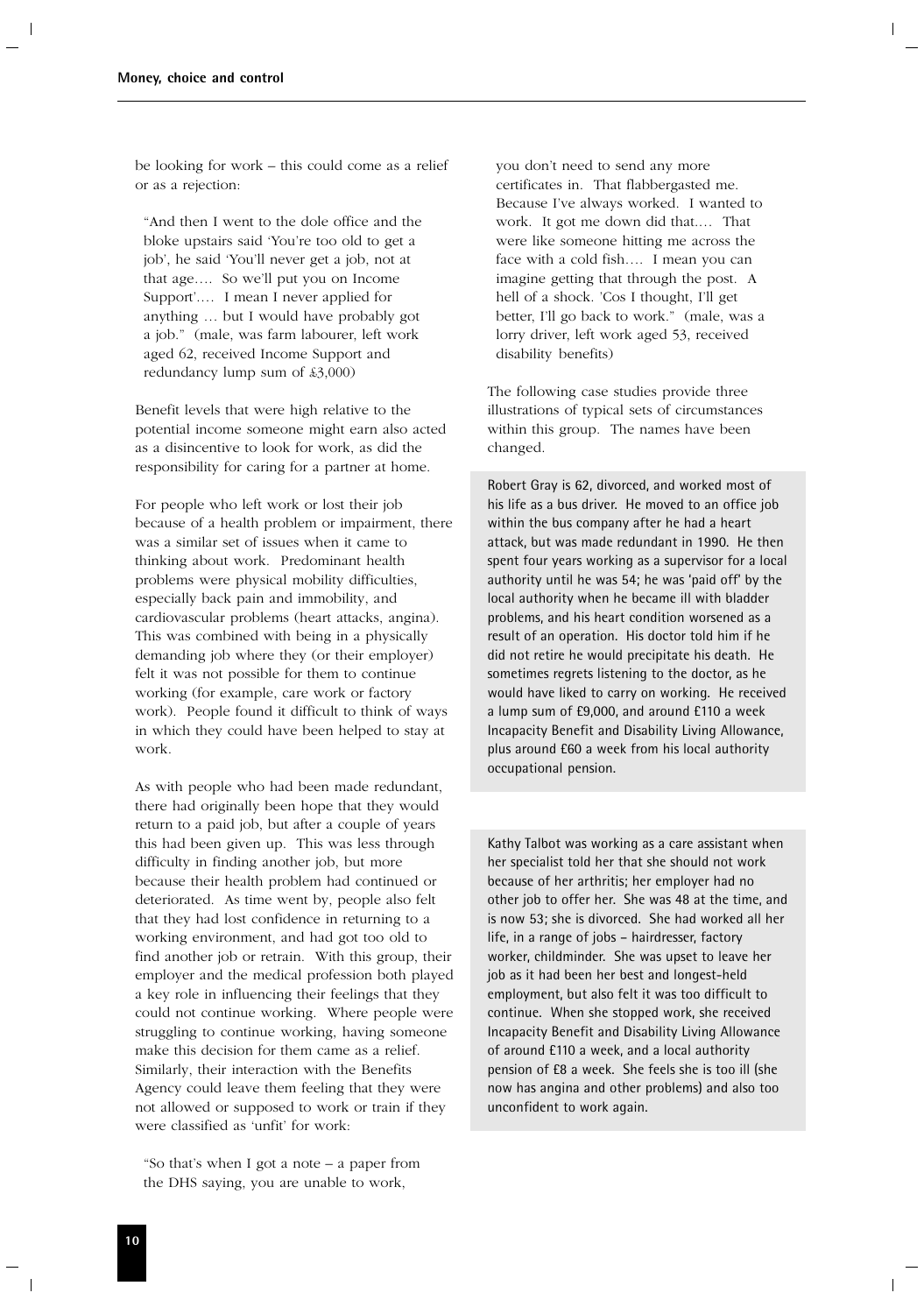Mike Parker is 55 and stopped work three years ago when he was made redundant from his job as a trainer within the local council. He was given voluntary redundancy, but felt he had to take it because it might be his last opportunity to get a lump sum package. He had previously worked for the RAF, and then at a steelworks, before being made redundant in the early 1980s; he was then out of work for about 10 years. His wife has not worked since having children, and now has arthritis and is a wheelchair user. When he stopped work three years ago, Mike would have liked to carry on working, but he has now begun spending more time caring for his disabled wife, and feels it would be difficult to leave her. He received a lump sum when he left work of £10,000, and an annual pension of £1,250. He also receives Income Support and Carers' Allowance, and his wife receives Severe Disablement Allowance and Disability Living Allowance; their income from benefits is around £160 a week.

There was a final sub-set of people within this group, whose circumstances on leaving work meant that they could not really conceive of working at the point when they took part in the research. These involved crisis scenarios, placing huge emotional and physical strain on people, and where paid work became relatively insignificant, for example one man who had stopped work after he attempted suicide and was admitted as a psychiatric in-patient.

# *Pathways shaped by relative control and choice*

The other main set of circumstances were characterised by a far higher level of choice and control. These tended to be people who were ready to leave work, although not necessarily permanently, and took up an opportunity to leave or initiated their withdrawal from work themselves. On the whole, they had control over the circumstances of their leaving work, sometimes choosing to wind down or phase out their work gradually, sometimes choosing to end in a clear-cut and final way. They tended to be people who were on relatively high incomes, and who were moving onto private pension incomes.

The following case studies illustrate some typical scenarios.

David Woodbridge is 60 and has never married. He decided to retire from his job as a computer programmer 18 months ago, when he was offered what he felt was a very good financial package, 'out of the blue'. He had worked all his life in professional jobs, including the civil service and the private sector. He had begun to lose interest in his job and was not totally happy with the conditions at work. When he retired he received a tax-free lump sum of a year's salary from his occupational pension, and a pension income of £9,000 a year. He has not done any work since.

Steven Marsden is 57 and left his mechanic job about two years ago. He had previously worked as a transport engineer, but had been made redundant twice during his career. He had always wanted to retire early, and decided to do so at the point when he felt he and his wife could manage financially; he was also starting to find his job too much effort, and wanted to spend more time with his wife. He has not worked since, and doesn't expect to. When he retired he had about £70,000 in his personal pension fund, which generated a pension income of £5,500 a year; they also received investment income of £7,000 a year. His wife had only done a few years of paid work during her life.

Paul Clayton took early medical retirement just over a year ago, when he was 55. He worked as a senior manager in the engineering sector, and had always felt he would like to retire early. He has a degenerative illness, which he had been managing at work, but his employer put the decision about when to leave in his hands, and he picked a time when his wife was also leaving work, and there were company reorganisations. He is now doing some voluntary work, but does not expect to do any more paid work. He received a medical retirement package of £200,000 pension lump sum, and £50,000 annual income. His wife, who had worked much of her life as a teacher, had not built up any pension in her own name.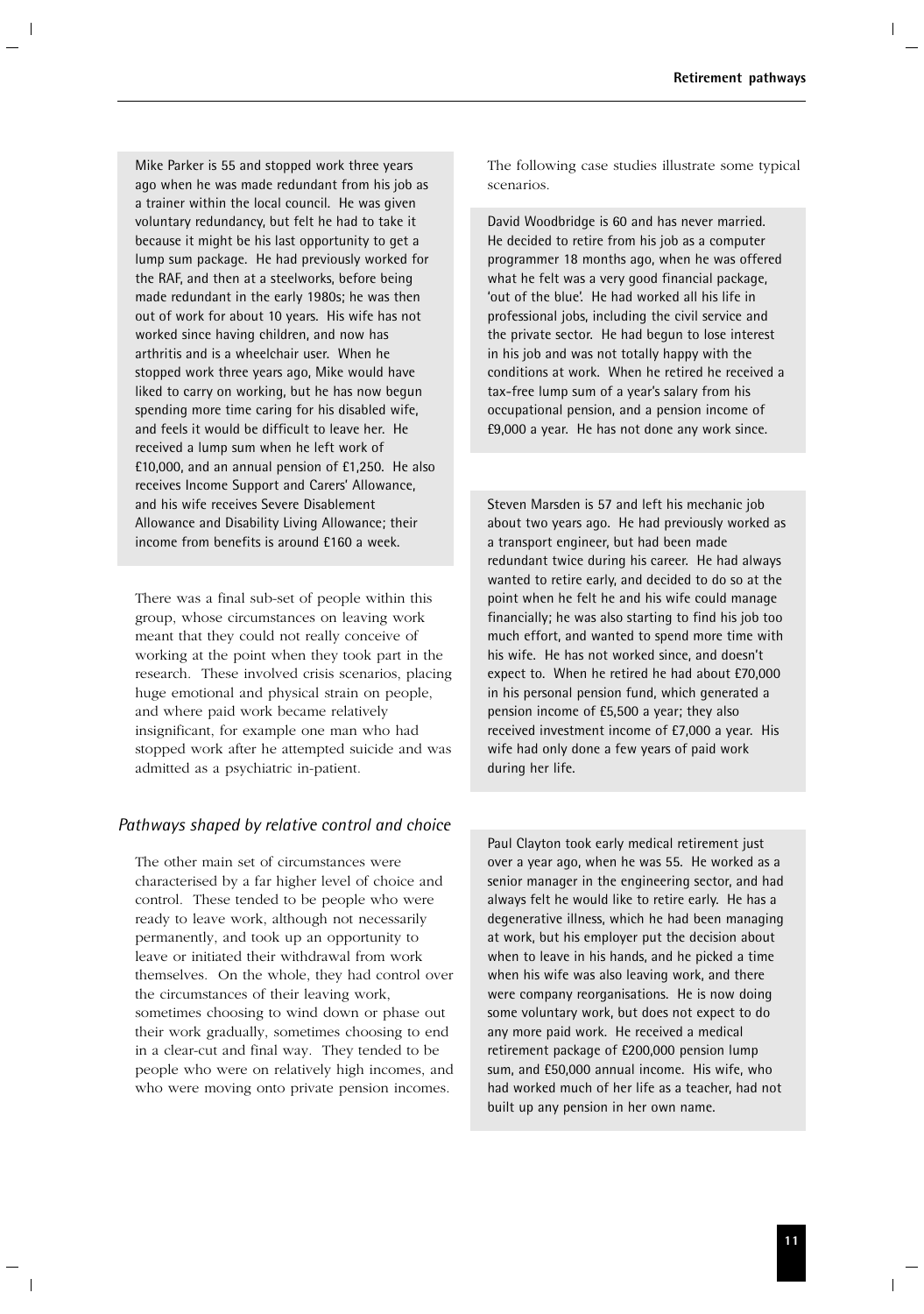#### *Out-of-pattern circumstances*

However, the two groupings described above do not account in an exclusive way for the experiences and circumstances of all people leaving work. There were examples of people who left work as a result of ill-health, and moved into a relatively low income situation, but who unlike other people whose paths were characterised by lack of choice, nonetheless felt happy to leave because they were ready to stop work. Mitigating circumstances, such as the fact that a couple could then spend time together, influenced their feelings about leaving work. At the same time, some people who on the whole had more choice or control over their pathway, nonetheless faced constrained circumstances, for example, where they chose the timing and circumstances of their leaving, but did so due to a deteriorating health condition, or a situation at work that they found too difficult to cope with.

There were a small number of people in the research study who moved out of work from a position of self-employment. These people had generally been working single-handedly, rather than employing others, in a particular trade or running a small business, for example as a mechanic. On the whole, their experience sits outside of the groupings described above: by definition they had greater choice and control over the fact and the timings of their leaving work; however, they also tended to have fewer options because they did not have the same level of security of pension situation as those in employment. The financial circumstances of people who had been self-employed will be covered further in Chapter 4.

# **Conclusions**

It is clear from this chapter that the group of people who move out of work before state pension age is a very heterogeneous group: it is not possible to characterise their experiences as a simple set of circumstances. The main theme that emerges from this chapter is the way that circumstances vary in terms of the amount of choice and control people have. Choice and control applied not only to the circumstances of leaving one job, but also to the circumstances of being able to continue earning money, if desired, through an appropriate type of work before finally moving into retirement when ready.

People who seemed to have the most choice were people who initiated their move out of work themselves, at a point when they were ready to leave, and who were able to determine whether to stop work immediately or to make a gradual transition. People with the least choice had been forced to leave their job through redundancy or ill-health, and then had little control over trying to secure another job.

Having a choice about leaving work and control over the circumstances of retirement tended to be closely associated with having a strong financial and occupational position. This meant that even in situations where their move out of work was not something they had intended, people in a strong financial and occupational position were able to retain options in terms of the circumstances of their move towards retirement. Ill-health or impairment, in combination with the way that this was managed in the workplace, tended to place a constraint on someone's choices, either in terms of their own capacity to continue working or their wish to care for a partner. However, a stronger financial and occupational position allowed someone to control a situation of ill-health more easily than someone with lower financial resources and a weaker occupational position.

A lack of choice and control cannot only have negative financial consequences (as seen in Chapter 5), but also can have a significant psychological effect in terms of feelings of regret and displacement. Choice and control over retiring are important, but equally important in terms of financial effects are how and with what information decisions are made. This is the subject of the next chapter.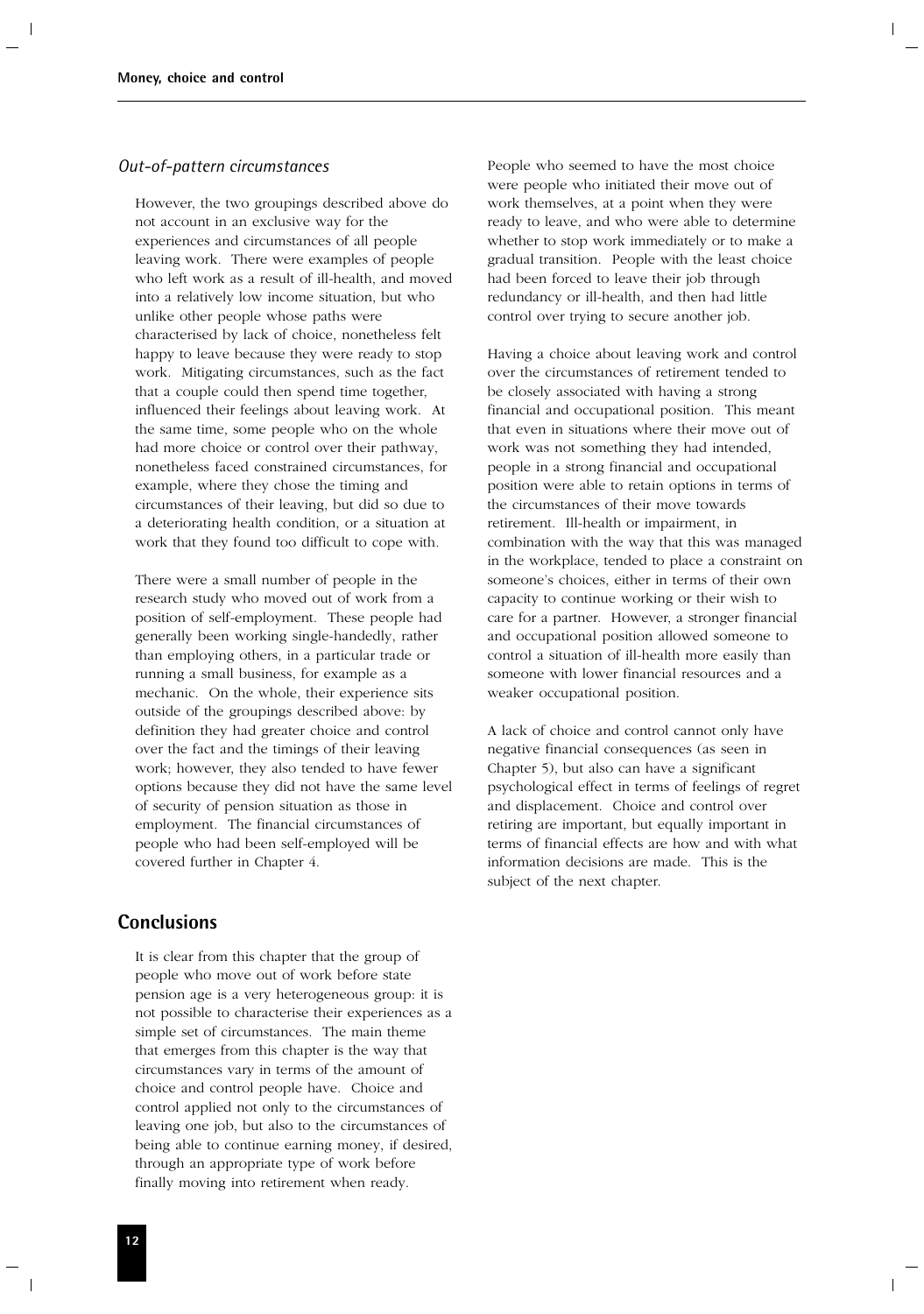*3*

# **Making decisions about leaving work**

# **Introduction**

As described in the previous chapter, people moving out of paid work before state pension age had done so in a number of different scenarios: broadly speaking, through ill-health or disability, through being unable to find work after losing a previous job, and through taking an early retirement option. The degree of choice and decision making over this move varied considerably. This chapter will explore, first, the different ways in which people's decision making varied, and second, the range of things they took into consideration when deciding to leave paid work, in particular the role that financial factors played in their consideration.

# **Process of making the decision to leave work**

There are a number of different dimensions that explain how people's decision making varied. These dimensions are significant in terms of understanding the extent to which people were in a position to make informed and considered choices, in particular in relation to financial considerations. They are explored in turn below:

- amount of time available to make decision;
- degree of consultation between a couple;
- level of awareness of financial situation;
- degree of consultation with financial advisers;
- degree of financial planning and preparation prior to decision.

# *Time available for decision*

Obviously, the type of scenario around leaving work affected the amount of time people had

within which to decide what to do. Redundancy was usually given with relatively short notice, sometimes a matter of hours, as were early retirement offers in some cases. Early retirement could be offered within a 'window' based on number of years' service, or with a short deadline within which to volunteer. It did not therefore necessarily come at the point that most suited the employee:

"… it wasn't something that I thought I wanted to do, take early retirement, but the job became so demanding, [and] it got to a stage where the law sort of changed with regard to education and I was 53, and I knew I'd got to work for another seven years if I didn't go straightaway because it was going to change and I wouldn't be allowed to go at 55, which is what I planned to do … so I made that decision – it was a sudden decision." (female, was a teacher, left work aged 53, received pension lump sum plus income of £7,000 a year)

Where people moved out of work with an expectation that they would find another job, the amount of time it took for them to decide to withdraw from paid work altogether varied from just a few months, to around 2 years<sup>2</sup>.

The nature of a health condition also determined how quickly a decision had to be made, for example a gradually deteriorating condition could be tolerated at work up to a point, whereas the sudden onset of illness or need for

<sup>2</sup> A Cabinet Office report suggested that most people had given up looking for work even earlier, by six months after leaving paid work (Cabinet Office, 2000).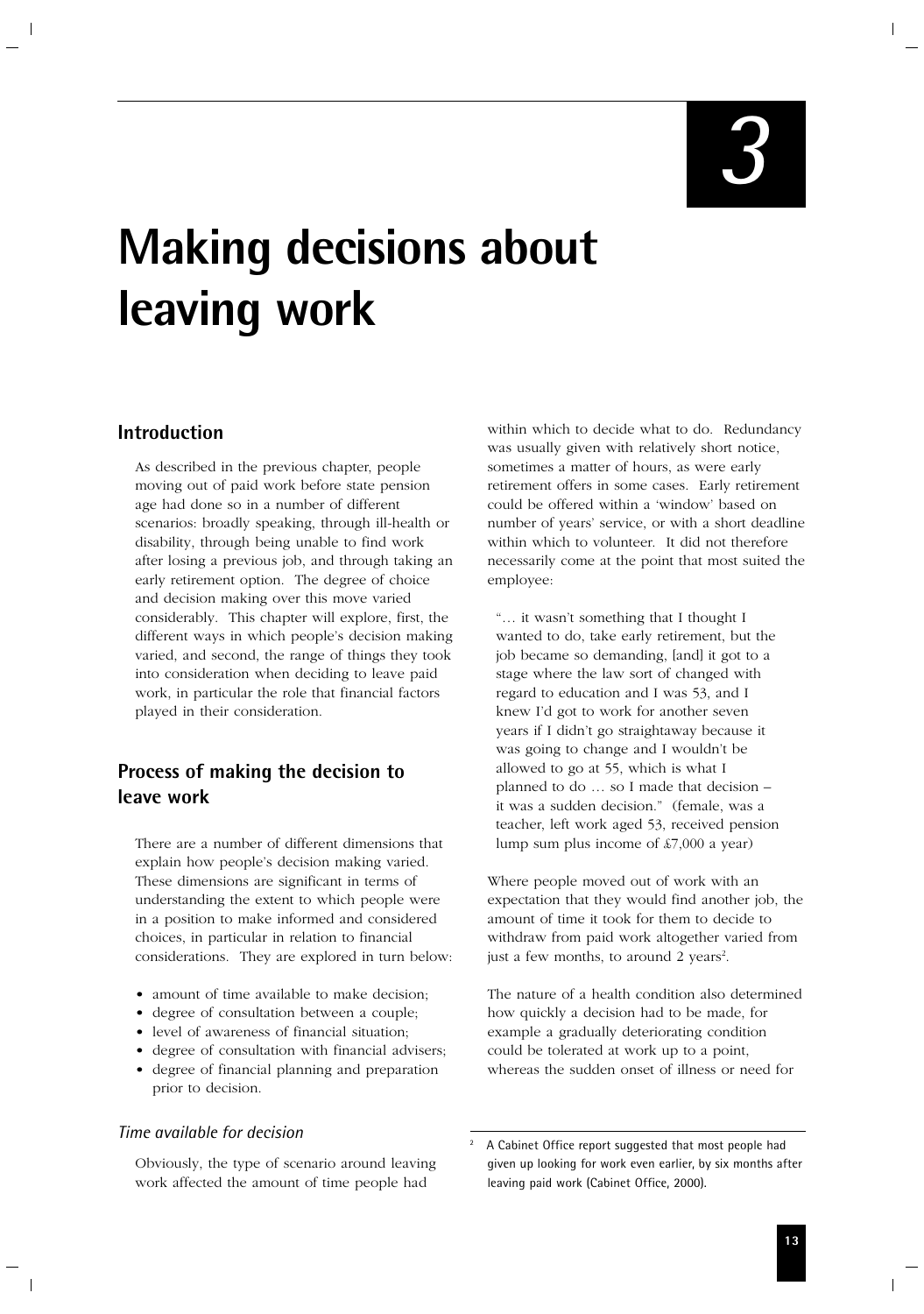emergency medical intervention required more or less immediate action.

The longest timescales were among people who initiated their own retirement, and people who were allowed an opportunity to make a delayed decision through a short-term contract with the same employer after their main contract ended. In these scenarios, the process of decision making could take place over a number of years, and in the case of long-term planners, could be said to go back many years (see below).

### *Consultation between a couple*

It was rare in this study to come across any sense of disagreement between a couple over one or other of them leaving paid work. Decisions to take early retirement had often been part of a joint long-term plan, and couples often retired within a few years of each other, or at the same time (see below). Where decisions were made in a more reactive way to an offer from work, then couples appeared to have generally been in agreement about the way forward. Similarly, where one partner was having to retire because of ill-health or disability or being unable to find another job, the other partner said they supported their decision and agreed with their reasons. It did not appear that couples had always spoken in depth about their decision, but where they had not done so, it was because one party said they felt happy to leave it to the other to make the right decision. On the whole, people said they were happy if a partner was retiring as it usually meant that (i) they could spend more time together and (ii) their partner's health was less at risk.

There were occasional examples of situations where it seemed both partners were not exactly of the same mind: one scenario was where the husband was uncomfortable at the idea of his wife working if he was not working, especially if he felt it was not worth her working financially:

"She wanted to go cleaning, and I said 'Well you've got enough bloody cleaning here to do', you know 'What do you want to go out and…'. 'Yeah but' she said 'I get paid when I go there'. And I said 'Well it doesn't pay you to work. Your benefits you're entitled to you won't get'. If you do get benefits, if you earn X amount of money

you've lost them. And I said 'You might as well stay home and look at my pretty face'." (male, did a mix of casual work, left work aged 60, received disability benefits and small redundancy lump sum)

The second scenario was where a woman had been fully responsible for the domestic life and not involved in paid work, and felt that her husband's sudden decision to leave work would not only result in a loss of income, but would also encroach on her space at home:

"It came as a little bit of a shock I think. When I say 'shock' I realise that when someone retires that's another downhill isn't it?… [Interviewer: "What were you worried about?"] Well, I suppose I wouldn't do perhaps what I wanted to do, … if I were to go down to hang some washing out I'd turn round and he would more or less be there, you know or something. But it's only because I've been used to being all on my own all day with my own company." (female, no paid work since having children)

#### *Awareness of financial situation*

Where people were retiring onto a private pension (that is, occupational or personal pension), they tended to say that they had a good, or even very precise, idea before leaving work of how much they would be going to receive from that pension. People had received pension projections from their employer or their pension scheme showing amounts for lump sum payments and ongoing pension income. Only one person, who had a number of personal pensions, said it had been hard to get figures for what he would get on retiring at age 55. Where investment income or a maturing policy was going to form a significant element of their finances, then people seem to have had a broad idea of amounts, but it is not clear that they were able to predict this with any great certainty. Similarly, where people were selling their business property as a way of realising capital on retirement, they often only had a broad idea of how their finances might work out:

"I thought, I haven't got a mortgage … and I thought well you know with the pensions I'd have enough money and then with the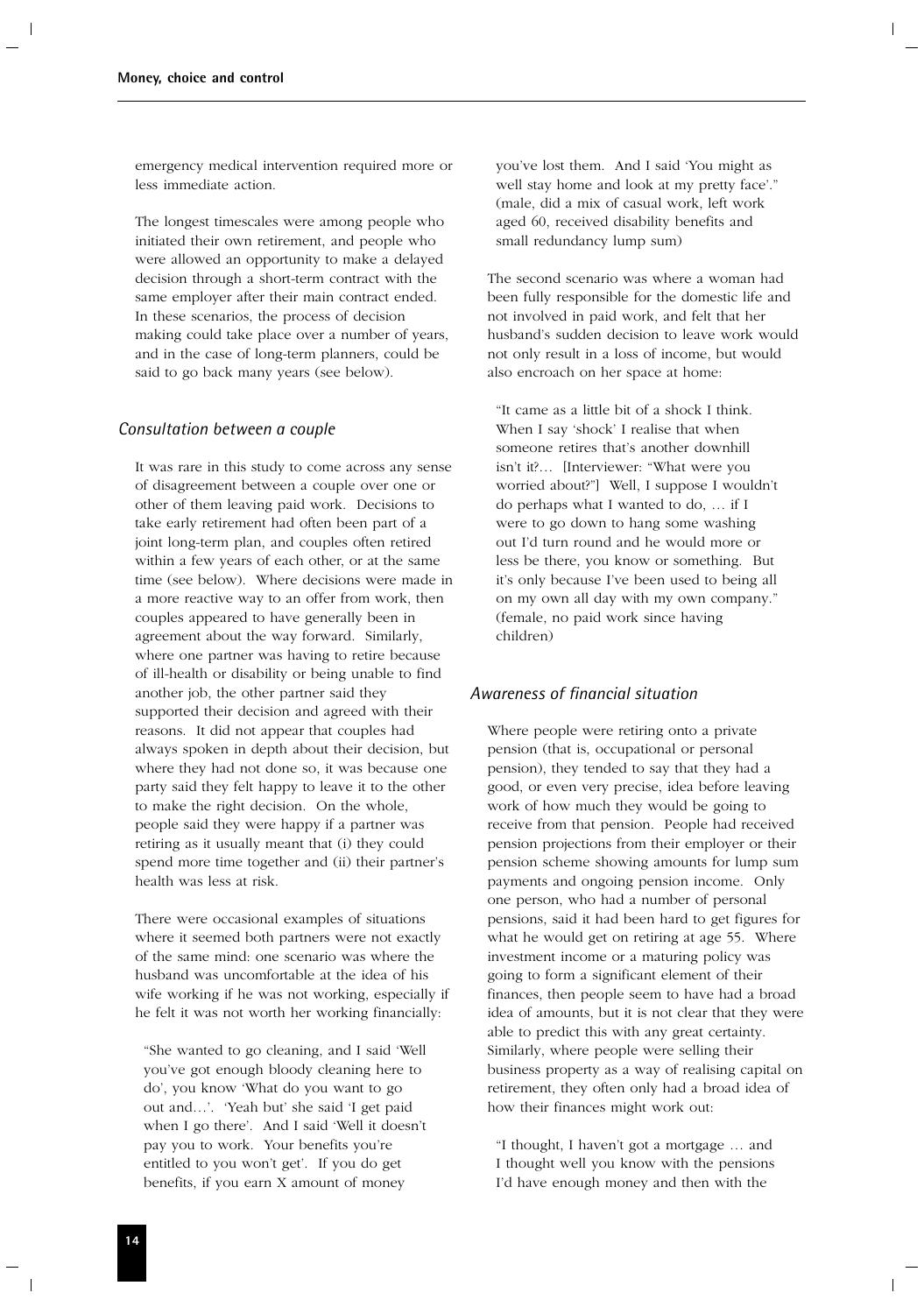capital I had left over [after selling business] I invested it in a bond which gave me another income. So I thought surely with all that I'll have enough. I'm not a big spender." (female, widowed, ran small business with husband, left work aged 59, £1,200 annual pension and £45,000 capital)

People found it harder to predict how much they might receive from a pension to be paid at a later stage, including from the state pension, or how much they might receive from a past, frozen pension. The focus when making a decision to retire was more on the immediate financial situation, with less of a precise view to the future (future planning is discussed further in Chapter 5). Only a small number of people said they had asked for a projected value for their state pension, in order to see how well off they would be, and there was at least one man who did not understand the projection when it came back. People moving onto benefits did not appear to have had a clear idea of what kind of financial situation they would be in. This is not surprising given the range of individual assessments carried out to determine eligibility and entitlement to state benefits.

In Chapter 4, we will look at the extent to which people's expectations did or did not work out as they had planned.

# *Consultation with financial advisers*

Clearly, not everyone had the opportunity to consider their situation, especially people in constrained circumstances, who had to leave work rapidly. Even among people who did have a longer timeframe, seeking financial advice at the point when making a decision about leaving work was not common. Where people had spoken to a financial adviser, they tended to have been people taking an early retirement package, and who were in a professional occupation. Their financial advice had been arranged through work, either as part of a preretirement course or from an adviser who was made available for consultation. The advice was not described as having been a key factor influencing their decision to retire. Instead, people seemed to have been advised in two areas; first, how best to structure their retirement package to fit their needs (for example, trading off a reduced pension now for an enhanced

pension later), and second, taking the opportunity to buy extra years of pension through making Additional Voluntary Contributions (this tended to be among women who had not made full contributions during their working lives).

A small number of other respondents had been in touch with either independent or 'tied' financial advisers at earlier stages in their lives, when making general plans for savings and for retirement (see below). In only one of these cases was there any consultation with the adviser about deciding to retire: this was a woman whose husband's death had prompted her to rethink her finances and working arrangements generally.

## *Planning and preparation*

The extent to which people had planned to retire early is clearly an indicator of how financially prepared they might be. However, people do not necessarily make good or sensible plans, and even where people did plan for early retirement, they did not necessarily have control over the exact timing of their withdrawal from work, which might come several years earlier than they had anticipated.

There were broadly speaking three different approaches towards retirement planning:

- no financial planning;
- broad financial planning for old age, sometimes combined with an assumption of retiring at standard retirement age;
- specific financial planning to retire early.

Where people had not really actively planned for their retirement at all, this tended to be because they felt they had never had sufficient money to build up savings or to put aside into a pension or other savings policy. People also said that they had just 'never thought about it':

"This pressure on people to have private pensions, it hasn't been in that long … the only people that I know now that did have were people that worked like say police force or council, jobs that had pensions tied in with the job, you know. General workers, there wasn't a pension…. It's never really been a consideration. Not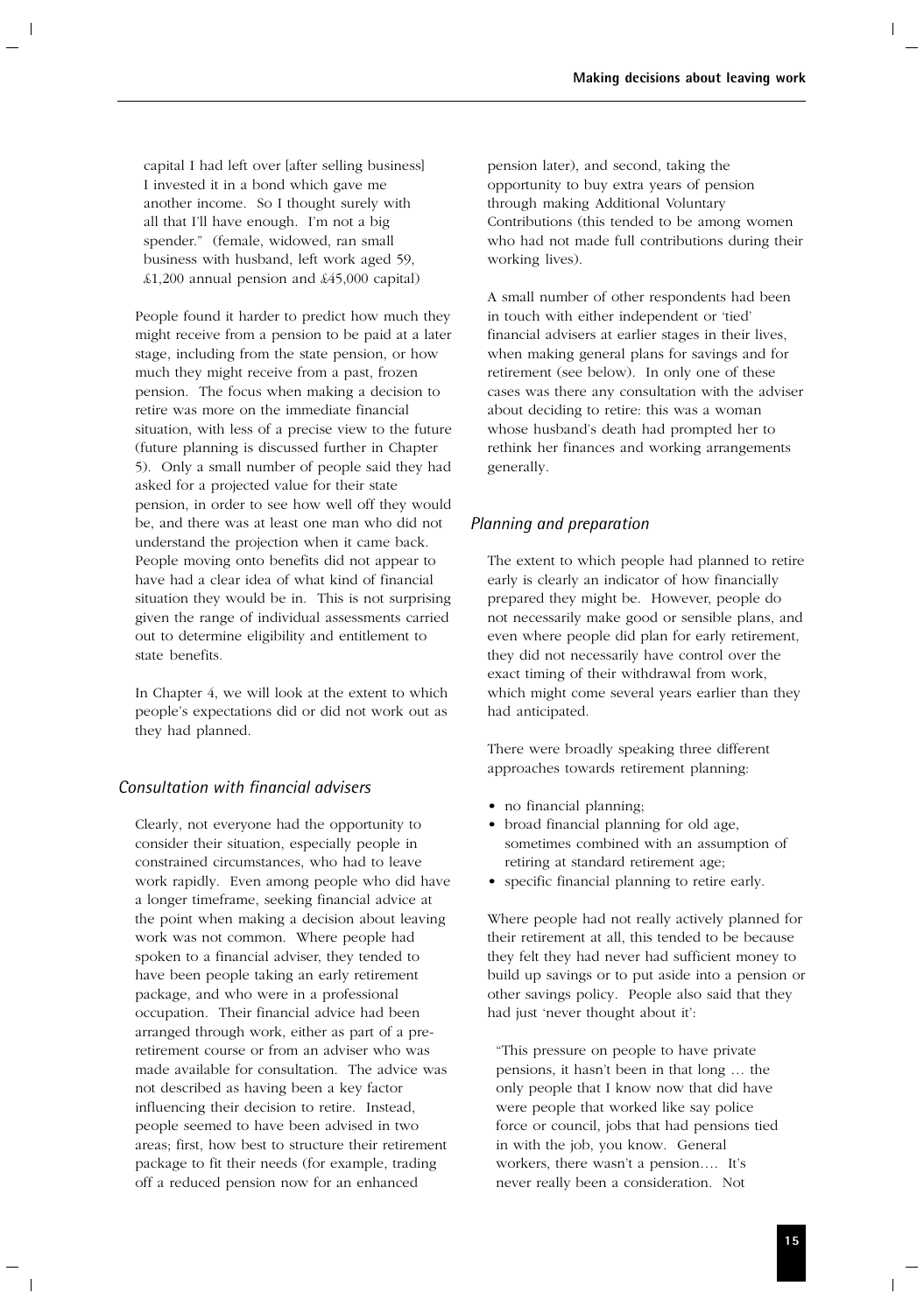having money never … quite honestly, it's never bothered me at all." (male, separated, was a taxi driver, left work aged 58, received Income Support)

There were also some people who were better off financially, and who had enough money to save, but who were relatively confident about their occupational pension scheme, and felt that it would provide them with the security they wanted without having to make any other arrangements. This was especially true for people whose job was structured to allow a full pension after, say, 30 years' service (for example, within the police force).

On the whole, married women had not planned for their retirement in their own right; where they did have a pension it was where they had an occupational pension scheme as an automatic part of their job. There was a tendency to assume that they would draw on the pension and other money accumulated through their husband's job and any joint savings. Even where there had been an opportunity for the women to pay into a pension fund, there was a general view among women and men that it was better to not waste the income on making contributions when the husband had an occupational pension himself. In retrospect, some women felt resentful that they had not been advised to plan more actively and pay their own pension contributions (especially in relation to the state pension). This was not described as stemming from a desire to have their 'own' money, but because they would then have had a higher level of joint money.

Broad-brush financial planning for old age was a more common approach than any planning with a specific age or specific amounts in mind. The only exception to this was of course with a mortgage, where people had often deliberately arranged for the mortgage to be paid off by or before the age when they thought they might retire (this included paying through a maturing endowment policy, as well as the completion of a repayment mortgage). General financial planning included building up savings, making investments, taking out savings or endowment policies, taking out private pensions or making Additional Voluntary Contributions. Often these general savings, aimed at having money for a 'rainy day', or to be comfortable in old age, were not set up with a view to be taken out at a specific point, and therefore had some flexibility

to them. They could be what helped people to survive financially if they ended up having to leave work earlier than they would have chosen.

"… towards the end we had some endowment policies which matured. Some of that we've had to, you know live on, some of it we've saved, managed to save…. So, you know looking back it's a good job we actually, you know saved money by paying endowments and pensions, been in a bit of a problem if we hadn't of done." (male, was a technical manager, left work aged 61, received redundancy and pension lump sums totalling £25,000 and pension income of £3,000 a year)

In some cases, financial planning had begun in middle age, for example people taking out a private pension in their mid to late forties. This was due to a combination of changing circumstances allowing more disposable income, and a growing awareness (sometimes prompted by advisers from insurance companies) that the state pension might fall short of expectations, particularly among women who were divorced or widowed and who had limited contributions histories. In some of these cases, people were making relatively small contributions to private pensions, for example £5-10 a week, and their contributions then stopped when they moved out of paid work less than 10 years later. Other women had been advised to make extra contributions into an existing pension in order to raise the level of the pension.

Specific early retirement planning tended to involve putting as much money as possible into savings, investments or pension contributions (in order to get the maximum pension), and paying off a mortgage at an earlier stage than originally planned if necessary. Here, as well, planning did not appear to revolve around specific amounts in mind, but rather maximising what could be done, with the resources available.

# **Influences on deciding to move out of work**

The previous chapter outlined the main circumstances behind people's moves out of paid work. In summary, in terms of how the move was initiated, people could have a move forced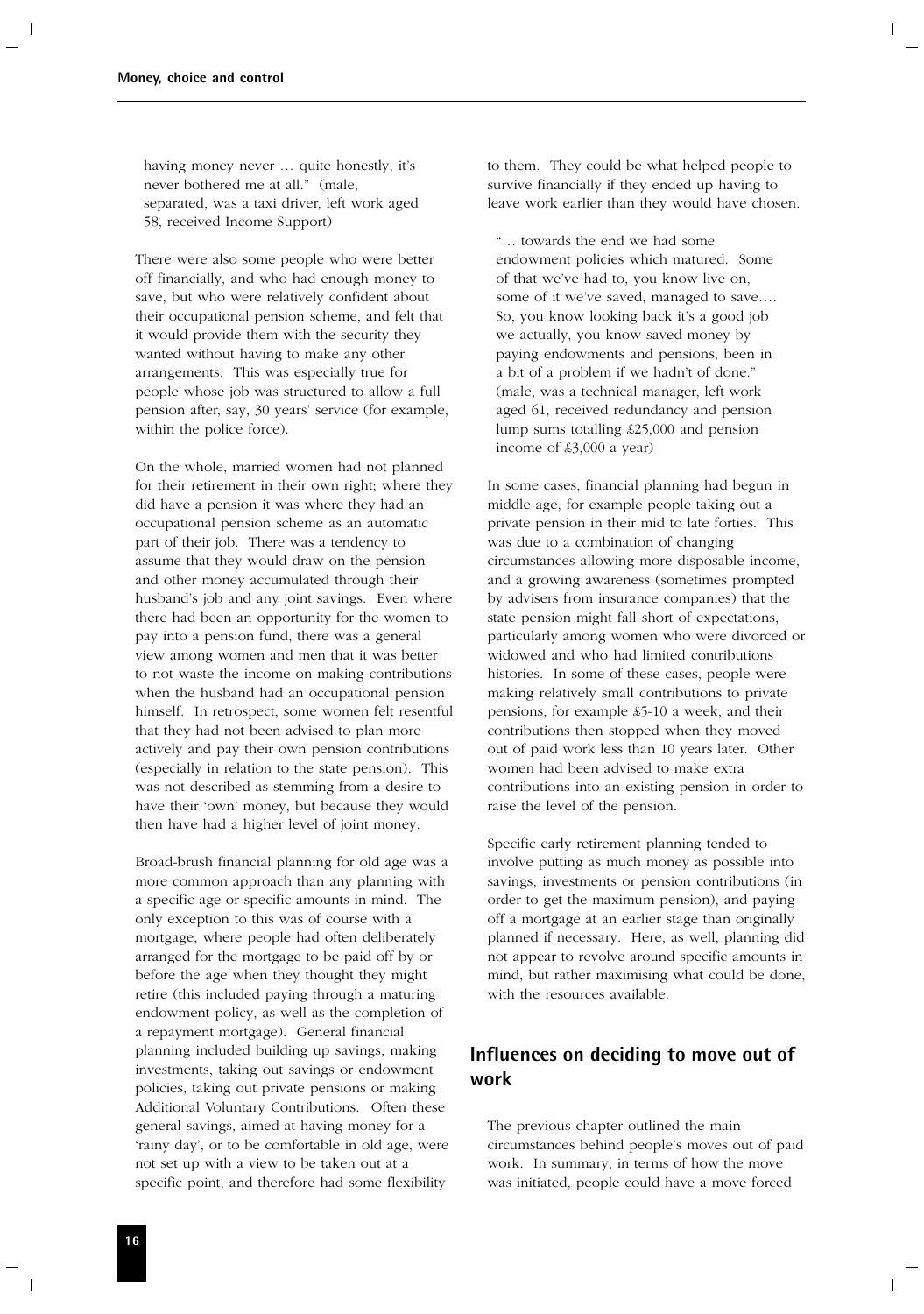on them by their employer, they could take up an offer of a retirement package, or they could choose to leave work themselves. When the move was a more gradual transition to retirement, there would also be a point when they chose to stop looking for work. The different financial implications in these different circumstances are explored below.

Before looking at financial considerations, however, it is important to recognise that there were a wide range of different influences for people in deciding to withdraw from work. These are represented in Figure 3.1 as 'positive' and 'negative' reasons, or could be thought of as 'pull' and 'push' reasons. They can be broadly grouped into personal, work-related and financial considerations.

Leaving work while still healthy, and hoping to enjoy time out of work before becoming too ill to do so, was a common theme and was often traded-off against being potentially worse-off financially. Many had a story to tell about a colleague or friend who had died before they managed to retire, or very shortly afterwards, and this made a deep impression:

"I've known a number of people, a couple of really sad cases of people who put off and put off and put off taking early retirement, and dying before they managed to do it, 'cos they felt they couldn't manage moneywise, and I'm fairly confident that you can manage moneywise if you flippin' well have to." (male, separated, was an

unqualified accountant, left work aged 60, received redundancy and pension lump sum totalling £30,000 and annual pension income of £4,000)

On the whole, once people had chosen to make the final move away from work, they did not consider a return to work. However, people who had that choice forced on them had a number of reasons why in the end they felt they could not return to work:

- they felt they were too old to get paid work (a view sometimes brought about or confirmed by attitudes at the Benefits Agency or Job Centre, or by employer attitudes);
- they were unable to find another job that they felt was suitable for their abilities, and physical capacity;
- they felt that their impairment or health condition would make it very hard for them to work again.

As time went by, people began to lose confidence in themselves to be able to operate well in a work environment. At the same time, they valued the time they had at home with family or doing leisure activities.

# *Financial influences on deciding to move out of work*

It was unusual for people to say that their financial situation was a significant motivation in making a decision to move away from paid work.

### **Figure 3.1: Reasons for moving away from paid work**

#### *Personal reasons* - onset or deterioration of impairment or ill-health - effect of bereavement *Work-related reasons* - stress of job or relationship with colleagues - lack of future progression in job Positive reasons **Negative reasons** *Personal reasons* - to spend time at home and with partner - to free up time for other activities - to care for partner, parent, disabled child, grandchild *Work-related reasons*

- structure of job makes it easy to do

#### *Financial reasons*

- to take advantage of good financial package on offer
- feeling financially secure and not needing to earn money
- lack of confidence in finding another job

*Financial reasons*

- feeling it is not worth (returning to) working because it makes little difference to household finances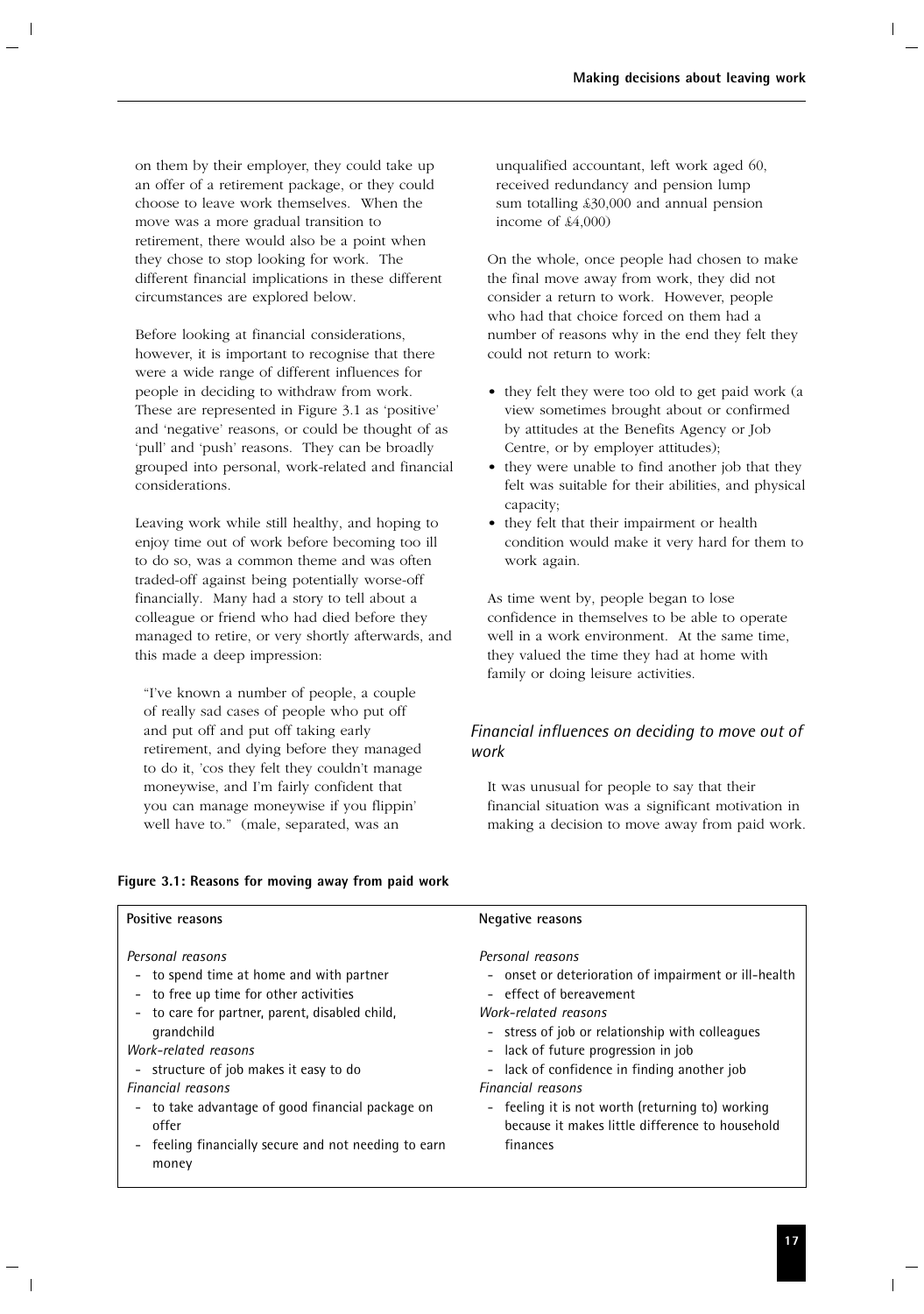Instead, a combination of personal or workrelated factors tended to dominate people's motivations. Financial factors were, however, very important in framing people's decisions about whether they should leave work or not: on the whole, people decided that they needed to or would like to leave work but then looked to see whether their financial circumstances made that a realistic option. As already discussed, some people were neither in the position to make a real choice about their work, nor did they have information about their likely financial situation if they were to stop paid work.

#### *Financial incentives*

Despite this, financial circumstances could be a key trigger or motivation in the decisions of people who were offered some sort of financial package to leave work: this could be for early retirement, medical retirement, or redundancy, and typically involved an enhanced lump sum or a gift of some 'extra years' of pension contributions. In these situations, people who had maybe not considered leaving work, or who had even positively not wanted to leave work at that stage, could have a difficult financial tradeoff to make. They might feel pressure to take the money on offer now if they felt that what they might get on leaving work in the future would be worse, not better. A lump sum in particular was an incentive:

"… the way they worded it was if I didn't take it, they were going to keep me on for a couple of years, right, under a new contract and then they could get rid of me and I wouldn't get a penny…. So I took the £11,000 they offered me." (male, was a technical trainer, left work aged 52, received redundancy lump sum, pension of £1,200 a year, Income Support and Carers' Allowance)

"[I had been] looking to leave at age 55, which wouldn't have been the voluntary early retirement package and therefore all I would have had would have been a pension, it would have been at a reduced amount. But because they asked me to leave, the subtle difference is they make the pension up and of course give a redundancy payment as well." (male, was a bank director, left work aged 52, received

'substantial' pension lump sum, annual pension income of £35,000, as well as income from savings)

However, if people were keen to leave work anyway, for personal or work-related reasons, then the fact that they would be getting an enhanced pension formed part of their assessment of their circumstances but did not seem to be any more so than among people who left work without any kind of incentivised package.

There were some indications that people who had left work experienced a financial disincentive to return to work, if they perceived that the money they were likely to earn would not be very much higher than their package of state benefits.

#### *The gender dynamics of financial consideration*

Not surprisingly, financial factors formed a much greater part of the decision among people whose income was the whole or a substantial part of the household income. Where there was one clear 'breadwinner' (usually but not always the male partner), then for the partner, the decision to leave work was shaped predominantly by personal or work-related factors. The male breadwinner's move out of paid work dominated the couple's decisions about 'retirement', even where the female partner's earnings were not insubstantial. This may partly have been due to poor pension provision among women, and may also have been due to gendered perceptions of the importance of paid work generally, and of female versus male contributions to the household finances.

There were two exceptions to this general pattern. The first was among couples on relatively low incomes where the 'secondary' earner continued to work beyond the main earner, and at that stage their earnings therefore became a more significant component of their joint income. The second exception was couples where both partners were on similar salaries and with a continuous pathway of paid work, or career. Here, the typical pattern was for both partners to retire at roughly the same time, and to look at both incomes and both projected pensions in making their assessments.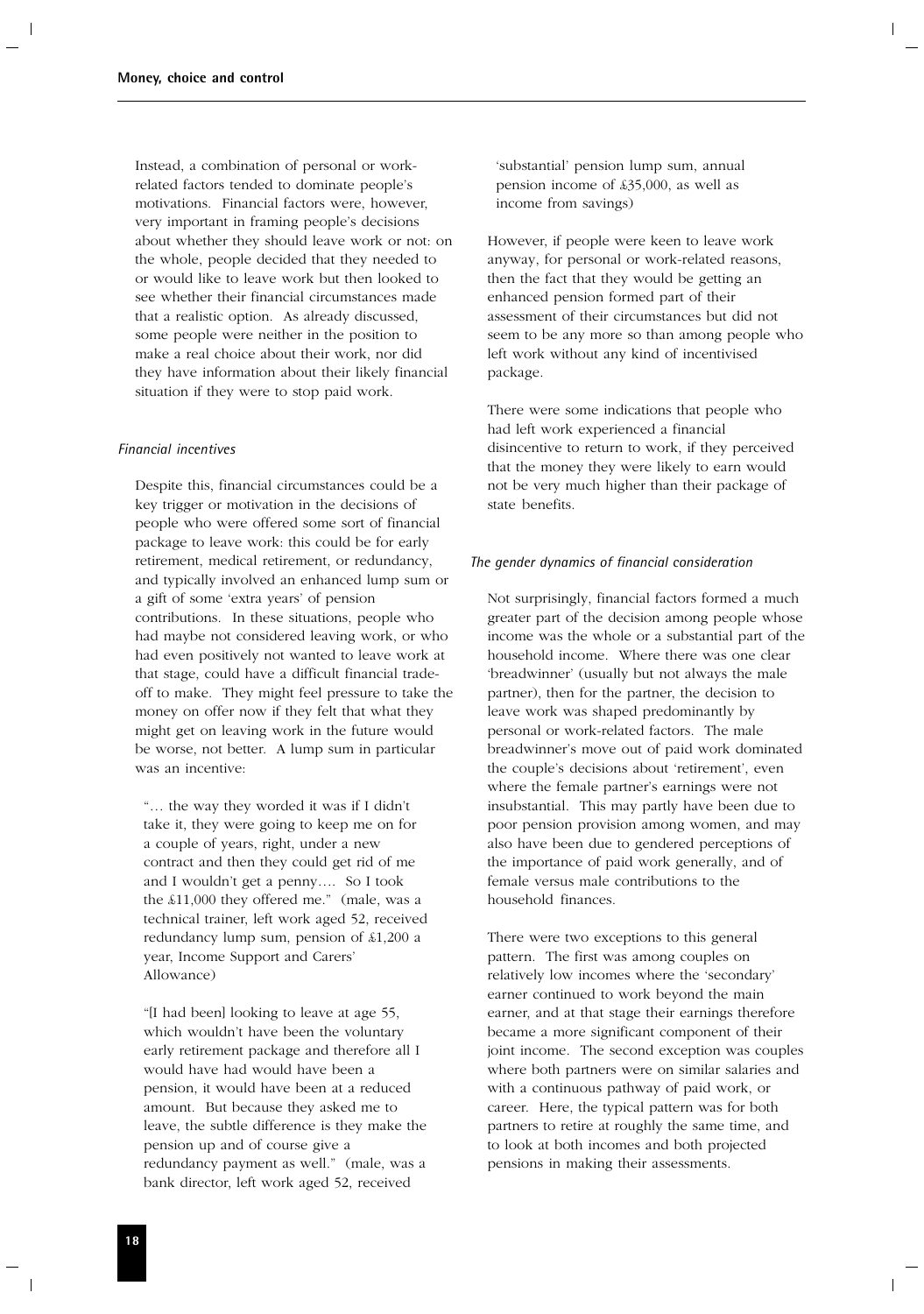### *Taking financial circumstances into account in decision making*

It was typical for people to look at whether they could 'afford to retire'. This was of course especially true of the people who were choosing to retire, but even among those facing constrained choices, an assessment of their financial situation was part of weighing up the various considerations.

When looking at whether they could 'afford to retire', the following things were taken into consideration:

- an assessment of regular outgoings, taking into account that some outgoings would be reduced, for example, reduced or completed mortgage payments, children having left home, National Insurance Contributions, pension contributions, as well as changes in lifestyle;
- what a lump sum payment may enable them to do, for example pay off a mortgage, or invest with a view to drawing extra income;
- whether they had the expectation of future increased income, for example a way of boosting their income through earnings, or drawing a private pension in a few years' time.

Considerations of the amount of income that they would be able to live on were a key part of decision making. Obviously the actual amount seen as necessary varied from household to household, and was closely linked with the level of their earnings prior to leaving work. It also depended on whether they expected things to improve in the future when they were able to draw a state or (additional) private pension (see below). It was common for people to talk about spending some time (if they had it) prior to deciding to leave work, preparing schedules of income and expenditure and working out how much money they needed or wanted:

"… we did discuss it all, you know, and weighed up what he was getting, and what he were losing, and how better off we'd be, you know, and we decided that he wouldn't be – well, he would be at times, like sometimes when he were on call he got paid for call, there was all the extra money, but it doesn't matter, it didn't matter, you know – we'd got like the big things done – you know, the windows

done and all this new heating and that, we'd got these things done, you know, while he was working so we thought we could manage quite well." (female, was a lollipop lady, left work aged 52, had no retirement income of her own, husband retired with lump sum of £38,000 and annual income of £12,000)

As a general rule, people with a choice about retirement seemed to have felt that an income that would be roughly half what their earnings income had been, and a lump sum that was between one-and-a-half and two times their annual earnings would be a satisfactory amount to live on. One woman had worked two days a week towards the end of her career, almost as a trial period:

"And I had roughly worked out that two days per week would be roughly the sort of money I would possibly be getting if I took early retirement. In fact it was probably slightly more…. If I can manage on this money then I know if I do retire, then there's a reasonable chance if I don't get any paid employment I can survive." (female, single, was a lawyer, left work aged 52, received pension lump sum of  $\text{\pounds}40,000$  plus annual income of  $\text{\pounds}12,000$ )

Sometimes the decision itself was made over a transition or trial period. Some people retired with a fairly secure knowledge that if they found they could not manage on their income, they would boost their income through part-time work; this was true of teachers who felt confident about getting supply teaching (but this is in some ways an unusual profession). Others planned to return to work, but in fact decided, when the return to work proved difficult, that they could manage on their reduced income. Others were not sure exactly how it would work out, but felt if their income became too stretched, they would just have to cut back:

"We thought that basically we would be quite well off, comfortable, hopefully, on one salary as opposed to the two salaries that were coming in…. I think we felt very much that it was an experiment to start with and it would take us a year or two to work out exactly how much we did need and whether the calculations had been right or not – and if they weren't, we would have to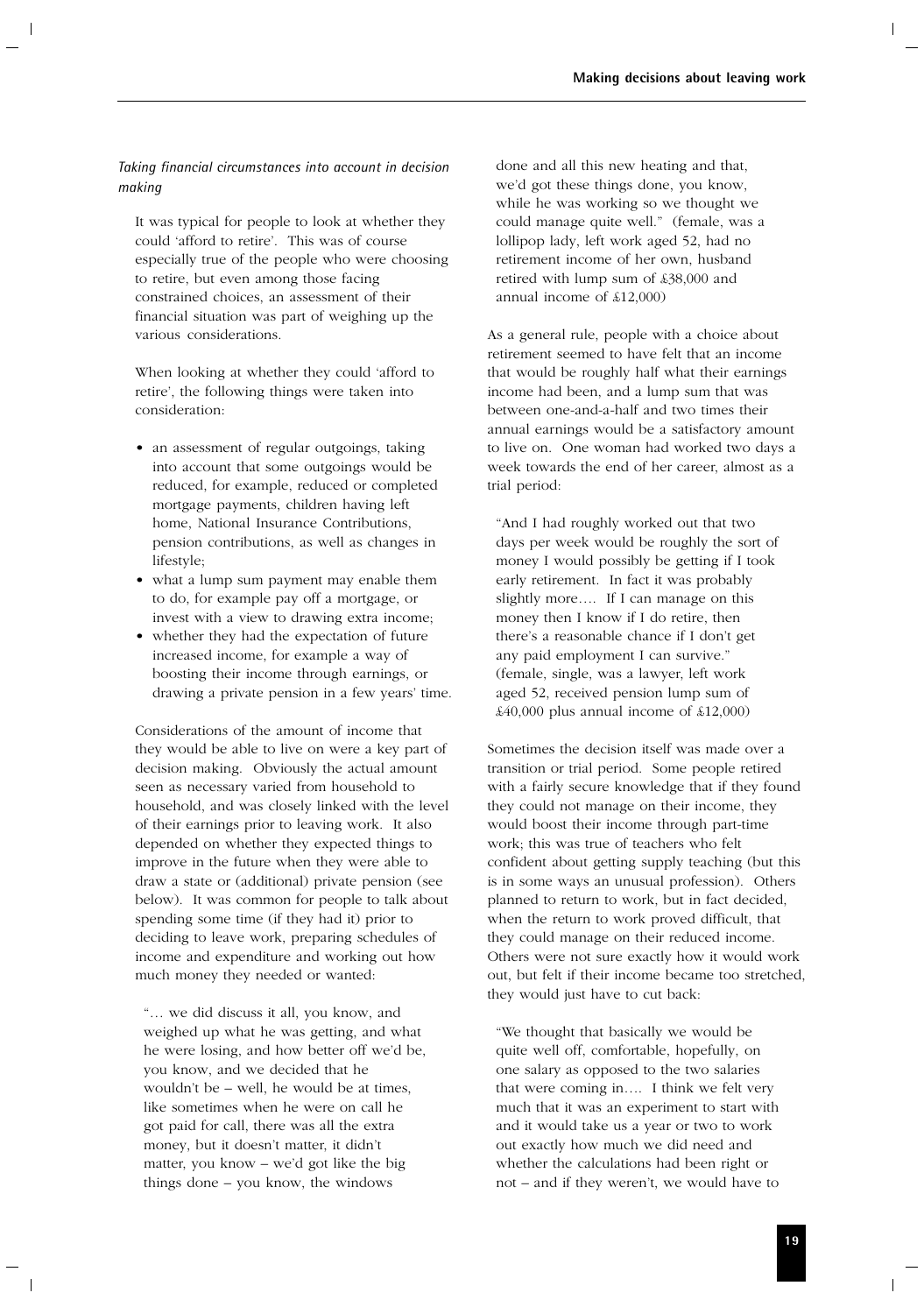draw our horns in." (female, was a teacher, left work aged 53, received pension lump sum plus income of £7,000 a year)

Apart from when people planned for an 'interim period' (see below), it was unusual for people to talk about having looked beyond the immediate period following retirement in making precise assessments of their financial situation. In other words, in making their decision people appeared to focus very much on their income and expenditure in their existing situation, and did not look ahead to what their expenditure might be in the future in any precise way. Having some savings or investments were important to people, but more as a general safety net, rather than wanting to build up a specific amount of capital before feeling comfortable about retiring early. The only exception here was if someone had planned that a substantial part of their income in their retirement would be generated through drawing down income from investments; in this situation the actual amount of capital intended to generate income was more significant:

"I'd worked out how much interest I could get on a certain amount of money saved. I knew how much I could live on per year and what I wanted out of life. And I thought that I would be able to achieve it probably when I was about 55. I just went for it and that was it." (male, was a mechanic, left work aged 55, received pension lump sum of £70,000, and annual income from pension and savings of £12,000)

### *Role of financial factors when decision making is constrained*

Where people were making decisions in more constrained circumstances, for example where they were being asked to accept redundancy or where they were feeling unable to cope with the demands of work because of illness or disability, then their decision was particularly difficult. In these situations, people had to balance up questions of their health and quality of life, and that of their partner, versus the knowledge that their financial situation was going to get worse:

"I don't think I was being very fair to John [husband], because many a day he wasn't

well and really I was thinking, I should be at home, you see – so that was why, when it came, I knew we were going to be worse off, but I thought, well, it's better to have no money – and if anything was to happen to him, I couldn't say it, well, I should have finished at  $60 - I$  suppose it's your conscience, isn't it." (female, was a shop assistant, left work aged 60, received state pension, and husband's disability benefits)

"We had a month more or less and we did talk about it … yeah financially it hits you of course it does but there again what's the good of money if you've not got your health. You know I think it's no good being dead and having your money is it you know I'd rather he was alive and we had less sort of thing…. When there's two wages coming in and suddenly there's not it does make a big difference and you have to pull your horns in and decide 'well I've got to make do with what I've got'." (female, was an ambulance worker, left work aged 48, had no retirement income of her own, husband was still working)

Given constrained choices, the actual amounts of money that people were prepared to live on ranged greatly. They were shaped by the extent to which there were savings, whether there were debts, including a mortgage, to be paid, and other significant costs, for example whether rent would be paid by Housing Benefit, or whether there were dependant children who still required substantial expenditure, such as financing a university place. Another significant factor was how long people thought they would need to manage on a reduced income, and how they thought the situation would change once they reached an age where they could claim a higher income through their pension. At one extreme, one couple decided that the husband would stop looking for work, given increased pain and immobility in his leg and difficulty finding appropriate work. They did so having calculated that they could afford to survive for four years on an income from two private pensions of just £310 a month, by also drawing on their savings, including combined redundancy and pension lump sum payments of £24,000. When the husband turned 65, they expected their income from pensions to go up by another £700 a month.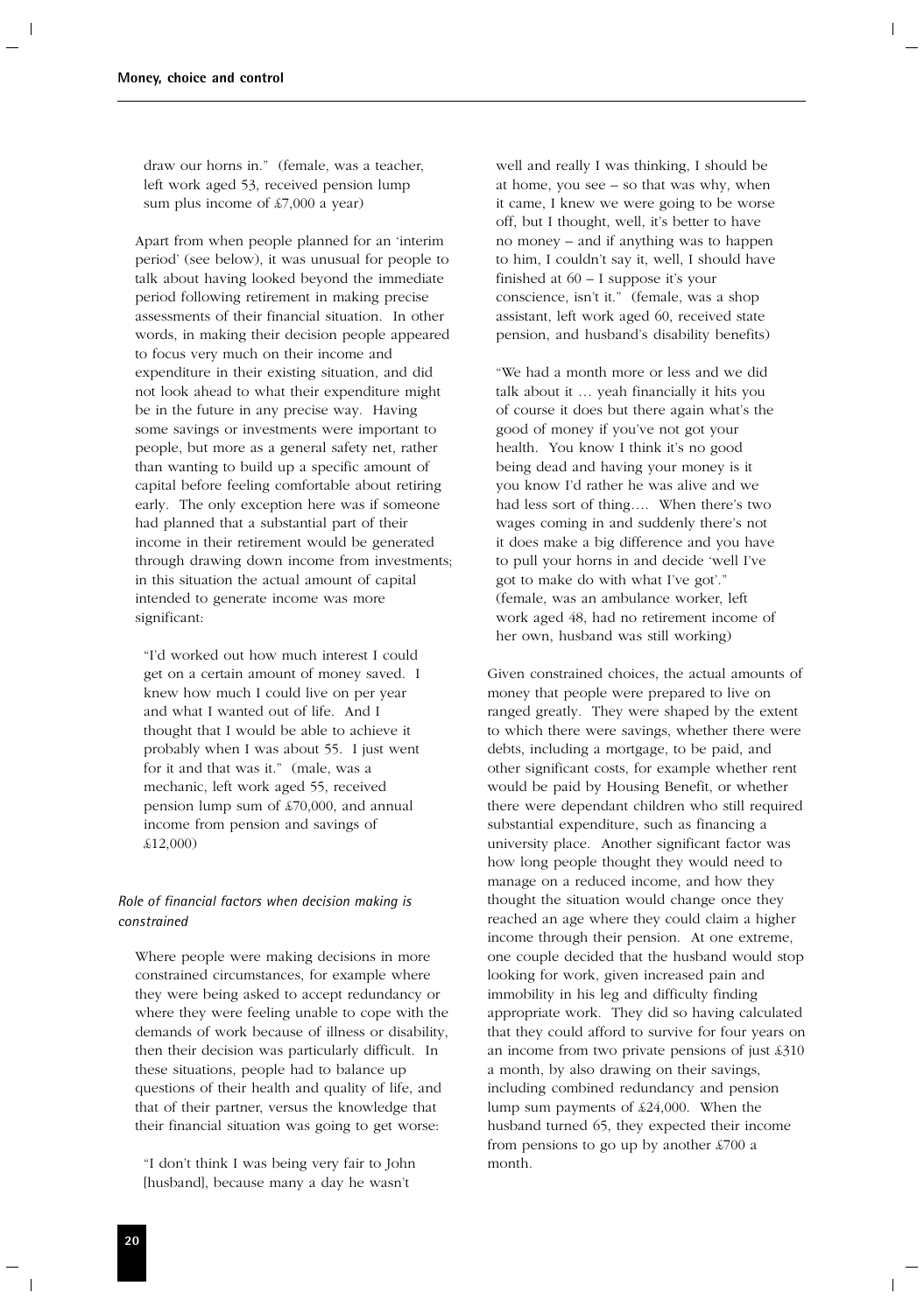As this suggests, one pattern among people withdrawing from work early through little choice of their own was to plan an interim period during which they would manage on finances that they saw as less than ideal, with a view to improving their financial situation when they reached a specific age, usually 65 for men, and would draw their state and/or private pension. Some people had a projection on this amount and knew roughly what to expect. Others had little idea, and were just hopeful that they would at least be better off than currently; nothing fixed was being planned on the basis of the money they were expecting. Part of the planning for this interim period was a recognition that after a small number of years, outgoings such as mortgage repayments, would disappear. Finances were sometimes deliberately structured to fit an interim period until state pension age in order to maximise entitlement to state benefits, for example by keeping pension income or savings to a low level in order to qualify for means-tested benefits.

# **Conclusions**

When people were faced with a decision about leaving work, it was sometimes in very constrained circumstances. Some decisionmaking contexts clearly lend themselves to better or easier decision making; it is generally easier, for example, to make a considered decision, where there is a longer time to make it. Having a longer timeframe allowed people time to talk to family as well as become more informed about and possibly adjusting their financial situation, through talking direct to pension fund organisers and financial advisers. Financial advisers, however, tended not to have played a major role in influencing people's decision to leave work; where they had been involved their advice was generally in relation to how to manage retirement lump sums and incomes.

Situations of sudden redundancy or termination of contracts on ill-health or disability grounds allowed little opportunity for shaping a situation, and led to the most difficult situations, with reliance on ad hoc or temporary financial arrangements. Even with time to prepare, finding out about a likely pension situation after leaving work could be difficult and confusing, and finding out about benefits was even more so. Longer transitions towards retirement,

including staggered retirement between couples, and opportunities to continue working flexibly, allowed people more time to adjust psychologically as well as financially.

Decisions tended to be dominated by personal motivations, rather than financial. The stronger people's personal motivation (for 'positive' and 'negative' reasons) to withdraw from work, the less important their financial situation was, and the more they were, or had to be, prepared to manage on a reduced income. Given strong personal motivations to move out of work, people were sometimes comfortable about retiring onto perhaps surprisingly low incomes, although sometimes only in the knowledge or the hope that it would be a temporary situation. Where the personal motivation was low, for example following an offer of voluntary redundancy, then either a reduced income weighed more heavily with people or they required a good financial incentive, for example that they would be getting a full pension at an earlier age.

Decisions have to be made in the context of where people find themselves financially at the point they come to look at leaving work. People sometimes expressed regret at not doing more in the way of longer-term planning and preparation, and it was rare that planning was done with a specific view to retiring early. Despite this, people tended to feel that they were making the right decision given their current circumstances – balancing up the different personal, work and financial factors.

Where people felt that they had little choice about leaving their job, some expressed regret at not having tried harder to stay in that job or to find a different one; they were less happy with their 'decision' and where they currently found themselves. However, given the difficulty in finding an appropriate job, or an employer who was not prepared to take account of their impairment or health condition, they did not usually feel that there was very much they could have done differently. It was a relatively short amount of time, one to two years, within which people appeared to accept that they were unlikely to work again even when this was not what they had wanted. Perceived disincentives of the benefit system, and a valuing of health and leisure over work, also influenced people's feelings about looking for work.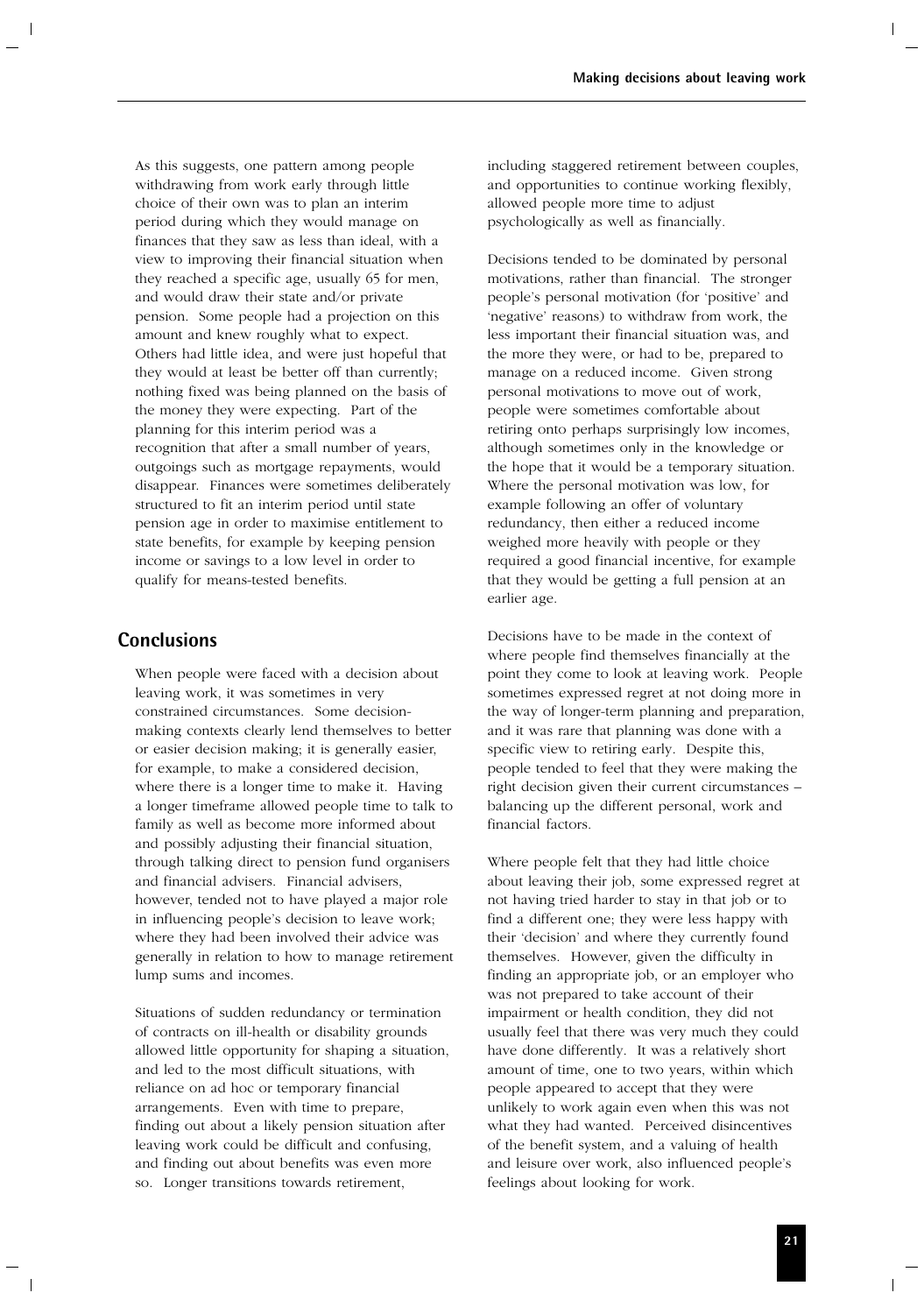Where there was an opportunity to take a balanced decision, people did weigh up financial factors alongside other considerations, and it was unusual for people to find themselves worse off than they had expected. However, their financial considerations revolved very much around comparisons of relative income and expenditure in the immediate or short term after retirement, including how a capital sum may affect their income or outgoings. This was done at the expense of considering future income or the role of future investments. We will return to the question of future planning in Chapter 5.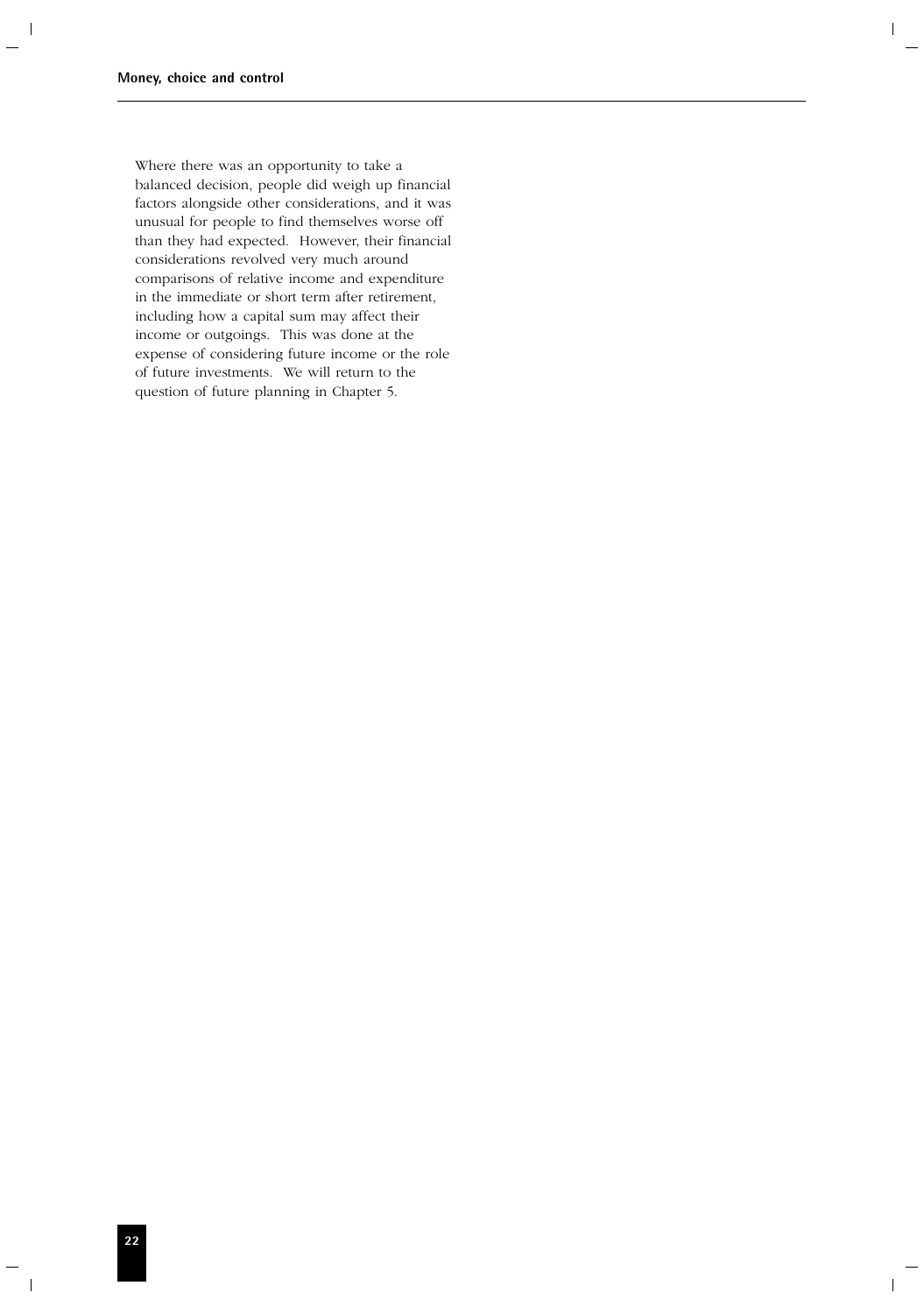*4*

# **Financial transitions on leaving work**

# **Introduction**

Chapters 2 and 3 described the range of ways of moving out of paid work before retirement age: the reasons for leaving work, the process and the timescale can vary enormously. This chapter looks at financial circumstances after leaving work. However, the current study can only go part of the way to exploring financial outcomes or effects of early retirement. This is for a number of reasons. First, the research interview with respondents was carried out at varying times after the move away from work and at different stages in each individual's path. The financial effects therefore cannot be seen as final effects or outcomes; people's future situations are not necessarily firmly fixed within a few years after leaving work. Second, people found it hard to determine for the purposes of the interview how their situation might have been different if they had stayed in work longer, partly because of insufficient knowledge about their pension situation, and partly because they felt there were too many other unknown variables. It is therefore not straightforward to make an assessment of the specific effect of early retirement on their financial situation.

# *The nature of financial transitions*

Following withdrawal from work, the financial situation could take some time to become established. This was partly due to initial difficulties in accessing benefit or pension entitlements, but was also due to changes in someone's work, job seeking or impairment status (all of which could affect their financial and benefits situation). In addition, access to finances and financial situation could change after the point of withdrawing from work: this could include acquiring sums of money (through inheritance or through a policy maturing), or starting to draw an income (from a pension or annuity, or from capital).

The extent to which people's financial situation changed after they left work depended in part on the circumstances in which they left work. So, for example, people retiring onto an early retirement package and drawing their pension immediately had a fairly straightforward financial transition from one scenario to another (although their finances may subsequently have changed in an unanticipated way). Where people's withdrawal from work was not chosen or was more gradual, then they also had a more gradual financial transition, with income coming from different sources, including changing (usually increasing) entitlement to a range of benefits. A gradual financial transition could be valuable if it enabled people to adjust slowly to a reduced income, for example where two partners staggered their retirement, but in other circumstances gave a degree of unpredictability about their situation.

Financial circumstances post-retirement are therefore determined by the pre-existing financial and personal situation, but are also shaped by the actions and decisions that people make on withdrawing from work, for example decisions on how to draw a pension (amount to take as a lump sum, or when to draw it), or decisions about how to manage their finances. This chapter looks at financial transitions in the light of these various contextual factors.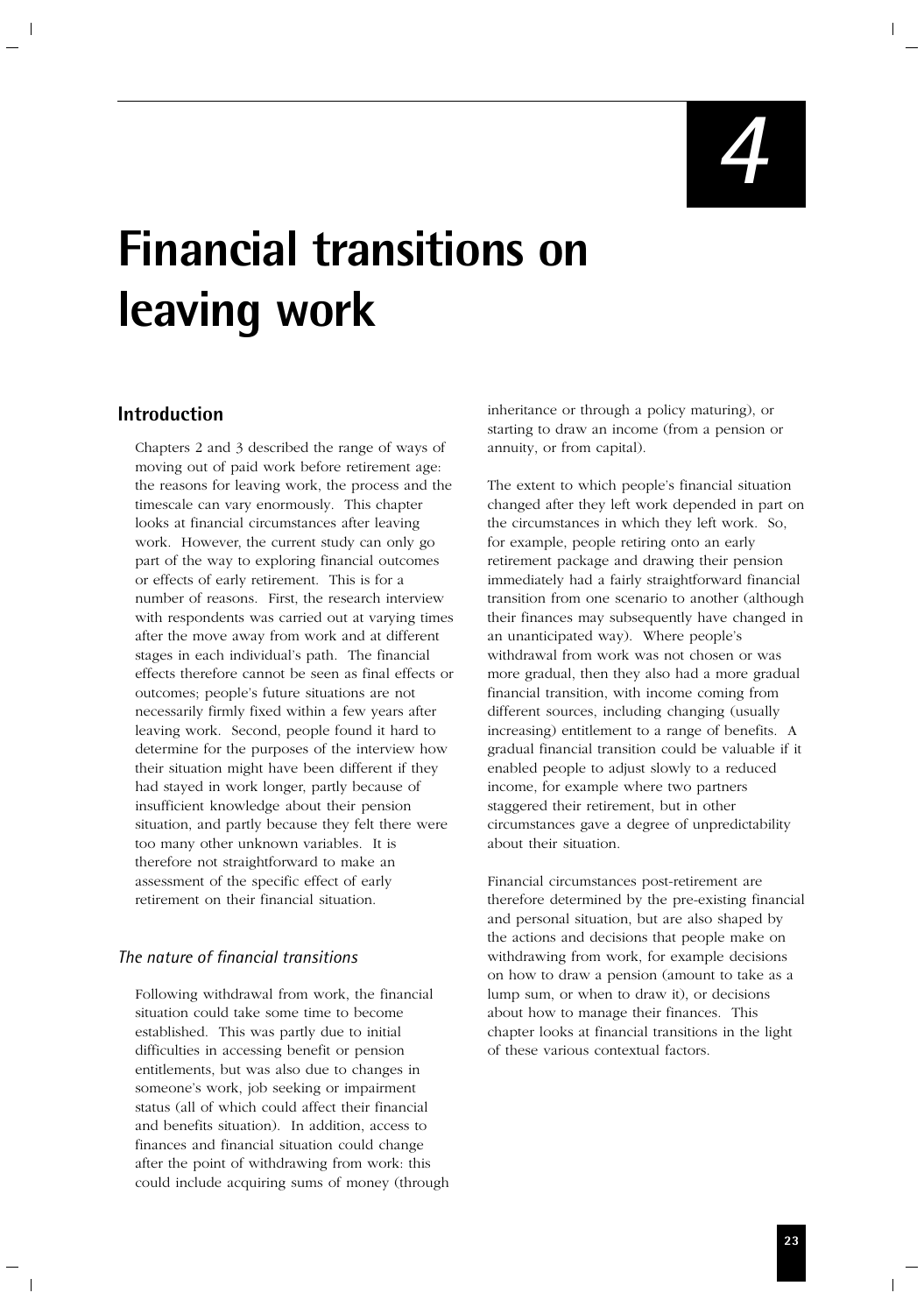# **Financial circumstances after leaving work**

People's financial situations on withdrawing from paid work appear to be predominantly shaped by their prior financial circumstances, in particular their work history and past earnings, during their earlier working life. It is therefore helpful to divide households into four groups according to approximate earnings levels, in order to explore the effects of behaviour and other circumstances, as well as earnings<sup>3</sup>. It is not the intention of this qualitative study to suggest that there is a statistical correlation between each income group and the experiences of people in this group, or that these experiences are comprehensive or exclusive to these groups. However, the presentation of data in this way provides an opportunity to suggest possible similarities according to financial situation, as well as possible differences linked to different circumstances or behaviours.

The income divisions used are necessarily fairly crude, given that people's earnings had fluctuated during their lifetime:

- annual incomes generally below £11,000 during their work history; from earnings and from periods on benefits;
- annual incomes of approximately £11,000 to £20,000;
- annual incomes of approximately £20,000 to £30,000;
- annual incomes of over £30,000.

By looking at households rather than individuals, it obscures the independent resources of married people. However, married couples in this study predominantly shared resources (and usually decision making), so there is a clear rationale for looking at them in this way.

### *Households with low earnings*

This group with low earnings includes people who worked in casual jobs, or a number of different manual jobs, and who may have had periods out of work. People in this group did not own their own homes. Although some people in this group had an occupational pension, these generally appeared to be fairly low; one was already being drawn, generating just £30 a month income for the respondent, and the others were waiting to draw them at 65, but were expecting them to be low because of having stopped paying contributions in their mid-fifties. In fact, one respondent was worried he might be worse off at 65 if he was no longer entitled to any means-tested benefits once he drew his pension.

All had moved out of work following redundancy or ill-health, or a combination of both. All were receiving means-tested benefits (Income Support and/or Housing Benefit), and most were receiving disability benefits, ranging from around £55 to £115 a week, depending on the eligibility and benefit level. On the whole, they were on a broadly equivalent income level to their income through earnings, especially once Housing Benefit and Council Tax Benefit were taken into account. People had very little idea of how things might change in the future, but were not expecting their situation to get any better.

### *Households with low to middling earnings*

This group of people had a household income during their working life of more than £11,000 a year, but which had usually been less than £20,000. Among married couples, the woman had often never done any paid work, or done only a very small amount or at a very part-time level (for example, earning £40 a week). All had some kind of private pension, although not all were drawing this immediately on withdrawing from paid work. As with the previous group, reasons for leaving work tended to be redundancy and/or ill-health, and some were therefore eligible for disability benefits. Two men in this group left for reasons of choice, and had planned their finances carefully (see below).

Making financial preparation in middle age (that is, in their forties) was a feature of some people in this group, prompted by financial advisers

<sup>3</sup> The government's Green Paper, *Simplicity, security and choice* (DWP/HM Treasury/Inland Revenue, 2002), makes a distinction between people earning below and above around £11,000 a year, in terms of whether they would need to make their own private pension provision in order to achieve a replacement rate of between half and two thirds of earnings. This was the rationale behind selecting £11,000 as a cut-off point between groups of respondents.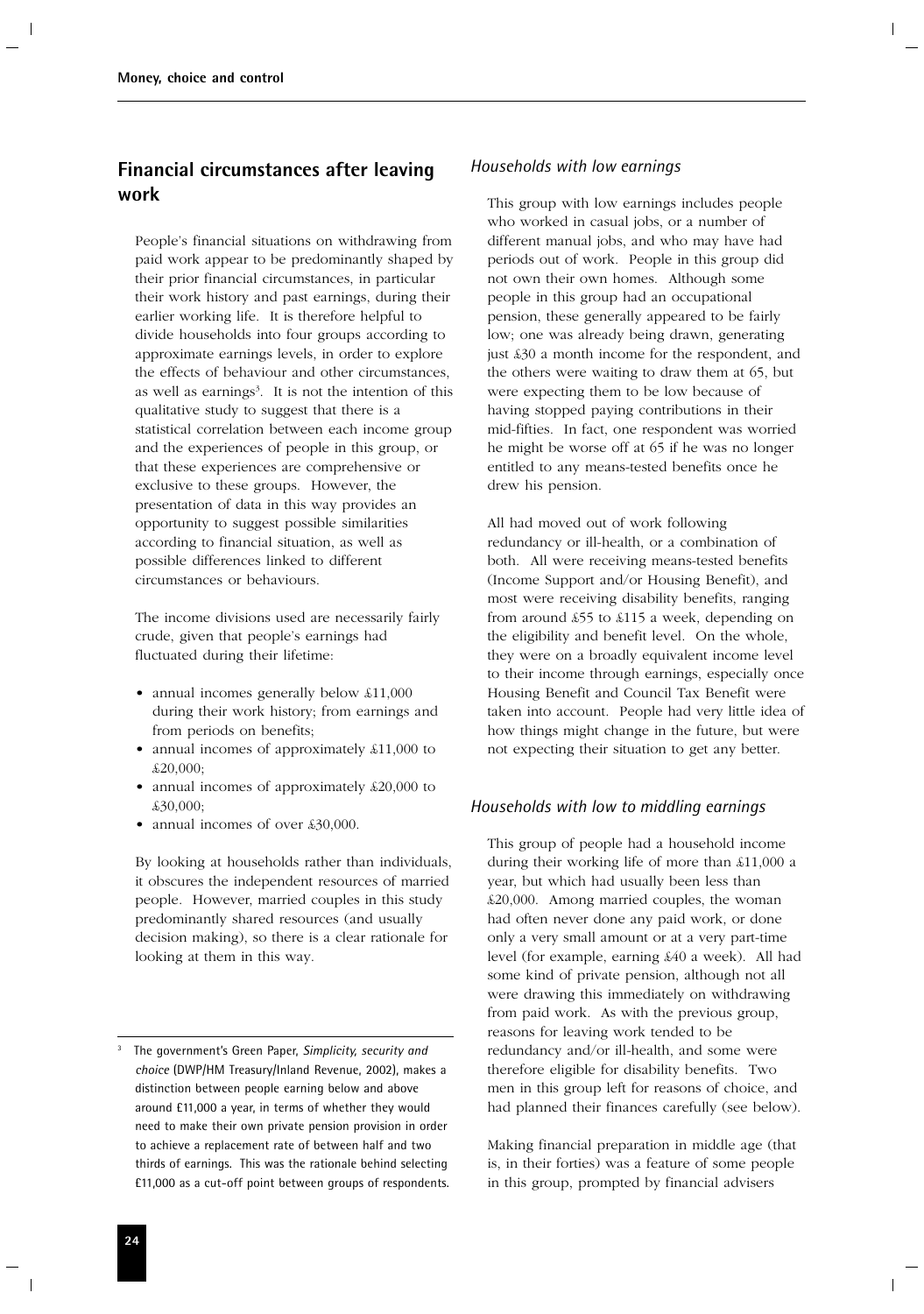from banks, or by a general awareness that it might be necessary to save more in order not to be in poverty. However, if people then retired in their mid-fifties (as opposed to 60 or over), they were disappointed to find that the private pension they had paid into was, or was likely to be, worth very little (for example, £200 per annum), because they had stopped making contributions earlier than planned:

"I paid a private pension. Only through Maggie Thatcher telling me 'You must pay a private pension and you'll benefit from this and that' and I thought 'Well if I don't get a pension for who I am at least I'll get what I've paid in'. And that'll be something that I've actually paid into. But that went down the drain in '95 because once you've packed in work you couldn't pay any more of that pension." (female, divorced, was a nurse, left work aged 55, received disability benefits)

People who were under 60 when they left work had chosen or were obliged to defer drawing part or all of their pension until 60 or 65. Where they had chosen to do so, this was in the hope that it would continue to grow and they would benefit financially from waiting. This meant that several people were having to survive a temporary period, where they were hoping things would improve, but were actually unsure about how much pension they would get in the future. During this period, people in this group were drawing benefits, sometimes at a low level. Because wives in the household were generally ineligible for any benefits, except for disability benefits, in their own right, this meant that the couple were surviving on one source of income.

Among those who had a reasonably clear idea of what to expect from their pension, or who had reached an age where they were drawing their final pension, the amounts of private pension income among this group varied but were often very low, for example less than £2,000 a year. People who had marginally better incomes from their pension, around £4,000-5,000 a year, had been in relatively stable and continuous employment in a skilled or semi-skilled job.

Not surprisingly, people in this group tended to feel that they were badly off, especially if they were still paying rent or making mortgage repayments; they had not anticipated they would be out of work so early and were unable to pay off their mortgage. The drop between their work earnings and their income on leaving work was significant. One or two people in this group also had significant levels of debt, and this caused considerable difficulty when they lost their income from earnings. They were looking forward to a time when they could draw a pension, although they were perhaps overestimating the amount of difference this might make financially.

Two people within this group stand out as having adopted quite a different pathway. Both were men with wives who had not worked, and who worked themselves in skilled jobs, but who had experienced at least two redundancies in their work history. Partly as a result of these redundancy pay-offs, and partly because of a desire to retire early, these men had managed to save well over £100,000 by their fifties, and when they reached a point that they no longer wanted to work, they just left. Neither had very substantial income from their private pension (around  $\text{\pounds}5,000-6,000$ ), but they drew on their savings and on the interest from their savings to generate enough income to feel that they were living comfortably (one man also had a disabled son whose benefits added to the household income). For these two households, their financial situation after leaving work was far closer to their work-based earnings than among others in this group.

#### *Households with middling to high earnings*

This group includes people whose household income from earnings was between around £20,000 and £30,000 a year. The husbands in married couples had generally had just one continuous 'white collar' job throughout their working career. They had thus had the opportunity to build up an occupational pension, which generated an income of around £8,000 or more a year. Their wives tended to have been in more semi-skilled jobs, working part time, or with a very limited work history. One woman who was widowed had run a small business alongside her husband; she decided to shut the business down when she felt it had become too much work. The men tended to have left work through choice following an opportunity to take early retirement, although one man had been made redundant. Health issues were also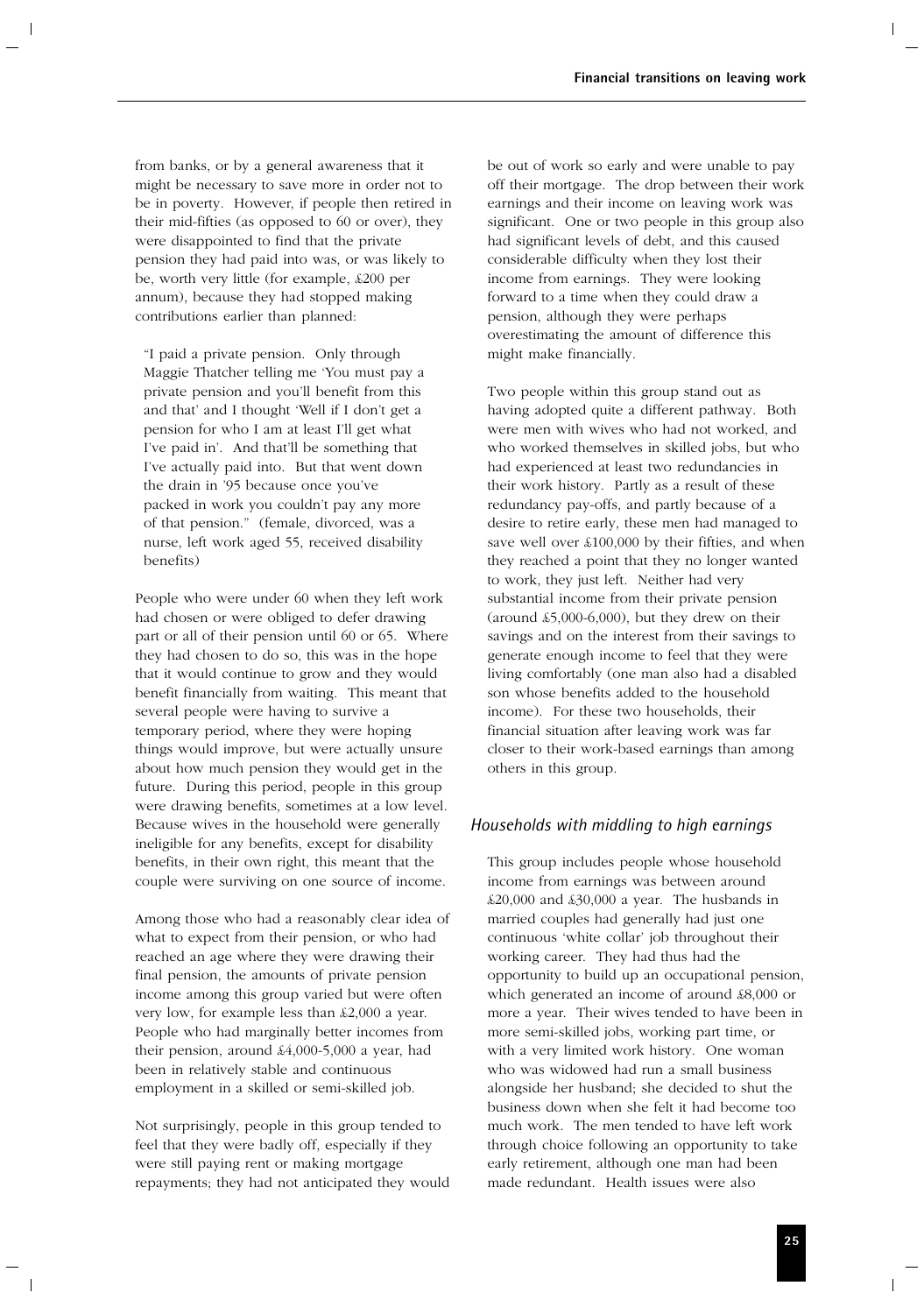sometimes in the background of their decision making.

As well as having paid into private pensions, this group also had some savings (of between  $\text{\pounds}15,000$  and  $\text{\pounds}60,000$  and some had already paid off their mortgage by the time they retired. Others used their pension lump sum to pay off most of the mortgage, or expected an endowment policy to pay off their mortgage. When they retired, they drew their private pensions straight away, but because these were not always very large, they expected things to change for the better in the future when each partner reached state pension age and received a state pension. As with the previous group, it could sometimes be the fact that people had made good retirement planning through saving and long-term policies (even if not aimed at early retirement) that enabled them to manage when they retired:

"… towards the end [that is, before we drew state pension] we had some endowment policies, which matured. Some of that we've had to, you know live on, some of it we've saved, managed to save…. So, you know looking back it's a good job we actually, you know saved money by paying endowments and pensions, been in a bit of a problem if we hadn't of done." (male, was a technical manager, left work aged 61, received redundancy and pension lump sums totalling £25,000 and pension income of £3,000 a year)

Although this group had made a decision to retire from work, it was often under somewhat constrained circumstances, and not with the financial situation that they might have ideally chosen. As a result, they tended to be somewhat anxious about their situation, feeling that they had to watch their money quite carefully, and looking forward, for example, to the time when the mortgage would be paid off. Among this group, there was concern about whether their pension would keep pace with inflation. Where pension payments were relatively low, disability benefits helped to boost their household income, but this led to some concern that their income might go down at the point when they drew their state pension. Using savings had also helped as an interim measure, but was not seen as a permanent financial solution.

#### *Households with high earnings*

This group is made up of households with income from earnings during their life of over £30,000 a year. Husbands tended to have been in well-paid professional jobs – accountants, senior managers, engineers. There were also a number of women in this group who had worked most of their lives, and made a significant or equal contribution to the joint finances. Households tended to have relatively large amounts of savings or investments (£50,000 and over) and mortgages that were paid off either before or on retirement, leading to high equity value in their house. A few still had a small mortgage remaining, but did not see this as a financial burden because of their relatively high income.

In all but two cases, people in this group had chosen to leave work when they did, although a couple of respondents in this group also made their decision in the light of deteriorating health. Apart from the two men who were made redundant, all had claimed their pension immediately on retiring: pension income ranged from around £12,000 to £40,000 a year (the variation being shaped primarily by salary prior to retirement). The other two were waiting until they reached standard retirement age in order to maximise their pension payments, which they recognised were lower because they had stopped making contributions. In one case, the couple were living off what were substantial savings, and in the other, the wife had drawn her teacher's pension as income, and had in fact then gone back to work part time to supplement their income.

On the whole, this group were happy with their situation, and felt that they were comfortably off. People who had a household income of roughly half their working income appeared to feel that this was a comfortable amount to live off. As with the previous group, people at the lower end of the income range expressed some anxiety about their finances, with concern about ensuring money was invested well, and a sense of vulnerability about relying on investments. On the whole, people did not expect their situation to change greatly at the point when they claimed their state pension.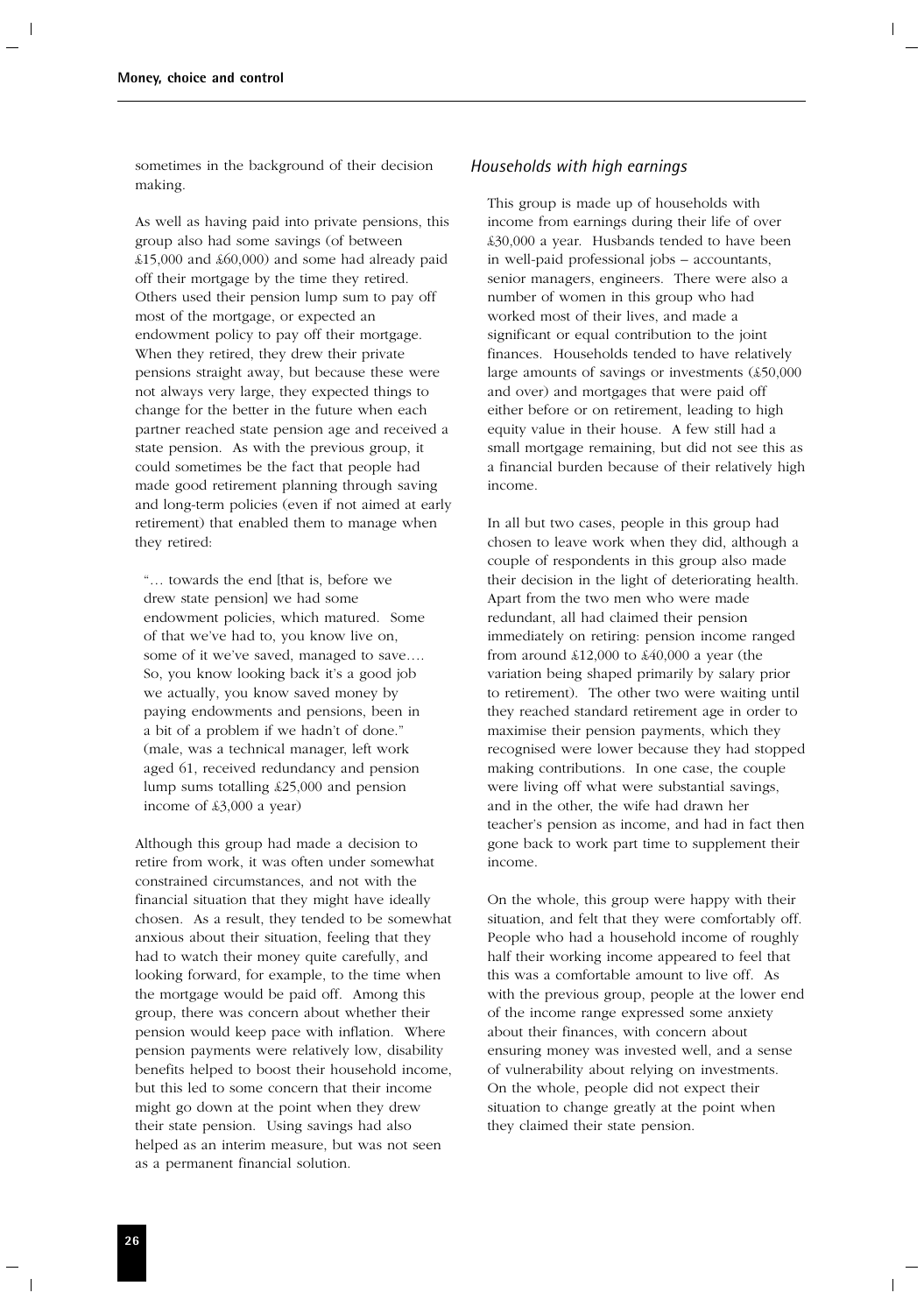#### *Self-employment*

People who had been self-employed formed only a very small part of the research sample. However, their circumstances were sufficiently different from employed people to merit a separate description.

Circumstances of leaving self-employment are inevitably somewhat different to leaving an employed job. Depending on the nature of the work, there is likely to be more control over the time and circumstances, for example if it involves selling up a business property, or turning down any new work opportunities; in this study, personal reasons rather than financial or workrelated reasons, dominated the decisions of self-employed people to stop working. People who have been self-employed are less likely to have had the opportunity to build up a personal pension, or to have paid National Insurance Contributions, and this tended to be the case among these respondents. Sometimes selfemployment had been a later career option and an occupational pension had been built up in a previous job. Earnings from self-employment among these respondents were not especially high.

On leaving work, none of this group had a pension immediately. They waited until they reached state pension age to draw their pension, either because they were obliged to do so, or because they felt it would make sense financially. They managed in the interim period by living on savings, on benefits, or from the income of a partner. They generally felt anxious about their financial situation, apart from one woman who had already reached pension age, and had two small private pensions to draw on, in addition to the state pension.

#### *Summary*

Given the descriptions in this section of people's circumstances, it seems fairly clear and not surprising that a key influence on people's financial situation is their prior financial circumstances, in particular their earnings and the extent to which they paid into a pension or made long-term savings.

There seems to be more consistency in the situation of people at either end of the income spectrum than for people on middling incomes. People on low earnings with poor work histories tended to be more likely to have little or no access to private pensions or to savings. If they were saving via a pension the amount was relatively insignificant and became more so following an early departure from work. However, the level of money they received in state benefits could leave them in a situation which was not very different from when they were earning, especially where housing costs were accounted for. In contrast, people on high earnings were in a comfortable position where they had a good level of income from pensions and/or savings, and where housing costs were usually insignificant or paid off.

For people on earnings in between these two ends of the spectrum, factors such as debt and housing costs could make a big difference to their situation when they moved out of work. Financial contributions from women could also make a significant difference to overall household earnings and savings, and sometimes also to pensions. Levels of income from pensions and savings were shaped by prior earnings but also by attitude towards financial preparation for the future. When pension levels were relatively low this left people financially vulnerable when they left work early, and for some people meant managing on low finances for a period until they could draw a full pension.

# **Managing financial transitions**

One of the first decisions that many people had to deal with on retiring was how and when to draw any private pension they had, and then what to do with their pension or redundancy lump sum. People also needed to decide whether to claim disability benefits, although only one person decided against doing this, saying that he thought his savings level would be too high, but also feeling uncomfortable about claiming benefits.

Making the transition from earnings onto benefits was particularly difficult for people. In addition to the drop in income, the process was described as confusing, degrading and unpredictable, and in many cases, there had been delays of up to a couple of months before their money had come through. People also experienced delays in getting redundancy money (but rarely pension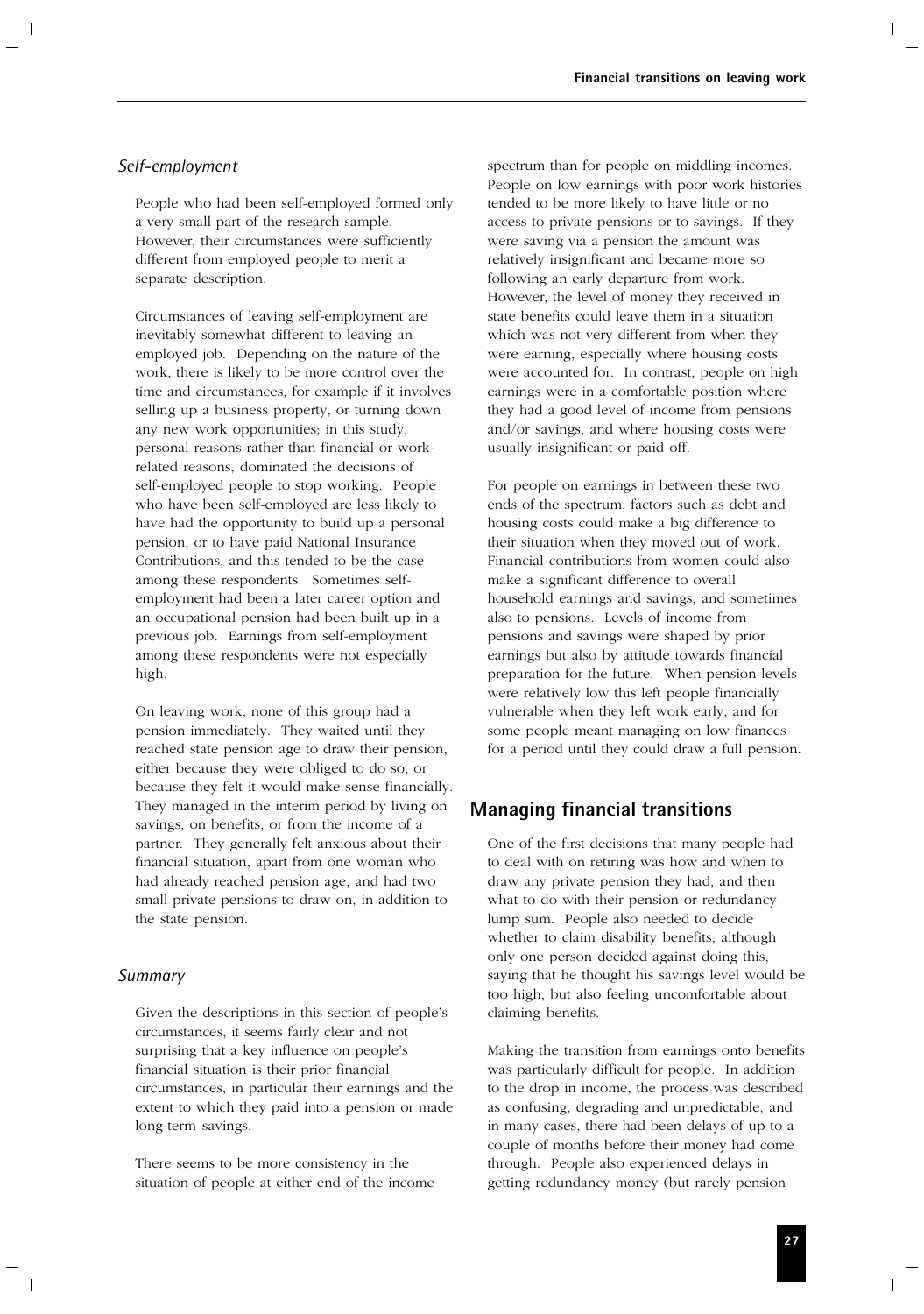money). The result of delays was particularly hard for people moving onto benefits, as it was unusual for them to have any significant savings to fall back on. Delays could therefore mean using up all their savings, or going into debt. Without knowing the level of benefit they were likely to eventually receive, it made it very difficult to know how to budget in the interim period. Changes to benefits received often appeared to happen in an ad hoc way, and as the result of a chance piece of advice. As a result a number of people felt strongly that the Benefits Agency was not sufficiently proactive about informing people of their entitlement.

Not everyone chose to take their pension immediately on leaving work: this was shaped largely by whether they were retiring onto a specific early retirement package offered by work. But it was also shaped by the extent to which they felt it important to defer claiming their pension in order to maximise how much they would be entitled to, and whether they had other sources of income that they could live on for an interim period. Some people deferred buying an annuity if they felt they could manage without it in order to wait for better annuity rates. A few people had to wait until they were 60 due to the rules of their occupational pension.

#### *Managing capital sums*

For people who had a lump sum payment of some sort at the point they left work, this was a demarcation point in terms of their financial situation. This was because of the effect the capital lump sum could have on income whereby:

- the lump sum was often used to pay off the remains of a mortgage or buy a property outright, therefore reducing outgoings; and/or
- the lump sum was invested, which could generate future income.

In addition, having a lump sum was a trigger for people to think about their financial future, and often to seek financial advice about investment or managing their money. Lump sums from pensions tended to be used in these ways rather than spent, although parts of them were sometimes spent on getting a new car, having work done on the house, buying a holiday home, or having a special holiday.

Redundancy lump sums tended to be smaller amounts than pension lump sums, and tended therefore to be spent in total on household expenditure, for example, purchases of large items, such as a car, or redecoration, or paying off bills or debts. For people on lower incomes, this was a form of investment in terms of putting money into concrete things now that would result in less need for expenditure at a later stage when they had less income. One man purchased a freezer so that he could then buy more cheaply in bulk and freeze things for the future. For people on means-tested benefits there was an incentive to use up their lump sum in order to keep themselves below the savings threshold. This was something people tended to be quite aware of, and in fact had used a number of ways to get around this rule: one man had paid the lump sum over to his sister, and she had given him regular amounts of income in return until the lump sum was used up.

People receiving a private pension tended to have a decision to make about how much of their pension they would take as a lump sum and how much as payments. It was very common for people to say they wanted to take the maximum lump sum they could. Only two respondents, who had both received financial advice, decided to take lower lump sums than they were offered; one did so in order to purchase an additional five years of pension contributions and the other did so in order to maximise the amount of pension payments his wife would get if he were to die first.

The reason given for taking the maximum lump sum was that it would maximise the amount of money they had access to and control over now, and would be financially worthwhile if they were to die relatively soon. It appeared to be received wisdom that this was the sensible path, and some people knew of calculations that had been done showing at what stage you would have to die in order for it to be a financial advantage:

"Well you're working class, you've never had a lot of money, you've paid into this system and all of a sudden you get the opportunity of having a lump sum … some people would think well it's as good as like a footballs win on the pools. And you think 'Well what shall I do?', it's a risk you've got to take. You can think to yourself 'I might die next year' so I'll have a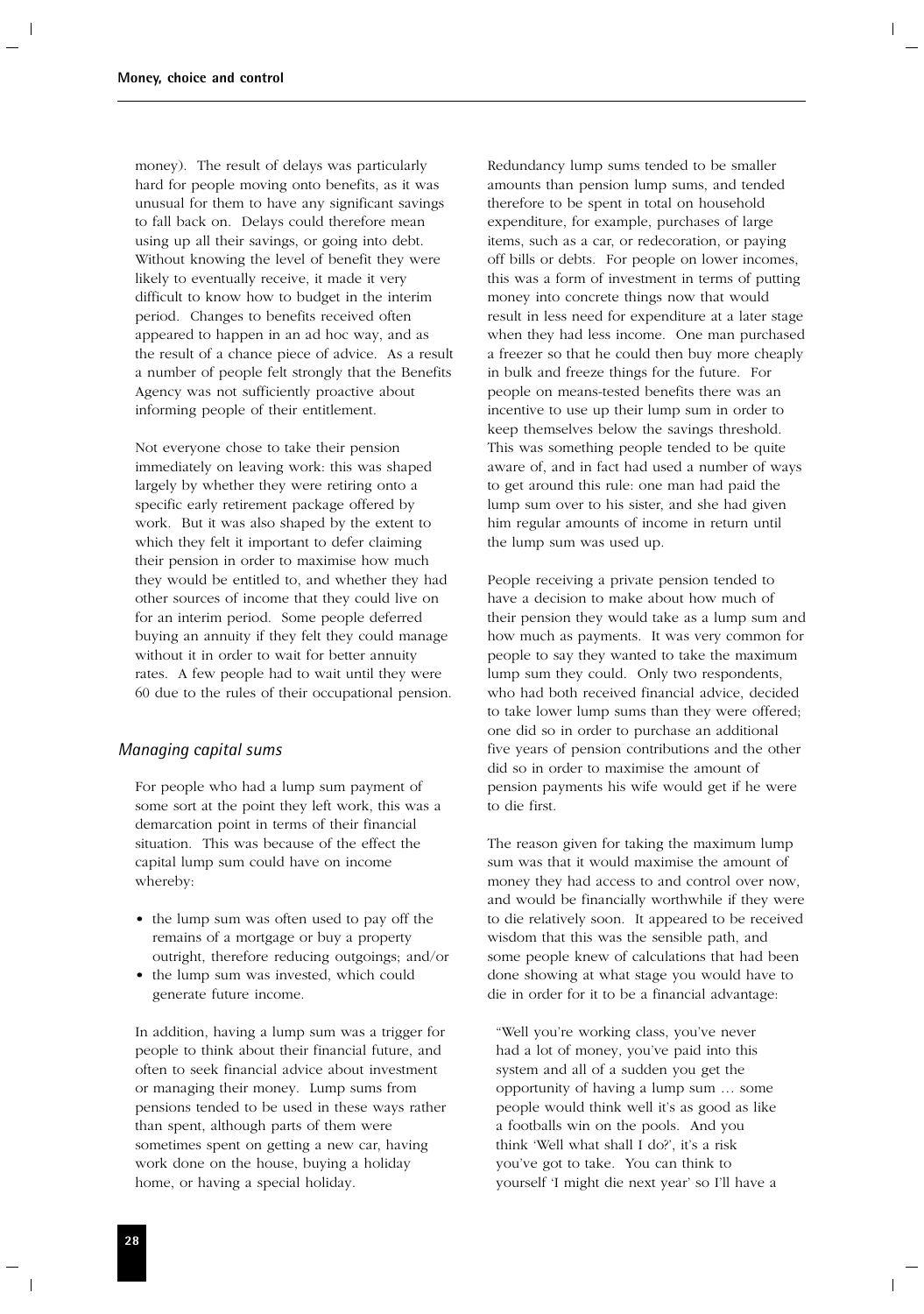lump sum, at least I've got something in hand. Or I'll have the bigger pension and if I live longer than seven years I'm quids in.… I think it's seven years or it might be even less than that, little bit less than that … but you can't work out how long you're going to live, you can't say can you?" (male, was a police officer, left work aged 52, received pension lump sum of £50,000 and annual pension income of £13,000)

A slightly different reason for choosing a maximum lump sum over maximising income was in order to keep the money as capital (as future security) and not spend it all as income. People had various things in mind for using their lump sum payment, the most common of which was to purchase property or pay off the mortgage. The desire to pay off the mortgage was driven less by calculations about their future financial situation, and more by an emotional response to be relieved of the burden of the mortgage debt:

"I hated the damned thing from the moment I took it out, I couldn't stand the idea of being in hock to some faceless bureaucracy, so I just – as soon as I got the money I just went round and paid it off – just didn't want the idea of a mortgage, you know – that was the very first thing I did with, with the cash." (male, was a lecturer, left work aged 52, received pension lump sum of £30,000 and pension income of £12,000 a year)

## *Managing on a reduced income*

The main decision that most people needed to make about their post-retirement money was how to manage on a reduced income. As described in Chapter 5, not everyone felt that their income was much reduced, especially by the time they took into account that their spending had also reduced. This was true of people on high pensions and people who had been low earners, as their post-retirement income was not very different from their income in work. Some people had significantly reduced income, but this was compensated by having high levels of savings or investments, which could be used to generate income. For the remainder, living on a reduced income forced changes in lifestyle and ways of managing money.

Absolute amounts of money were significant here, as well as amounts of income relative to earnings. For example, where an individual or a couple were still able to pay their basic food and housing and utility bills, then adjusting to a reduced income meant cutting back a little on clothes, going out, petrol, holidays and 'luxuries'. This was something that many people felt they would be doing anyway having stopped work and feeling less desire to go out. Outgoings were reduced around this time because of a reduced mortgage and children leaving home. At the same time, people talked about having longer amounts of time to shop around for the best deals.

People living on low incomes had to use new strategies to manage their money in order to make it stretch further to meet essential needs, and it was acknowledged that some costs could also go up when having more free time or time at home, such as heating, the telephone bill, or the food bill. People used methods to prioritise their spending (for example, by always paying bills first, then food, then spending what was left), or to spread their costs (for example, by buying in bulk, or by paying fixed weekly amounts on bills). Housing costs were a significant expense for some people, where they still had a mortgage or were not eligible for full Housing Benefit. However, people on low incomes were, not surprisingly, nervous and wary of borrowing, especially among people who had previous bad experiences of debt.

#### *Money management between couples*

Given the transitions that individuals were making between a work and a home role, it is possible that they were also changing the roles that they played in relation to their money, particularly when the source of that money had shifted. However, among the respondents in this study the predominant pattern was one of continuity between the husband and wife in terms of roles in money management. Roles were shaped by a (usually tacit) agreement between the couple that was either based on a principle of a joint or 'partnership' approach, or that drew on what were described as the relative skills of each partner whereby: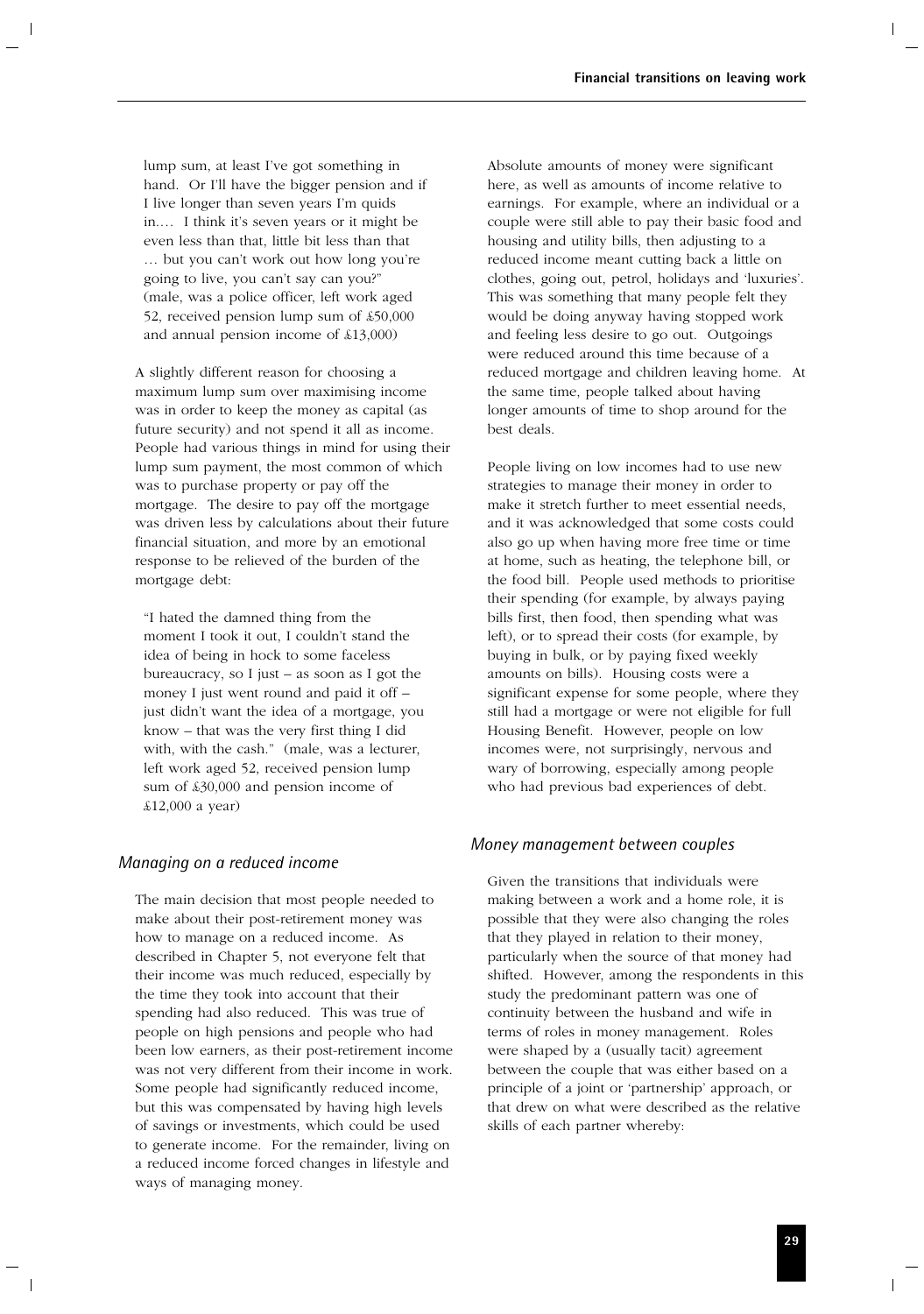- just one partner was in charge of financial decisions and budgeting; or
- there was a division of labour, typically that the wife managed the day-to-day budgeting, and the husband had the control over the financial planning, including pensions and investments.

Interviews with both partners confirmed these roles, and they appeared to be firmly held, perhaps because by this stage of life, partners had often been together for 25 years or more. A small number of the interviews hinted that the husbands who had worked in professional occupations were more involved, and more controlling, of finances following their retirement. This was partly linked to having more time to become involved, but was also perhaps a way of maintaining a management role.

There was some evidence of an awareness that moving into retirement could increase the dependency of one partner on the other, given the reduced opportunity to earn an independent income, and the lost opportunity to build up any pension. This was not strongly articulated but lay beneath the surface of the way some people described their finances. For example, one woman (who had been the breadwinner for some years) talked about her husband looking forward to getting 'his own' pension. Several women said they regretted deciding not to make National Insurance or pension contributions during the time they were working. The implications for the dependent partner who might find themselves on their own were clear from the concern expressed by many that they had made sure their pension would continue paying out after their death, and relatively high levels of anxiety about financial planning demonstrated by women who were widowed. One man had deliberately set up a bank account on behalf of his wife in the hope that she would become more financially astute and self-sufficient for when he might no longer be around to help.

### *The role of financial advice*

If people sought financial advice at all, it tended to be at the point immediately leading up to leaving work and in relation to managing postretirement income. Advice therefore tended to come too late to help with lifetime financial

planning, although could help with managing day-to-day budgeting or debt among people on low incomes, or future financial planning given retirement resources (see pages 32-34). Courses run by employers had been helpful for people who might not otherwise have sought advice. Views of the advice received tended to be shaped, of course, by whether the recommended path had worked out well or not.

There was a general feeling that it can be very hard to know how best to manage finances most effectively in a complex and unpredictable environment, and some people applied this not only to themselves but also to financial advisers. In fact, some people felt deeply suspicious of advisers' ability to make good decisions and to act independently, and they were more comfortable acting on their own judgement and knowledge. Different levels of confidence in financial matters generally affected people's ability to access and engage with financial advisers. Advice from family and friends was also valued, as was learning from other people's good, and particularly, bad, experiences.

# **Conclusions**

Some retirement pathways appear more likely to lead to impoverished circumstances and financially vulnerable situations. The two main negative factors in this study were an unplanned and abrupt departure from work, combined with a prior work history that had not allowed an opportunity to build up a reasonable occupational or private pension. Starting a private pension too late had in retrospect proved to be a high risk for people with this combination of circumstances. Although past earnings level was key in being able to build up a retirement income, a proactive approach towards saving for the future could help significantly. The type of pension scheme available to someone through their work also made a difference. Married or previously married women were potentially vulnerable as they were far less likely to have built up their own pension rights.

People who had low to average earnings during their lifetime and faced restricted options when deciding about leaving work found themselves having to make difficult decisions, and this affected their future financial situation. For some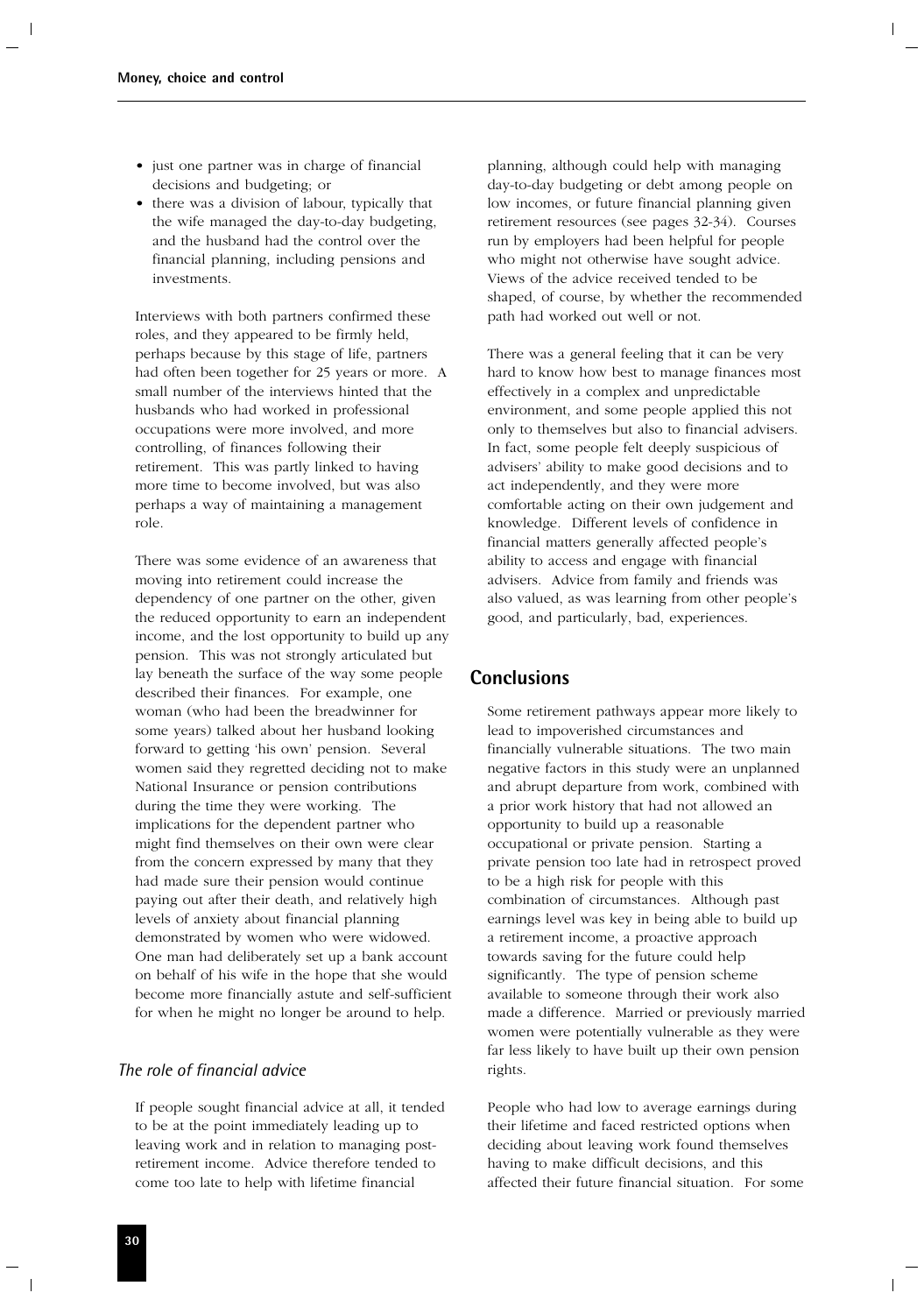it simply meant expecting to spend the rest of their life dependent on state benefits and state pension. If they had a private pension but it was not sufficiently large to draw at the point they retired, they were placed in a very difficult period of having to wait for a number of years. This group were perhaps the worst off in terms of adjusting to and managing a financial transition, given a reduced interim income, a high level of uncertainty about the future, and perhaps needing to use up critical savings. People who initiated their retirement themselves, rather than taking up a work offer of an 'early retirement' route, were also potentially vulnerable, especially if their plans were based around drawing income from potentially unreliable investments.

In terms of this research study, it is too early to assess how the different ways that people managed their money might affect their longerterm financial situation. Certainly, some people were already regretting making investments in some areas, and had shifted their investment strategy as a result, for example out of stock market investment and into lower risk areas. What is clear is that people who had neither a reasonable income nor reasonable savings (around £10,000 per annum, and at least the same amount in savings), found it far more difficult to manage their financial lives. This was because they had no 'safety net' of savings if anything went wrong, and any small amounts of lump sum that they did receive or save could easily get used up on supplementing their daily living.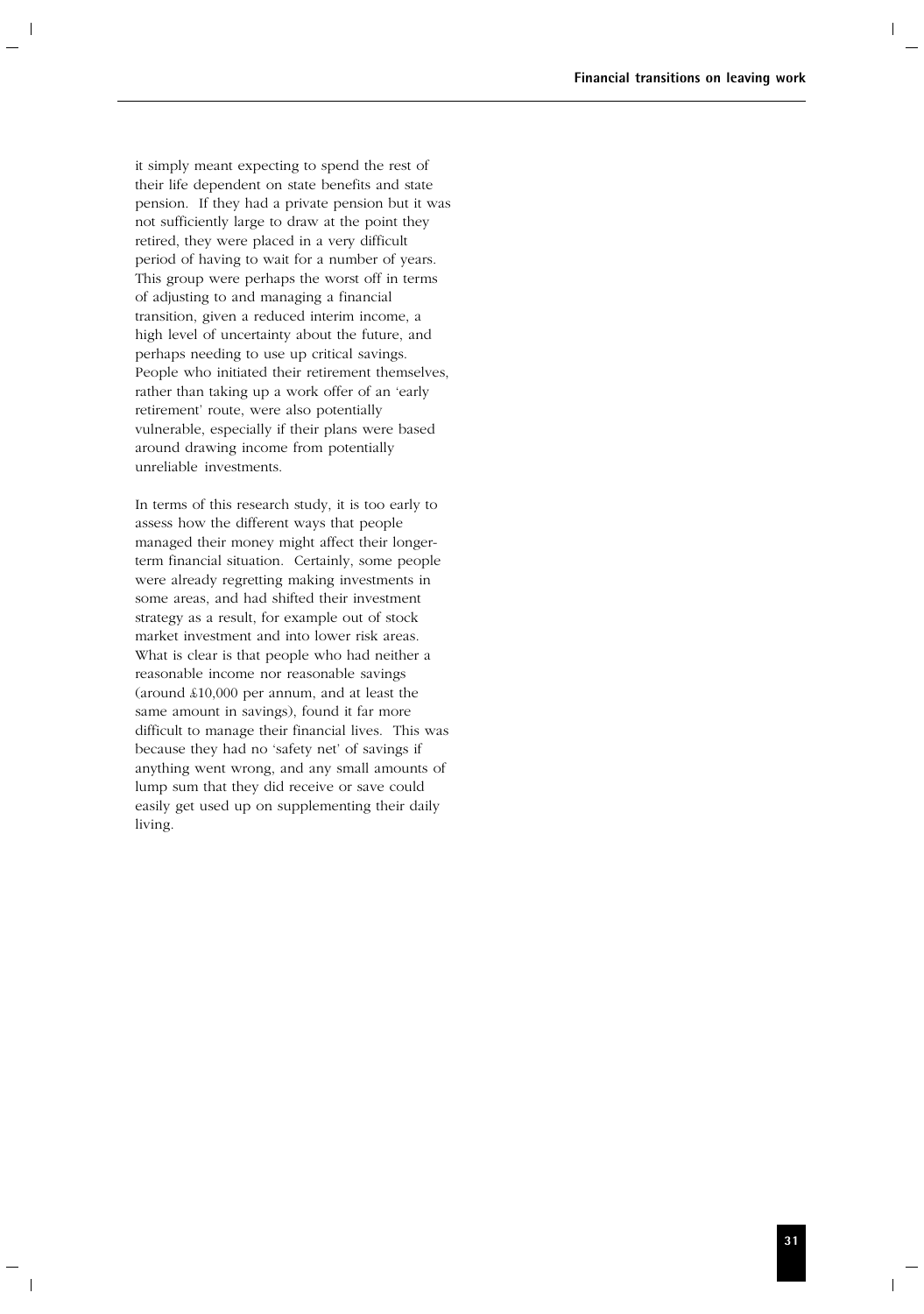*5*

# **Living with early retirement: attitudes and rationales**

# **Introduction**

This chapter describes how people feel about their financial situation now and in the future, and the attitudes and rationales that underpin financial decisions and action that they take once retired. It covers why people feel the way they do about their financial situation, and what people consider to be important in terms of current and future spending and saving. It builds on some of the attitudes already described in Chapter 4, for example approach towards money management and planning, and more specifically people's attitudes towards managing a lump sum payment on retirement (see pages 28-9).

# **What do people think about their situation?**

As well as providing an objective description of people's financial situations following their early withdrawal from work, it was important in the research study to understand how people felt subjectively about their situation. There are a number of qualifying points when looking at these subjective assessments. It is well known that people adjust their spending in order to live within their means, and therefore we might expect some lack of consciousness of how their financial situation has changed. Also, people who may feel comfortable with their finances now, are not in a position to say how they might feel about their finances in the future.

Views about finances also appeared to be influenced by how people felt about their life generally having left work. Where leaving work had been a positive choice, with a view to taking on alternative roles such as voluntary work, or

enjoying active leisure time, then the issue of finances often appeared to fade into the background, provided of course, that people were not living in poverty. Where the decision to leave work had been made in a hurry, in negative circumstances, or where it had been forced on people, then there was not the same level of comfort about their situation, at least not initially. Here, finances could dominate people's thoughts. However, where people's personal circumstances were extremely difficult, finances were sometimes the least of their worries.

### *Views among people on low incomes*

There was an absolute level of income, below which people generally felt that they were living in very difficult circumstances; this was around £150 a week for an individual, and around £200 a week for a couple. These are just approximate figures, based on the feelings and views of people living on these types of incomes (people were not asked to state an amount of disposable income that was manageable or not), and clearly the weekly amounts will result in different circumstances depending on a household's outgoings or different needs.

Among people who were on this income level following their retirement, attitudes can be arranged along a spectrum, as shown in Figure 5.1.

**Figure 5.1: Attitudes towards financial situation among people on low incomes**

| Untroubled | Resigned | Angry/upset |
|------------|----------|-------------|
|            |          |             |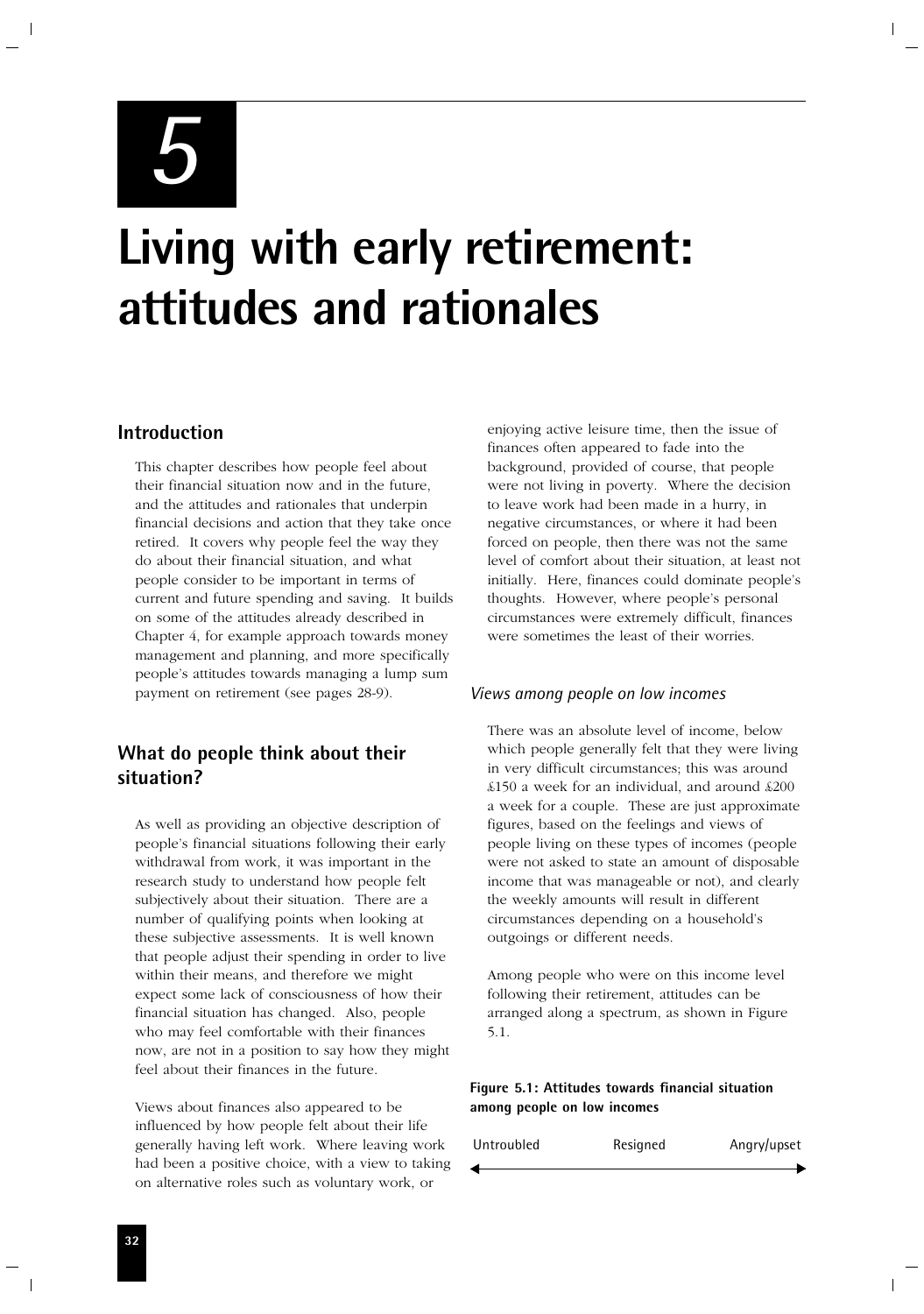It was unusual for people to not feel troubled about having very little money, and it tended to arise in situations where there had been traumatic personal circumstances, although the individuals did describe it as part of their ongoing attitude towards money:

"Money was no real concern, no, money's never really been part of my life … so again it didn't really matter. Because it was such a vast change of life it's literally a new life, you know. I absolutely started … I was 58 then and I started with not a penny. So you've got to start all again at that age from nowhere, which is a bit of a challenge." (male, separated, was a taxi driver, left work aged 58, received Income Support)

Far more typical was a feeling of resignation or stoicism in the light of financial difficulties. Here people's resignation was underpinned by two different rationales, linked partly to whether their retirement income was similar to or less than their income from work:

- they could not see how things could have been different, and their expectations had been and continued to be low; poverty in retirement was a continuation of a lifetime of low income;
- they felt they had adjusted to their reduced circumstances, and were able to live on the money they had, even if it was very little, because their needs were less than they used to be.

People on low retirement incomes also made a number of trade-offs in reconciling themselves to their situation, whereby money was given a low priority relative to other things in their lives. This was especially true where the circumstances of retirement involved ill-health or leaving what had been a very stressful and demanding job. Having emotional and physical health was highly valued, as was being able to spend time with a partner or family. This echoes the dominance of personal reasons over financial reasons given by people at the time of retiring (see Chapter 3). It was also common to compare their own financial situation favourably to what they knew of other people's situations, and to difficult financial times in their own past, particularly in early married life with young children.

The people who felt upset or angry about their situation tended to be people who felt they should have done more about their situation, either that they should have looked harder at staying on at work, perhaps doing part-time work or a different role at work, or that they should have planned more for their financial future. They tended to have been on slightly higher earnings than people who were more resigned to their situation and therefore the change in income was felt as a more significant drop:

"I try not to let it dwell on my mind but like most people when you're laying in bed at night and everything is going through your mind and you can't get to sleep 'cos it's all – and that's when you think about it. You think 'oh God am I going to get through this week'. I don't know there's just 101 things that go through your head, you think 'what if so and so happened'." (female, was an ambulance worker, left work aged 48, had no retirement income of her own, husband was still working)

However, the difference in where people fell on the spectrum also reflected a straightforward difference in approach to money and how significant it was in people's lives compared to other things. In addition, women in this study were often more anxious about money than men.

### *Views among people on higher incomes*

As discussed in Chapter 3, people on higher incomes who chose to leave work usually had a fairly clear idea of what their immediate financial situation was going to be before they did so, and so it was unusual for people to say they had been surprised or disappointed to find themselves in the financial situation they were in. When it came to anticipated amounts of a future pension, people generally recognised that they had little idea of what to expect, and in that sense were not likely to be surprised, either pleasantly or unpleasantly, when it came into payment:

"What's your pension going to be? You don't know. I've sent off for a [frozen occupational] pension prediction but it's still not real, this is part of the airy fairy stuff that I was saying. Until you've got it in your pocket you don't really know what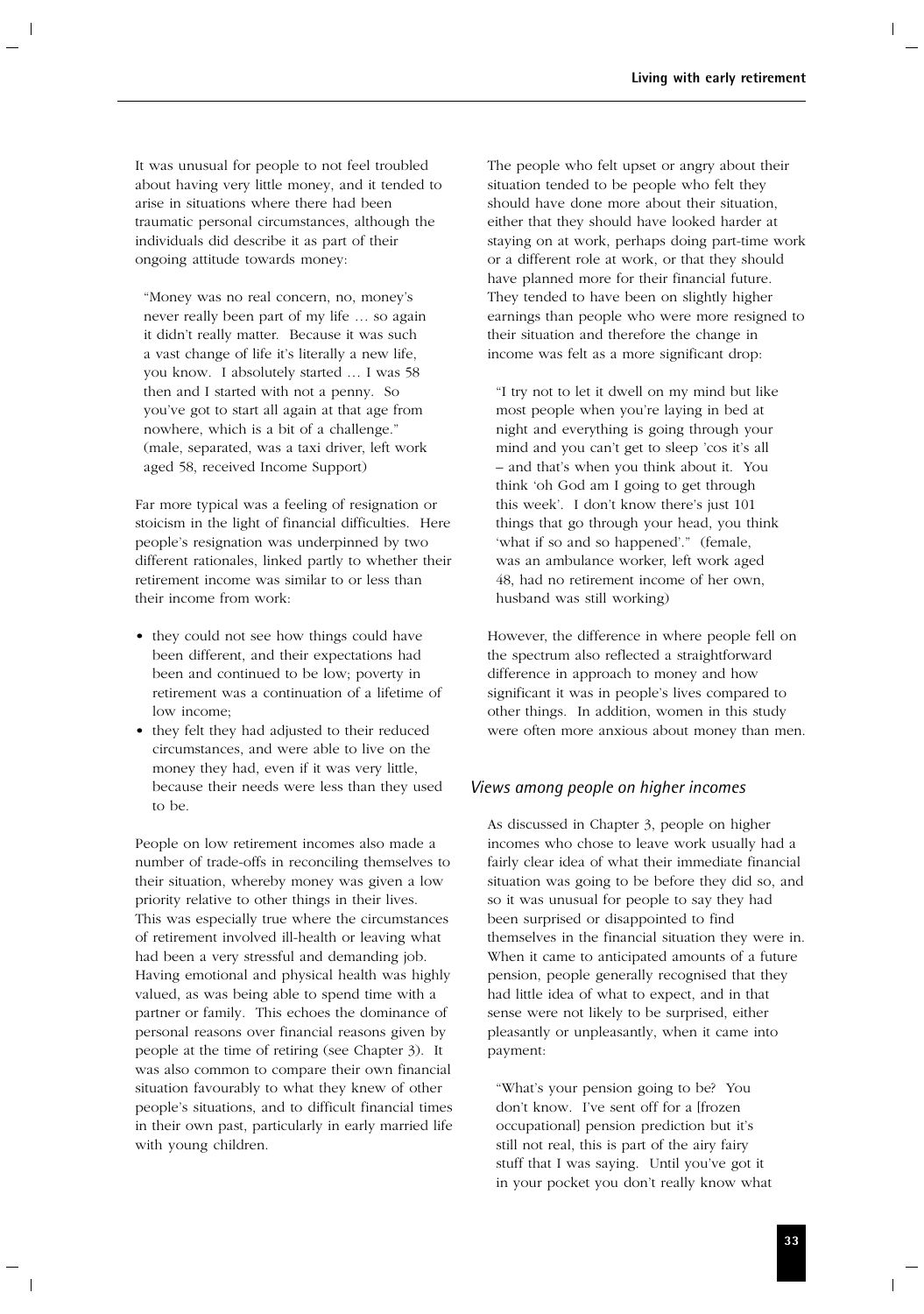it is…. With the present state of the economy you don't really know whether those figures you've got in your head will actually materialise." (male, was an engineer, left work aged 61, no retirement income of own at the time, wife had pension lump sum of £46,000 plus annual income of £15,000)

Having a pension forecast some time previously could, however, lead to disappointment when it came into payment if the pension value of the fund had reduced relative to the time when the forecast was made.

People were sometimes caught out in two different types of unanticipated scenario:

- where investments had done less well than expected: (i) an endowment policy that did not generate sufficient cash to pay off the mortgage and left one couple with a shortfall of several thousand pounds, or (ii) investments dropped in value, and resulted in lower levels of investment income (significant for people whose retirement plan involved heavy reliance on investment income); and
- where their personal circumstances changed in an unpredictable way after retirement: one couple ended up selling their house and purchasing a larger house in order that their parents could live with them; this involved them in greater financial commitment and expense than they had expected.

There were also people who felt that they were not as well off as they would ideally have liked to have been in their retirement, and had a number of regrets about the way they had planned their pension or managed their retirement:

- some women, especially those in more difficult circumstances, felt angry that they had not paid money into their own pension during their working lives, and that they were now dependent on state support or on a low pension from their husband;
- if investments had been set up to mature at retirement age, then this sometimes meant living with less income temporarily until the policy matured;
- a small number of people felt they had not looked sufficiently carefully at their financial situation, what they needed to live on, prior to

retiring, and found that they were finding it harder than they had expected;

- there were some regrets that decisions made at the time of retirement had not been the best in retrospect: for example, a decision not to pay off the whole mortgage, or an investment decision that was taken too quickly and had not reaped good rewards;
- a number of people felt they had not invested their money in the best way in the past; this was shaped by how they saw relative investments performing, for example, they now felt they should have invested more in property, or in stocks or shares, or in PEPs. They felt they had not known enough about the relative merits of different investments to make the best decision.

On the other hand, however, a number of people felt things had worked out better than they had expected, partly if they had received higher income or some extra money that was unanticipated. Several people had inherited money and this had helped their financial situation; others had found that savings and investments had grown more, not less, than they had expected or realised. There was also an element of adaptation involved: after initial anxiety about reducing their income, they had realised that they could in fact live fairly well on the amount they had. There was some surprise at how the amount of money they needed to spend had gone down since leaving work: children were no longer living at home, and there was less need to save now that there was a permanent income from a pension. In addition, living on a reduced income was also easier for people if (i) it was only for a relatively short period until standard retirement age, and (ii) people knew that they had savings they could draw on for larger actual or potential expenses.

# **Planning for the future**

The previous section has started to set out some of the ways that people thought about money post-retirement. People's feelings about their financial situation were shaped partly by the amount of financial resource they had, both absolute and relative to their previous income from work. Feelings were also shaped by overall attitudes towards money in relation to other priorities, prior expectations, and feelings that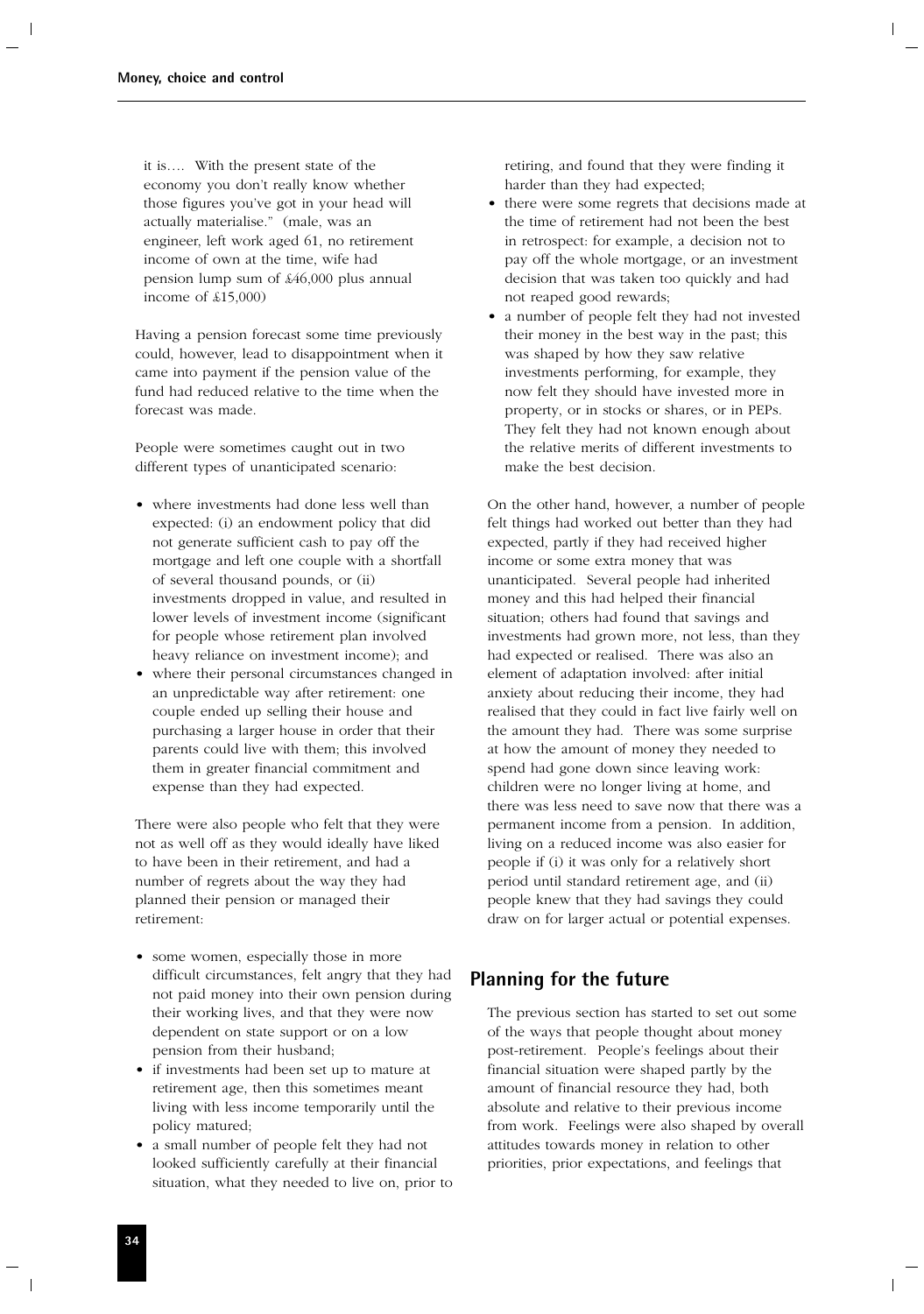they had made mistakes or taken a wrong course.

This section looks at how people were planning for their future financially, and the rationales that lay behind this planning.

As in the previous section, it is helpful to divide the respondents into two groups, given the very different situations people are in following their withdrawal from work: (i) people who are mainly reliant on state benefits, and (ii) people who have income from other sources, particularly from private pensions.

# *Financial planning when living on state benefits*

This group of people were mainly dependent on state benefits following their withdrawal from work. One or two had a small private pension in payment or to come (that is, up to around £4,000 annual income). They generally had no savings other than an emergency reserve of a few hundred pounds, or a similar amount saved up for short-term purchases or holidays. A couple of households had a slightly higher level of savings in tax-efficient savings policies.

In part, the lack of savings reflected the inability to save on very low levels of income, both currently and in the past from earnings. It also reflected the disincentive to save among people on means-tested benefits, where savings levels above the savings threshold would mean withdrawal of benefits. Among this group, there may have been a longer-term attitude that saving was not important, although it was not possible to distinguish this from people's statements that they had never had enough money to save.

There was therefore a more or less complete lack of any financial planning for the future among this group. People were just living on a weekby-week basis, managing their money as best they could. Among people with serious or terminal illnesses there was some pessimism about how long they might live; if they had no partner to worry about they sought to enjoy the present rather than plan for the future. Avoiding debt was a common and strongly held objective, and financial aspirations were low. People acknowledged that they found it very hard to think ahead to the future, and there was a

general anxiety about how things would change at state pension age. It was very rare that anyone had any sense of certainty about how much state pension they would be entitled to, and how that would affect other benefits:

"I really don't know anything about pensions, and that's the truth, I don't know whether when I'm 60 I will be, I don't think I'll be entitled to a pension if I'm not working, I think I'll be entitled to Income Support because I don't think Incapacity goes past 60. I think at 60 it all changes. I really don't know what I get when I get to 60. I'm half frightened to find out because I really don't know." (female, divorced, was a care assistant, left work aged 48, received disability benefits)

No one mentioned the Minimum Income Guarantee, and there was a fairly common assumption that they would be worse off when reaching retirement age because they would lose disability benefits and means-tested benefits (especially if they had a small private pension to come). There was also confusion about how having a small private pension might affect eligibility for the state pension:

"… the more I think about it [her private pension] the less I think it's important. Because I get a pension now seeing I'm pension age, and if that was to come into place say in the next year that is all I'm sure I would get. I'm sure the government would take the pension I'm getting away." (female, divorced, was a nurse, left work aged 55, received disability benefits)

People generally expected private pensions to be very low, partly because they had not been able to make full contributions up until retirement age.

In one case, a couple were pinning all their hopes on the point in two years' time when the husband reached 65 and was able to claim his private pension. Their aspirations for that point were relatively low compared to others in the study – to pay off the mortgage, to buy some new furniture and to start going out again at weekends. They were struggling enormously with getting by during the interim period, which had already lasted 10 years, surviving on the husband's Incapacity Benefit. They had not had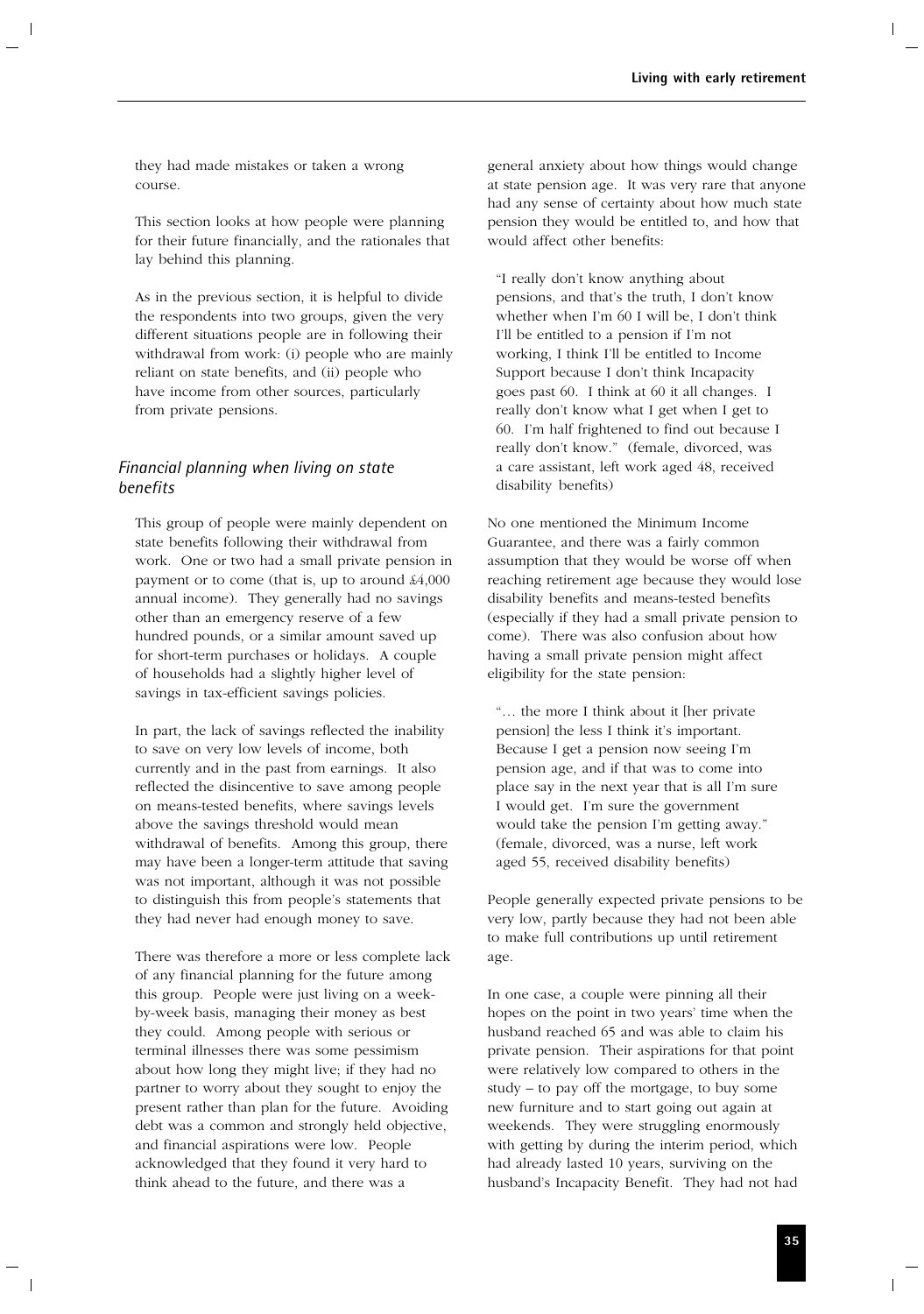his pension fund valued since he had left work 10 years ago, when it was valued at £12,000. It seems unlikely that this would generate an income much higher than their current income, and that they would probably be disappointed:

"We know this money's coming at 65, but it's – you don't want to wish your life away, but this is the only thing that really keeps us going, 'cos you can say to yourself, well, god spare us, if we both – and I hope that we both manage to get to 65 – that we will be far better, 'cos the mortgage will be finished next year – and this is the only thing that keeps you on." (female, was a shop assistant, left work aged 60, received state pension, and husband's disability benefits)

People who owned their own homes were struggling with paying mortgages still, but valued the fact that they would have the financial security of a house, and for some, they felt glad they would have something to leave to their children when they died (see below for discussion of attitudes towards homes and towards inheritance). At the same time, living in local authority housing provided security for some people, with the knowledge that they would not have to pay any expenses if something went wrong.

The one area that people in this group had planned for was after they died. Several people had life insurance policies, which they hoped would pay out small amounts to cover their funeral costs, and possibly leave some additional money for a son or daughter. One man had arranged his private pension, so that he took a very small lump sum and his wife would get higher-level payments as a result after he died.

#### *People with incomes from private pensions*

This group of people had (or knew they had coming within a few years) pension incomes ranging from around £6,000 a year to over  $\pounds40,000$  a year – it is therefore a diverse group. In addition to having higher levels of income than people who were largely dependent on state benefits, their situation is distinct from the previous group in that they also had savings, in part through having received a pension lump sum payment.

After withdrawing from work, people were generally not expecting their income situation to change significantly. Some still had a private pension to draw when they reached standard retirement age, and of course, all would receive the state pension. Among people on annual pension incomes of less than £20,000, the state pension was expected to be a bonus, something that would enable them to buy some extras; where pension income was higher than this, the state pension was not expected to make much difference. Occasionally, the condition for taking an early private pension was that it would reduce by the amount of the state pension, once the latter was drawn.

People could feel anxious about their future situation if they were unsure about whether their private pensions would keep up with rises in the cost of living; some people seemed to make an assumption about this without knowing for sure. Similarly, being mainly reliant on investment growth or income could make people feel uncertain about their finances compared to receiving regular income from earnings:

"I find that very difficult to comprehend really that there is money coming in but it's not at the end of each month and it's not a certain amount so I think that's probably what makes me panic slightly, because you're used to a regular pay packet coming in…. It's because I don't see that amount in a little statement or a cash book each month, it's in an ISA which is somewhere else and not accessible and not in front of me." (female, was a secretary, left work aged 46, no retirement income of her own, husband was still working, then left work with £30,000 redundancy lump sum and investment income of £15,000 per year)

In terms of capital, some people were expecting things to change at a point when they paid off their mortgage, or when a policy matured. There was an indication that this might mean disappointment in a few cases, where investments were not doing as well as initially assumed. People often knew that they may inherit some money when a parent died, but it was common for people to say that they were not relying on this, in part because they knew it might get used up, for example, paying for longterm care.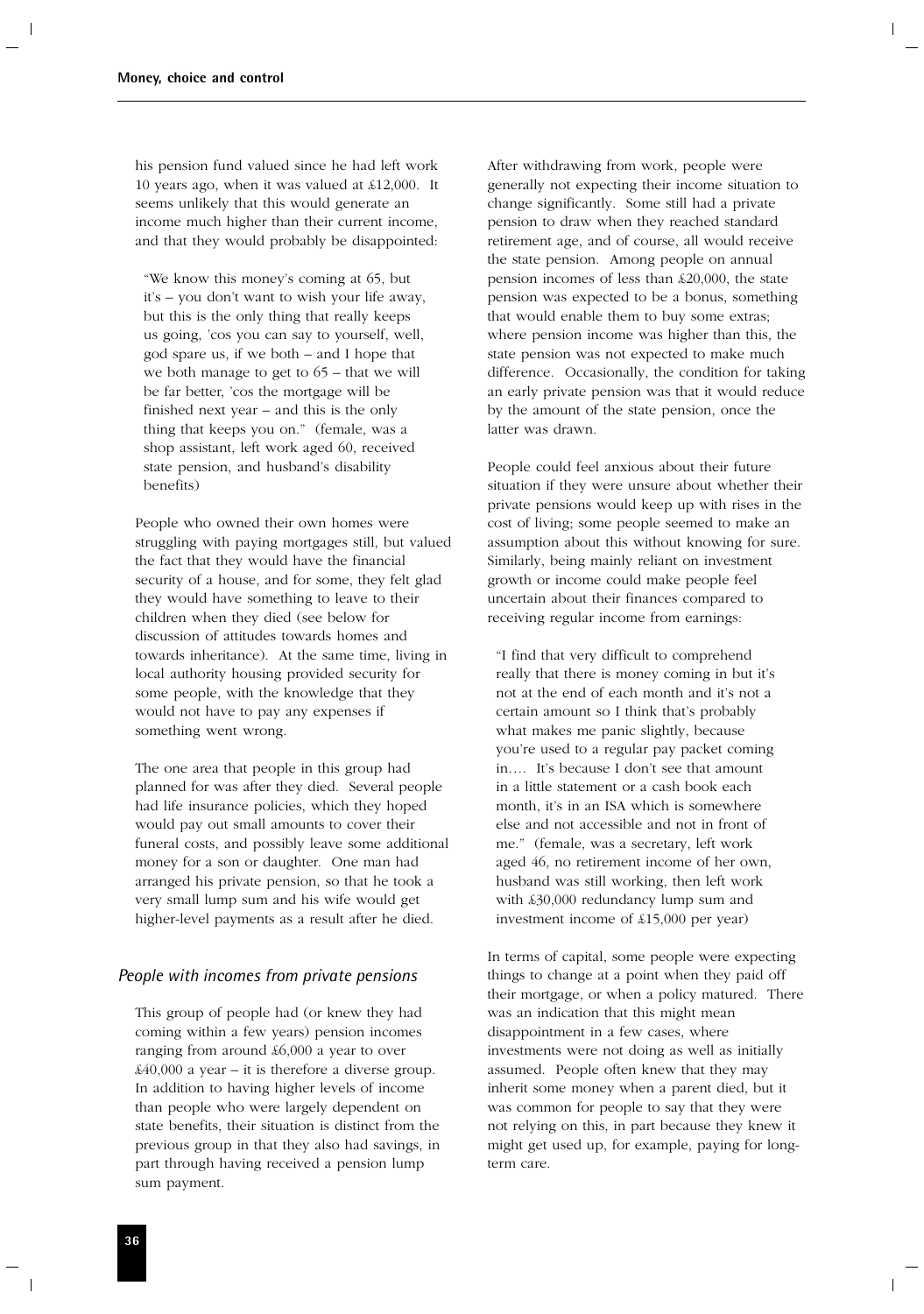#### *Objectives for financial future*

There were two main things that people in this group generally wanted to achieve with their money once they had left work:

- a regular, guaranteed income: this could be from a pension and/or from income generated from investments. However, being reliant on investment income had to be planned well, and could lead to a greater sense of anxiety;
- some capital as a security for the short- and long-term future: this could mean savings accounts or policies, or longer-term investments, or equity in their house.

Given these two broad goals, how people made decisions about their finances was then influenced primarily by their approach towards spending versus saving at this stage in their life. There seemed to be little difference between husbands and wives in their underlying approach. Decisions appeared to have been taken jointly, or led by one partner but happily accepted by the other, in the belief that one partner was far more qualified to deal with financial matters. There were some slight differences in strength of feeling about aspects of finances, for example leaving money to children (see below), but on the whole the impression given was of discussion and evolution of a joint approach.

#### *Spending versus saving: different rationales*

The area where there was most variation between couples was on the question of spending money now versus saving for the future. In part, the variation is explained by different levels of income and capital (for example, where capital and income are both relatively high, it is easier to decide to spend more now and worry less about the future), but another element of the explanation lies in people's beliefs about saving, shaped by, among other things, long-term habit and parental attitudes.

• Continuing to preserve savings, at the cost of having spending money available now, made sense for people who did not feel entirely confident financially, and who also felt that they did not want large disposable incomes at this stage in their lives; their financial

aspirations were low, and caution with regard to the future was more significant:

"Because we can manage without we might as well make the savings work as hard as possible by, you know accumulating rather than take it out now because we don't really need it at the moment." (male, was a technical manager, left work aged 61, received redundancy and pension lump sums totalling £25,000 and pension income of £3,000 a year)

• Others said that they were starting to shift the balance from saving towards spending, or at least towards having savings in a form that was more easily accessible. People were keen to enjoy life, and being able to have holidays (although not necessarily expensive holidays) was a common feature of people's aspirations:

"I think it's a problem, it's trying to hit the happy medium … what's the point, scrimping and scrounging, coping, you know, and waiting for something that might never happen – and yet on the other hand, you know, people live to be 90, don't they – it's trying to hit that happy sort of middle of the road situation, where you're enjoying – 'cos I feel that we're sort of at this active age of retirement and I think – I say, well, we should do these things." (female, was a teacher, left work aged 53, received pension lump sum plus income of £7,000 a year)

This latter group of people did not necessarily have higher levels of income or capital than the previous group, just a different approach to their finances. In taking this approach, some people were conscious that they were going against standard financial advice, but felt this was the right decision for them:

"It was very difficult to get him [financial adviser] to understand what our needs were, which were a lot simpler than his needs…. He still wants us to go on saving and saving and we think 'Well why?'. You know if we've got this now and we've got an income, what do we need to keep on saving for?…. I mean I found we had to keep saying 'But we don't want that', we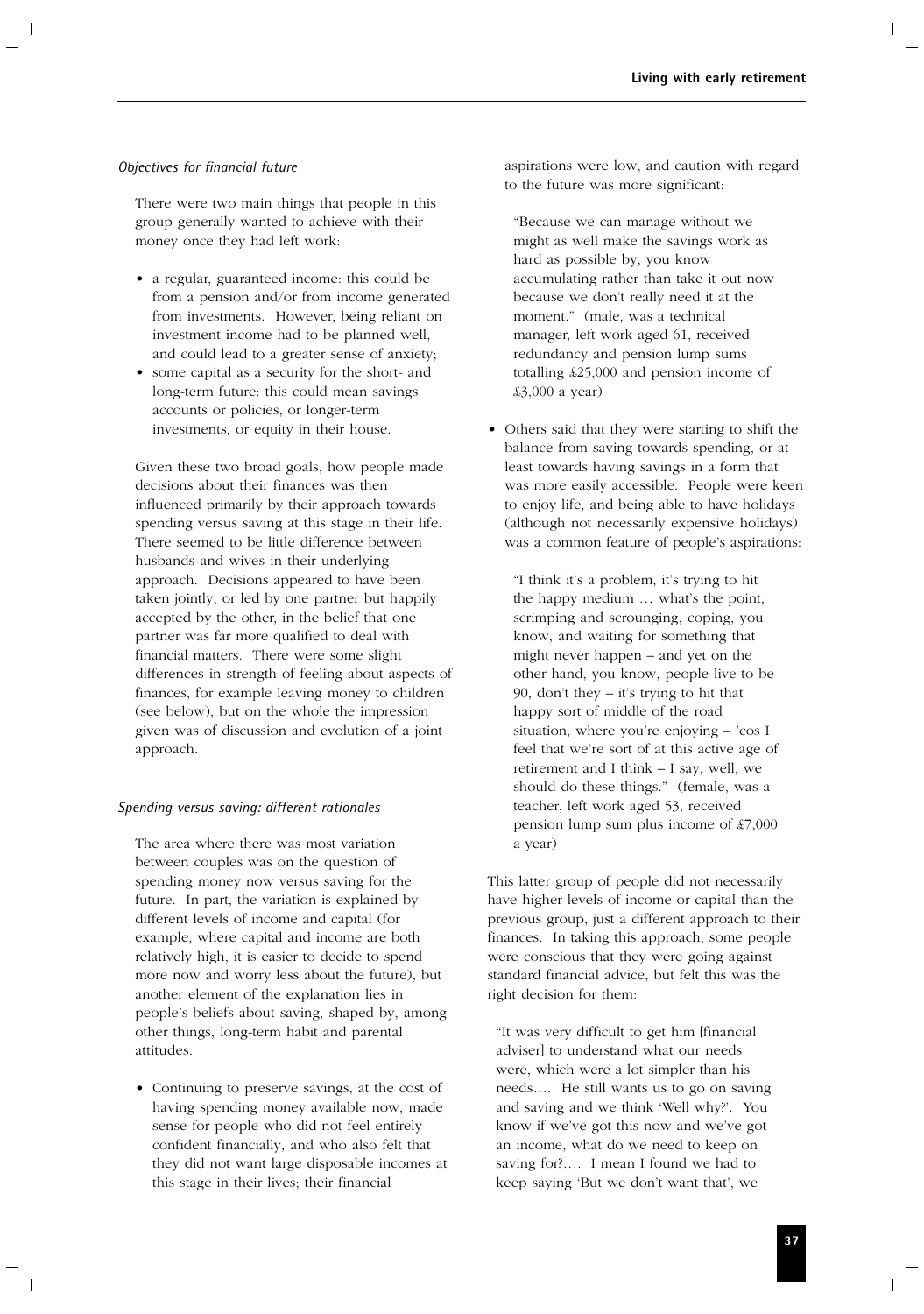don't want at this moment in time to go on world cruises, we don't want a bigger house because our needs are actually less." (female, was a teacher, left work aged 60, received pension lump sum of £45,000 and annual income of £15,000)

#### *Objectives for long-term saving*

On the whole, people were not saving with anything specific in mind. However, a few respondents articulated a more specifically planned approach to their finances: perhaps not surprisingly, they tended to be people who had ongoing contact with a financial adviser. They had taken certain considerations into account when deciding about their finances (for example, that their family tended to be long-living, or that they wanted to help their children buy property, or knew that they would have to pay for healthcare in the future), and had organised finances accordingly. One man had taken out a 20-year insurance policy when he retired in order to generate future funds. Looking at life beyond 70 (still 10-15 years away for this group) appeared to be a significant psychological future point of focus. These people had not necessarily done anything significantly different with their money, but perhaps were just expressing their choices with more of a strategy in mind.

Apart from these proactive planners, people adopted a more broad-brush approach. They felt that having some money invested gave them general security about their future in relation to unknown one-off large expenditures, for example that they might be able to afford to have private health treatment, or that they would like to have some money to leave their children (see below). On the whole, people did not mention thinking about saving for long-term care, or said they were deliberately not thinking that far ahead. Where people had thought about it, it was more with concern at feeling unable to do much about it, or not believing that care plans on offer would actually cover them for what they might want:

"I ought to spend some time thinking about private health and all the rest of it, the state so far has been good for us, but when you read about the problems, and packing people off to France for medical care – if I was sensible and thinking ahead, I ought to

think of severe old age and what's the provision for that, but I prefer not to for a bit, I might have got 10 or 15 good years – and let's spend the money while we – while it's coming in." (male, was a teacher, left work aged 55, received pension lump sum and annual income of £11,000)

There was a common feeling that it was very hard to plan for an unpredictable future, but that having some money invested would be helpful whatever came up:

"[My approach is] I've got a chunk of money, how am I gonna get the best return from that chunk of money….. We've never done long-term planning like that because you never know what's gonna come round the corner." (male, was a company director, left work aged 55, received redundancy lump sum of £30,000 and annual investment income of £15,000)

Equity in their own home, like savings, provided a strong sense of general financial security: it was (i) a guarantee of somewhere to live, and (ii) a fall-back option to sell the home if it became financially necessary. No one talked about trading down their home as a fixed plan in order to realise capital – it was seen only as a last resort; this was linked to the emotional attachment people had to their homes, driven by having spent a long time there and having invested effort in making it their home. Only a few people had a less strong attachment to their home, and said they would not mind selling their home if it meant they could do something else, or as an alternative to going back to work.

Linked to this emotional, rather than financial, view of the home, people were also keen to pay off mortgages, although occasionally people took a more financial view, and had calculated that it made more financial sense to keep a small mortgage going.

Views about leaving money after death varied enormously. It tended to be an important consideration to make sure that a partner would be well provided for if the main pension holder died. This was generally part of the rules of their pension scheme. Leaving capital for descendants was very important for some, but far less so for others. People's views tended to be shaped by their parents' views, in part by how much help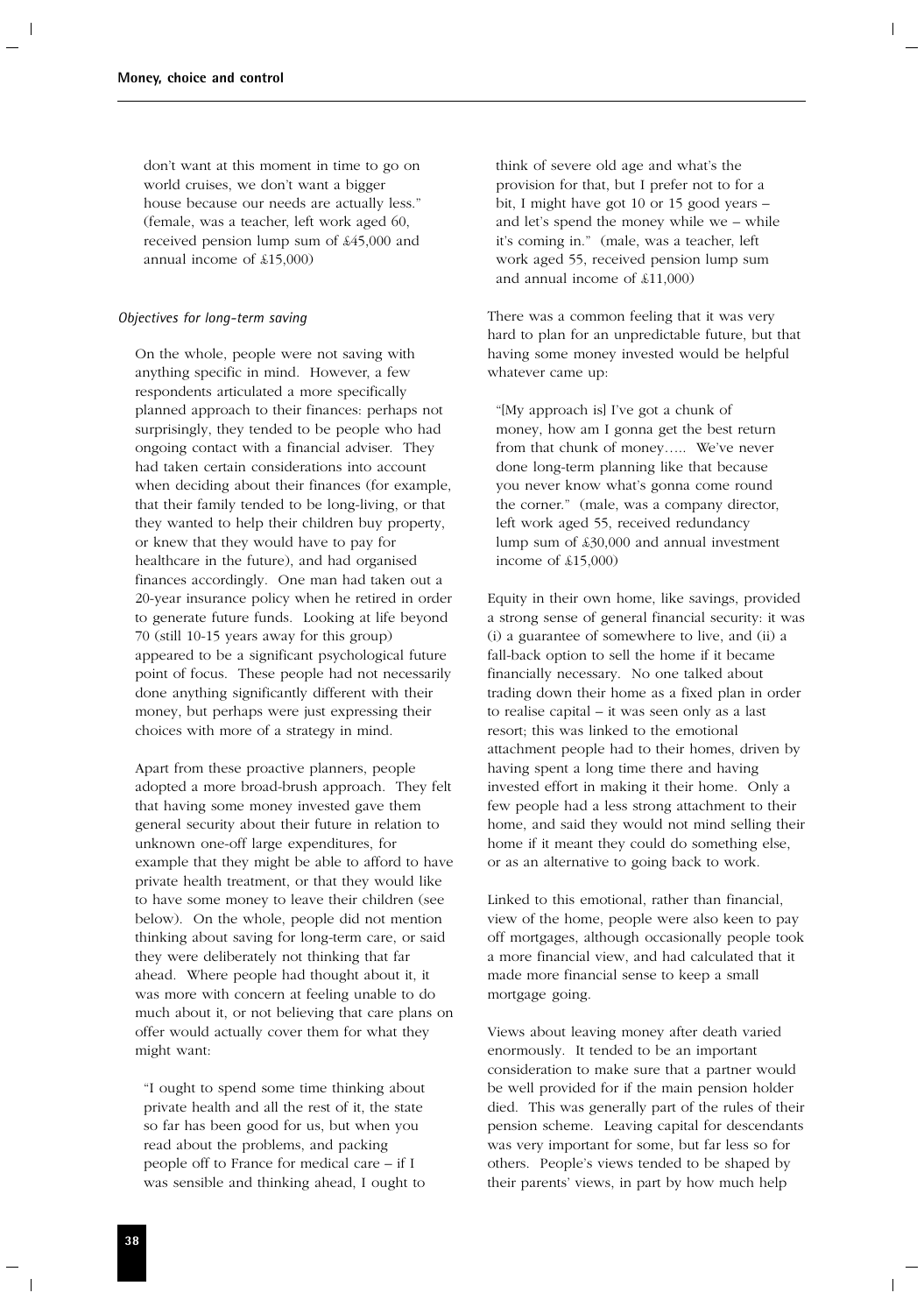the respondents had received themselves from their parents: this could work to encourage them to want to do the same, or occasionally the opposite.

"… [father's] philosophy was that your children should be better off than you, and that's how it should go. So we were very lucky in that I think my grandparents helped when my parents bought their house, they helped them out with a deposit. If my mother and father hadn't given us the deposit for our first house we would never have had one, so it's a knockon effect. Any savings, any money that I have now that was inherited hopefully I will help my daughter." (female, was a secretary, left work aged 43, received disability benefits, husband was still working, when left work received pension and lump sum totalling £90,000 and annual pension income of £9,000)

"… his [father's] philosophy was that – I've made my life and this is my money, now it's up to you to go off and – I had to work for my money, you've got to go and work for your own. And that was his philosophy. And I suppose it's my philosophy in a way. Although having said that he will be well provided for, better than most I would think." (male, was a company director, left work aged 55, received redundancy lump sum of £30,000 and annual investment income of £15,000)

Many people adopted a pragmatic, rather than principled, position somewhere in the middle: they would not stint themselves in order to leave money for their children, but neither would they not leave them anything, if they had a choice. Opinions were shaped by how much they felt their children needed helping, with some respondents commenting that their children were in more expensive homes than they were. The view was occasionally expressed that Inheritance Tax was a disincentive to passing money onto children – it was better to spend it themselves. As before, the house was seen as the final fallback asset – it was something that their children would have even if there were no other savings left. However, the fact that this might not be available if they had to sell their home to release capital was not really acknowledged (despite an awareness that such a situation affected their

own likelihood of inheritance). People's responses suggested that they may have felt it was too early to be planning for what they might leave to children when they may still have many years of expenditure, some of it unpredictable, themselves.

# **Conclusions**

People generally found it very hard to think and therefore plan in any specific way for future eventualities, and there appeared to be little consideration of the fact that, having retired early, this group may find themselves with 10 years or so additional time having to finance retirement than they might have expected. This was partly because people were operating with limited amounts of money, and tended to prioritise spending their income rather than using it for ongoing future planning and further saving at this stage. Among people on very low incomes, planning for the future was not an option – they were managing on a week-byweek basis. However, the lack of planning was also underpinned by the difficulty in thinking ahead to what might happen, when there could be any number of unpredictable, intervening events. In this context, many people's response was to feel that it made sense for them to spend their income rather than save it.

There were two things that enabled people to feel a sense of financial security about the future: first, having a guaranteed fixed pension income that was enough to fund necessities and at least some extras, and second, having some savings and a house that they owned outright. The house in particular provided a critical safety net. Without these things, people were more likely to feel vulnerable and out of control of their finances.

People's feelings about their financial situation were underpinned partly by their prior expectations but also by the extent to which they felt they had made an informed choice, both at the point of retirement and earlier in their lives when planning for retirement. Some people felt they had made mistakes in not planning finances appropriately when they were younger or that they had made rushed and poor decisions about their money at the time of retirement.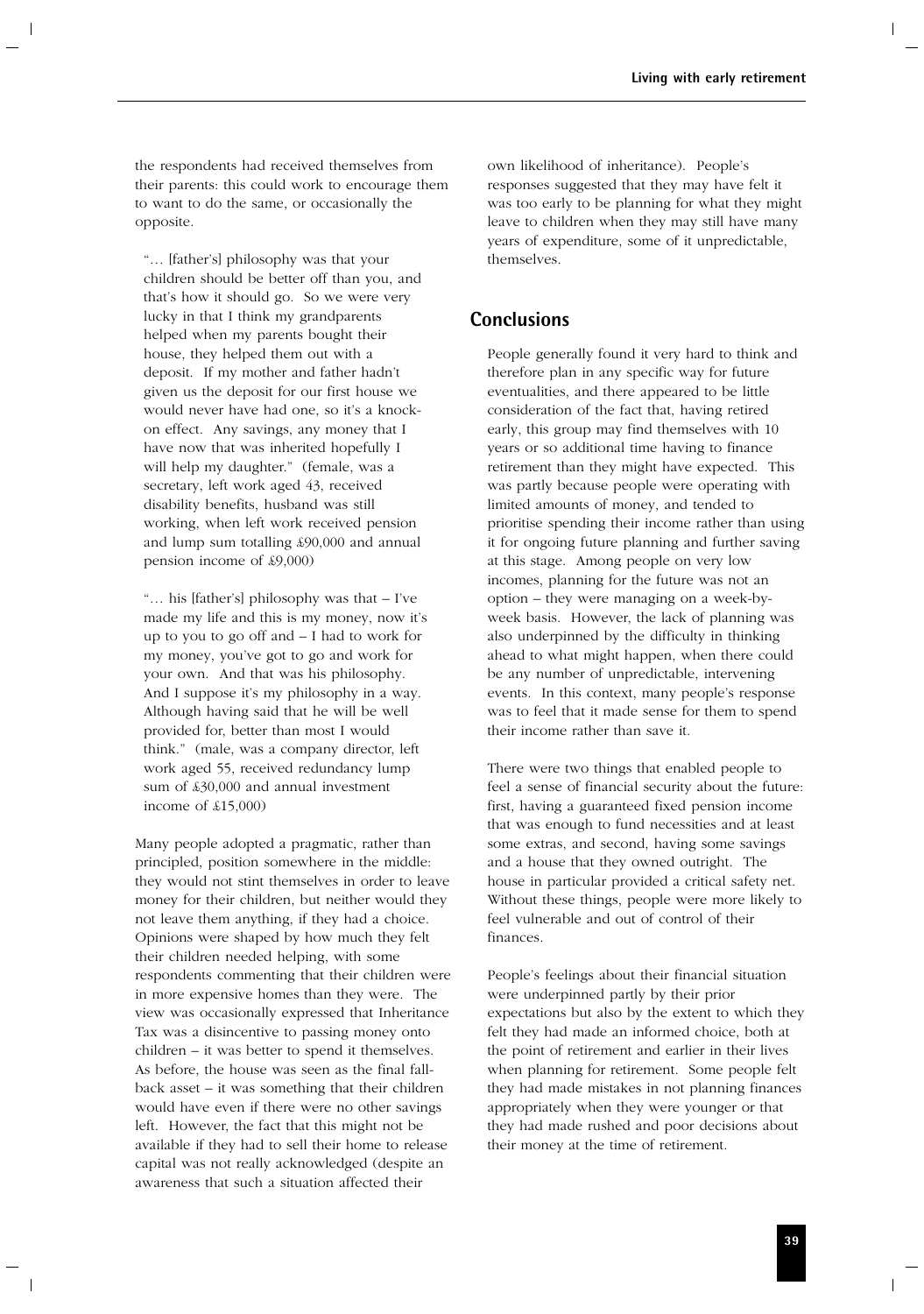Finances were, however, not necessarily of primary importance in people's lives, and some people were pleasantly surprised at their ability to manage on lower incomes. Where leaving work had been linked to difficult circumstances, and/or fears over health, then having their health and having time out of work to enjoy life tended to dominate people's feelings. However, these people were still all within 10 years of having left work, and further research would be needed to see if people feel similarly once they are 10 or 20 years into retirement.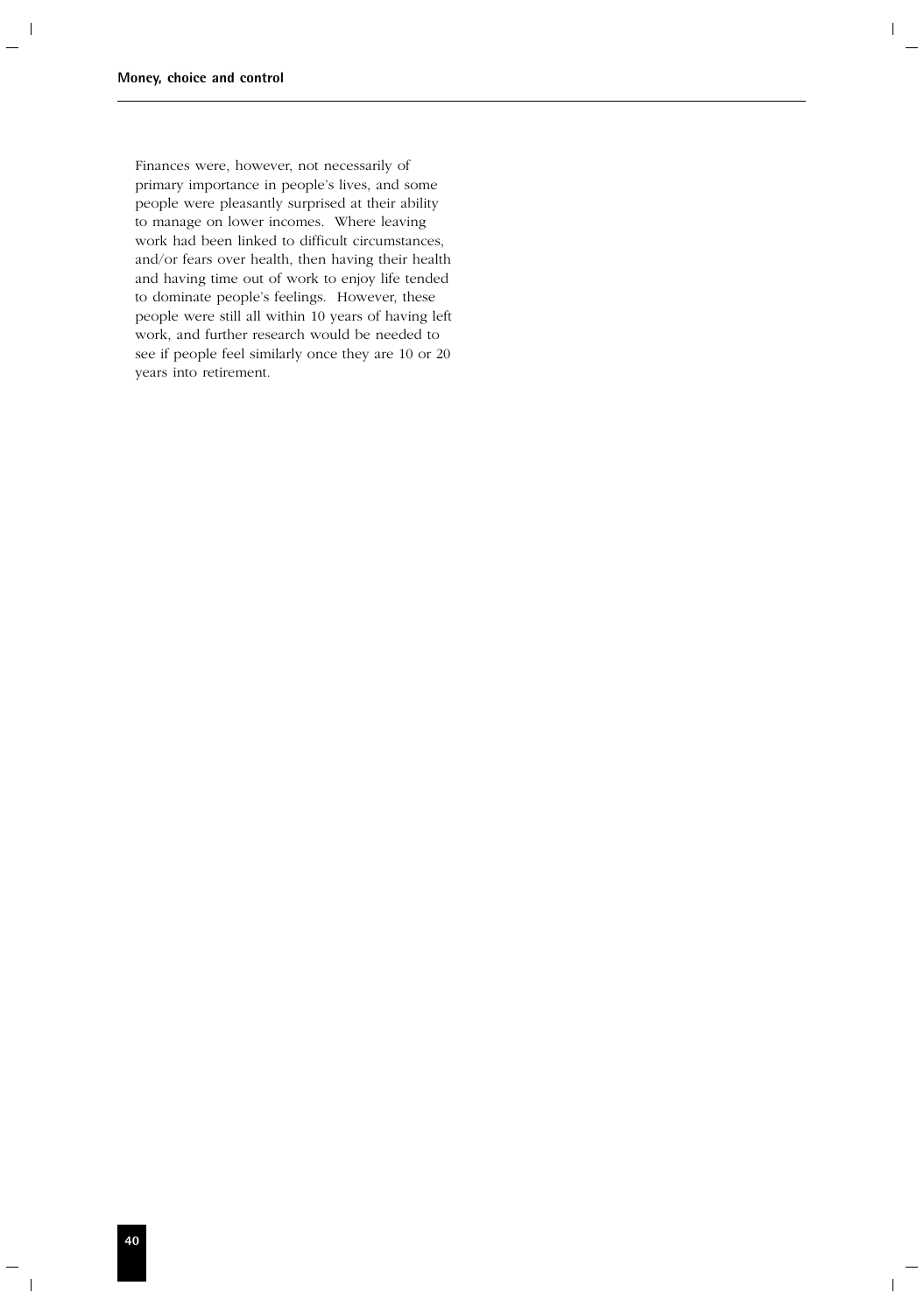# **Conclusions and policy implications**

# **Introduction**

This research set out to address questions surrounding the role of financial factors in people's moves out of work and into early retirement. In doing so, the research has covered a wide range of areas: the process of and decision around leaving work, the financial implications of moving out of work, and people's attitudes towards managing and planning their finances, in the context of an early move out of work.

As a piece of exploratory qualitative research, one of the primary objectives of this report has been to describe the range and diversity of people's experience and views. Diversity of circumstance and experience has been particularly evident among the group of people covered by this study, and the heterogeneous nature of the group does not lend itself to drawing out a straightforward set of conclusions or implications for policy.

The dimensions that appear to be central in framing people's experiences are first, the degree of choice and control they experience on moving out of work and towards retirement, and second, their financial circumstances during their working life (for example, their income from earnings, access to occupational pension, and accumulation of personal savings in different forms). People who move out of work before state pension age range from either end of these two dimensions: total choice and control over circumstances to no choice and control, people in very high income brackets to people on low levels of state benefit. Perhaps not surprisingly, the findings suggest that on the whole, but not always, people in strong financial and occupational situations have greater choice and control over leaving work and arranging their

finances subsequently, although further research would be needed to test the strength of this relationship.

A further factor that has considerable bearing on people's experiences is the nature of any impairment or health problem they have, especially among people who are in a less strong occupational and financial situation.

The policy implications here will primarily focus on the groups and sets of circumstances that the research identifies as potentially most vulnerable given an early move out of work. These are people who have not built up a reasonable retirement income, through personal or occupational pension schemes, and who have little in the way of additional savings or investment policies. The research suggests that the people most likely to be in this situation are:

- people on low or modest incomes from earnings;
- people with periods out of work;
- people who have little choice about leaving work (for example, due to redundancy or disability);
- women who have no pension rights in their own name.

The implications for policy of the research findings are drawn out as follows in two main areas: employment policy and personal finances.

# **Implications for employment policy**

Financial factors seem to play a relatively low key role in people's motivations to leave work. Personal factors such as concerns about health or a desire to have personal rather than work time, and/or a wish to get out of an unpleasant job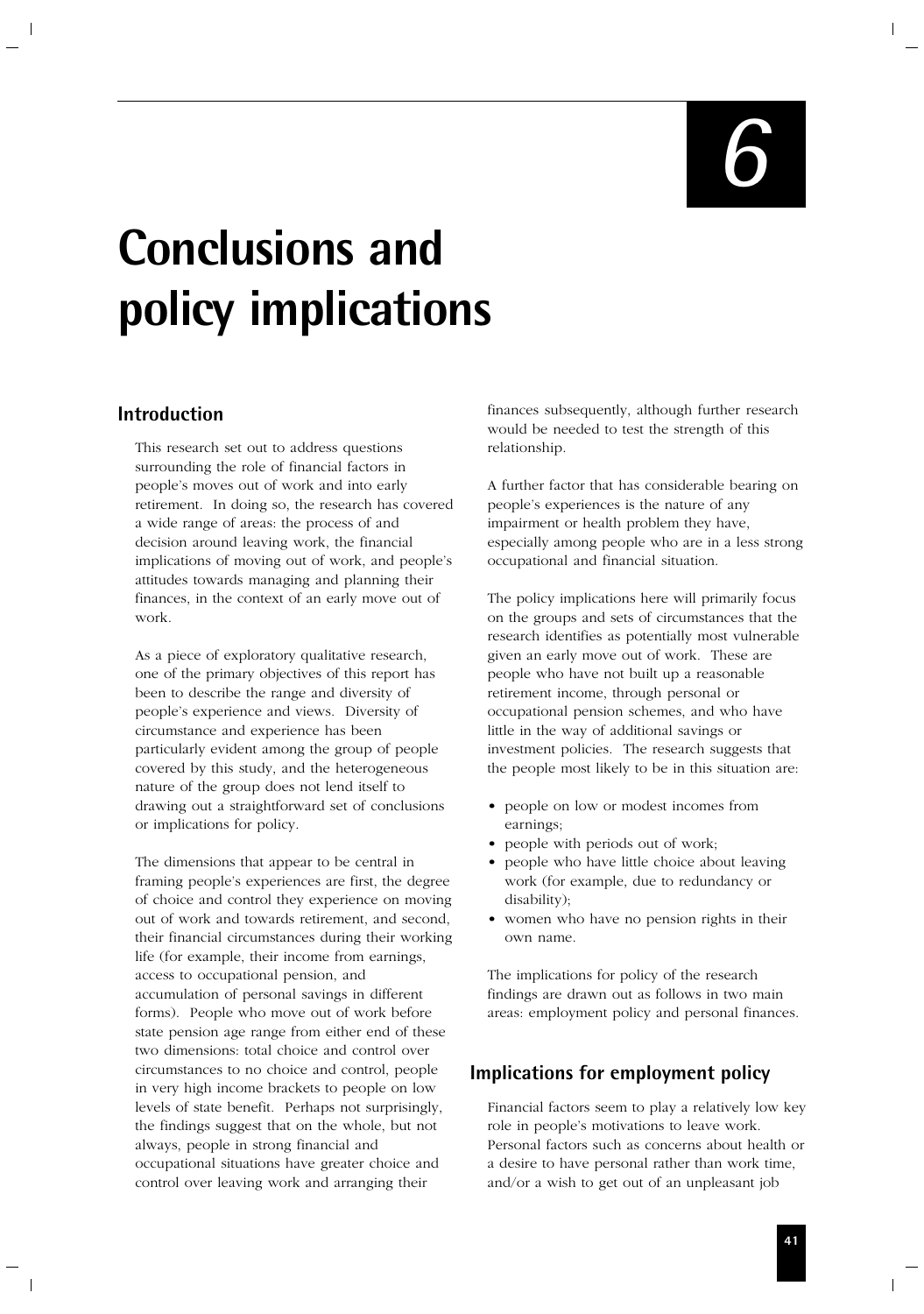dominate the reasons people give for leaving work. Financial considerations primarily play a role in terms of providing the framework within which people make their decision, a determination of whether leaving work is affordable, if there is a choice.

However, choices about moving out of work are often very restricted, especially in circumstances of redundancy and/or disability. In these cases, people in their fifties and early sixties may have little or no choice about leaving their job, and can then find it difficult and increasingly dispiriting trying to find other paid employment. This research suggests that after one to two years of searching, people seem to abandon hope. The difficulty in finding and securing an appropriate job (given for some people the existence of an impairment or health condition) combined with actual or perceived disincentives within the benefit system (due in part to low awareness of benefits), discourages people from looking for work for any length of time when they are already close to retirement age. Once out of work, confidence can be damaged and skills become out of date, creating further barriers to returning to work. People in this study felt that they received little in the way of support or advice to help them stay in or return to work, and felt that the way the benefit system treated them (as unlikely to work again) discouraged any attempts to look for work. In addition, some people adjust to the idea of being 'early retired' and consciously trade-off a better financial situation for health and quality of life.

Driven in part by a desire to encourage people to delay drawing pensions and increase opportunities to save, the government has sought to support and encourage older people to return to work through the New Deal programmes, in particular the New Deal 50+ and the New Deal for Disabled People, and has proposed pilot work with voluntary sector organisations to extend information about back-to-work help and local job and volunteering opportunities to people aged 50 and over. New initiatives in the area of in-work benefits, for example, the Working Tax Credit, should help people to be better off returning to work than staying on benefits. At the same time, state pension age is being equalised at 65 for men and women between 2010 and 2020. During this transition and subsequently, both men and women aged between 60 and women's state pension age will

be entitled to the full range of job search support and benefits available through Jobcentre Plus. Further, there have been a number of measures aimed at encouraging employers to recruit (and retain) older workers. The Age Positive campaign encourages employers to remove age discrimination from their employment practices and encourages the use of a flexible and fair retirement policy. It is important, however, that the sorts of jobs on offer should not only be appropriate for people's capacities, but attractive in terms of financial benefit, and maintaining work–life balance.

Given the difficulties of finding other work once a job has been lost, support to help and encourage people to stay with their existing employer is another important area for policy development. This might include considering a change to the nature of a job, working hours or other flexible working arrangements if people wish to review their work–life balance as they approach retirement, while at the same time promoting policies to prevent the development of work-related health conditions. Among disabled people, the government is piloting the Job Retention and Rehabilitation scheme, which will provide a range of personal support measures to people identified as being at risk of losing their job through ill-health or disability. There is also the possibility for people with health or disability problems (under certain eligibility conditions) of moving to part-time work and receiving tax credits to top up their income; this option could be extended to benefit a wider range of people (whether for health reasons or caring responsibilities).

It is clear, however, that there are groups of older people for whom continuing in or finding paid work is not an option, particularly given severe impairment or health conditions. For these people, it is important that financial support prior to reaching state pension age is provided at a level that enables a reasonable standard of living, and which ideally would not mean that people lose out in making contributions towards their pension, including their state second pension or a private pension.

The evidence from this study supports the need for the development of employment policies that allow people to retire at a time and in a way that suits their circumstances. Control and choice over retirement helps people to prepare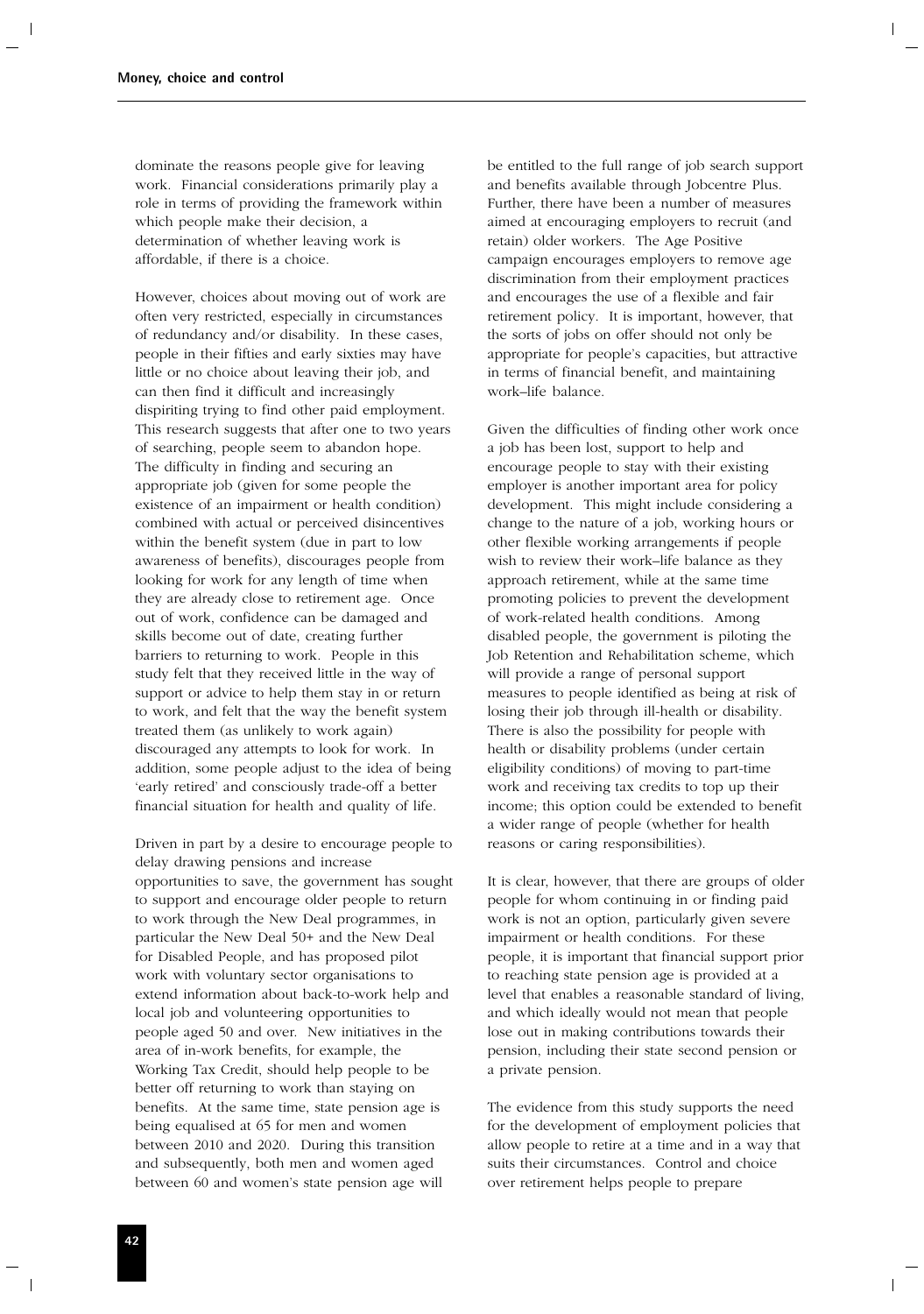themselves financially, as well as psychologically. Having the opportunity to move out of work gradually, through, for example, part-time working or other flexible packages, rather than with an abrupt unwanted departure, would help some people with managing this transition. Recent proposals to allow people to continue working in a reduced capacity for their existing employer once they have already started drawing their occupational pension should enable a more gradual transition out of work (DWP/HM Treasury/Inland Revenue, 2002).

The government, in its recent Green Paper, has also started to look at ways of making early retirement less financially attractive, for example, by increasing the age at which people can start drawing from a private pension, and the age at which public sector employees can receive a full pension. However, the research strongly suggests that personal factors can be as important to people as financial considerations, if not more so. Women appear to be more likely than men to leave work early on the basis of personal reasons, seeking to retire alongside their partners. It should not therefore be surprising that some people will choose to leave work early regardless of whether they would be better off if they had stayed in work longer, and despite policies that might seek to encourage them to work for longer.

# **Implications for personal finances**

The degree of choice and control over leaving work, as well as people's prior financial circumstances, appears to shape the sorts of financial situations that people find themselves in on moving out of work. Where people had the opportunity to make a considered decision, they generally did so with sufficient information about their financial situation that they did not find themselves in an unexpected position once they had left work. Having the choice to draw an occupational pension immediately on retiring, as well as shaping the timing of retirement to coincide with maturation of savings policies, and completion of mortgages, provides people with a secure financial situation. Lack of choice over leaving work can easily result in having to rely on existing savings or on state benefits until a private or state pension can be drawn. Unplanned departures from work can also lead to restricted ability to pay a mortgage, and

interrupted pensions or other saving plans. The group of people on low to average earnings seem from this research to be particularly vulnerable financially to early unplanned departures from paid work. This group may not feel able to save much until they reach their forties or early fifties, so that if they find themselves out of work, they are reliant on incomes substantially lower than their earnings from work. For people who have always been on very low incomes, their financial situation on leaving work may not be very different on benefits compared to their earnings.

Decisions about moving out of work are generally not considered in any detail until relatively close to the point of (early) retirement. These findings echo those from other research that people often leave saving and planning until late in their lives (FSA, 2002). However, by then, the financial situation is already set and people are making decisions given their existing circumstances, rather than setting up how they would ideally have things be. The current study suggests that people's thinking about finances tends to focus on the short to medium term following retirement, rather than on longer-term planning, and on comparative levels of income, rather than on the role of capital or savings. On the whole, people find it difficult to plan for the range of unpredictable events that they may face in the future; this appears to be true of forward planning at the point of retirement, as well as planning for old age during earlier life stages. Policies seeking to help with financial planning should therefore be addressed towards people at different life stages (early planning, preretirement and post-retirement).

Saving for the future is particularly difficult when people are in an economically insecure situation, and low levels of savings or contributions to a private pension are particularly vulnerable to an unplanned early exit from work. Women who have not provided for pensions in their own right can find themselves either with a lower joint retirement income than they would otherwise have had, or if they subsequently divorce or their husband dies, may find themselves in a particularly vulnerable financial situation. New regulations for pension sharing on divorce may address this to some extent, but only where pension resources are sufficient to provide adequately for two households rather than one.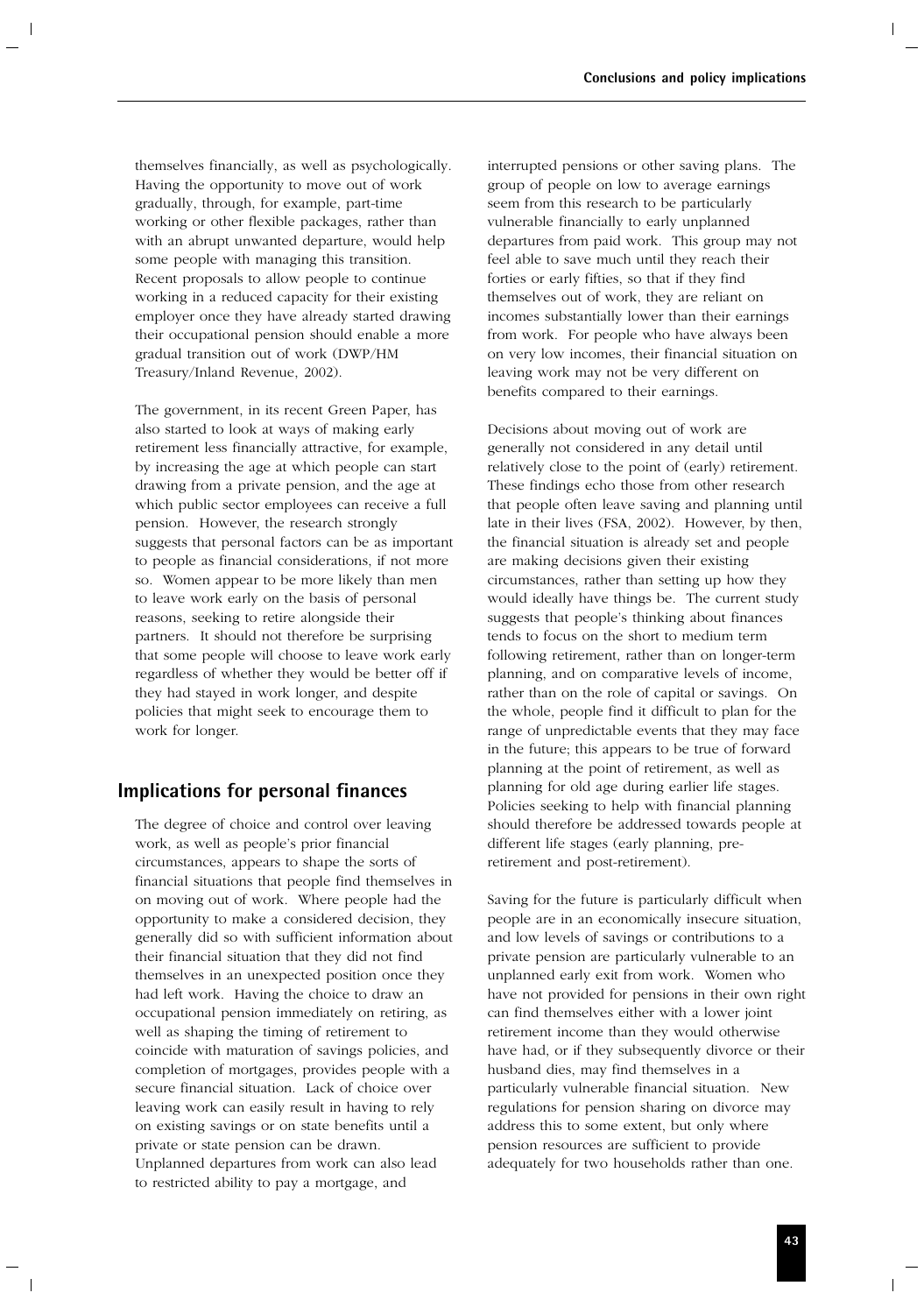Given current concerns about the funding of old age (outlined in Chapter 1), there has been a recent focus on the extent to which people are or are not saving sufficiently for their retirement<sup>4</sup>. The findings from this study suggest that the elements that provide people with a sense of financial security once retired are:

- an income that is guaranteed into the future (ideally an index-linked pension income, rather than income from other sources alone, such as investments); an income that was roughly half their income from earnings appeared to be acceptable to people on average earnings or above;
- a mortgage-free property; and
- some savings for the future.

At this stage, shortly after early retirement, it was unusual for people to have regrets about having made a decision to leave work, at least not financial regrets. However, people did find it hard to look into and plan financially for their future, and it may be that people who are reasonably comfortable at this stage may not be so in 10 or 20 years' time. This could be an area for further research.

Capital in the form of personal savings, as well as an income from pensions, can therefore provide an important security. The government is proposing a range of measures to try to encourage long-term saving (in pensions and other forms) across income groups: among higher earners this takes the form, for example, of the relaxation of the annual limits to the amount people can save in pension schemes, and among people on low incomes, the Pension Credit, introduced in October 2003, is intended to remove disincentives to save for people on state benefits by rewarding people with savings with additional income. It remains to be seen what impact the Pension Credit will have on people's attitudes towards saving. It has been suggested that it could act as a disincentive to save among people on middling incomes who become drawn into means-tested benefits via the Pension Credit for the first time (Emmerson and Wakefield, 2003). In addition, the opportunity to save money during early life in a form that is not

tied up in a pension, and then transfer this into a pension in later life, may encourage more people to save in the knowledge that they can have easy access to the money if they need it; however, it may also discourage pension saving (Emmerson and Wakefield, 2003). New types of pension have been created with a view to giving people with interrupted work histories the opportunity to pay into a pension in a more flexible way – the intention is that this will help people who have traditionally found it difficult to build up a private pension fund. Again, it remains to be seen what impact these will have in practice.

The other main branch of proposed government policy is to improve people's ability to make choices about their future finances, by improving levels of financial awareness. This would take the form of providing everyone with regular statements of their predicted state pension income, and possibly combined statements for all their sources of future pension income. This may well help people to think about whether they want to save more or not for their future, although other calls on resources and difficulty in thinking ahead to what future needs are likely to be may still make it hard for people to plan effectively. The findings from this research suggest a need for improved access to financial information for some groups of people, but also more individually tailored advice at different life stages – in early financial planning, in making decisions about leaving work, and in planning for old age having moved out of work. Areas where it appeared that people could have benefited from more information or advice include:

- planning finances for the future so that they are flexible enough to encompass unknown events such as an early departure from work;
- setting up appropriate and reliable pension schemes given a predicted work history;
- making sound investments;
- preparing for leaving work and assessing precise levels of income and expenditure; having clear pension forecasts;
- better-off calculations to determine how their situation would differ between remaining on benefits or returning to work;
- making decisions about the most appropriate ways of dealing with retirement money, especially lump sum payments;
- working out the likely risk of future events in old age and associated expenditure; and

The recent government Green Paper, for example, estimated that around 3 million people were seriously under-saving, or planning to retire too soon (DWP/HM Treasury/Inland Revenue, 2002).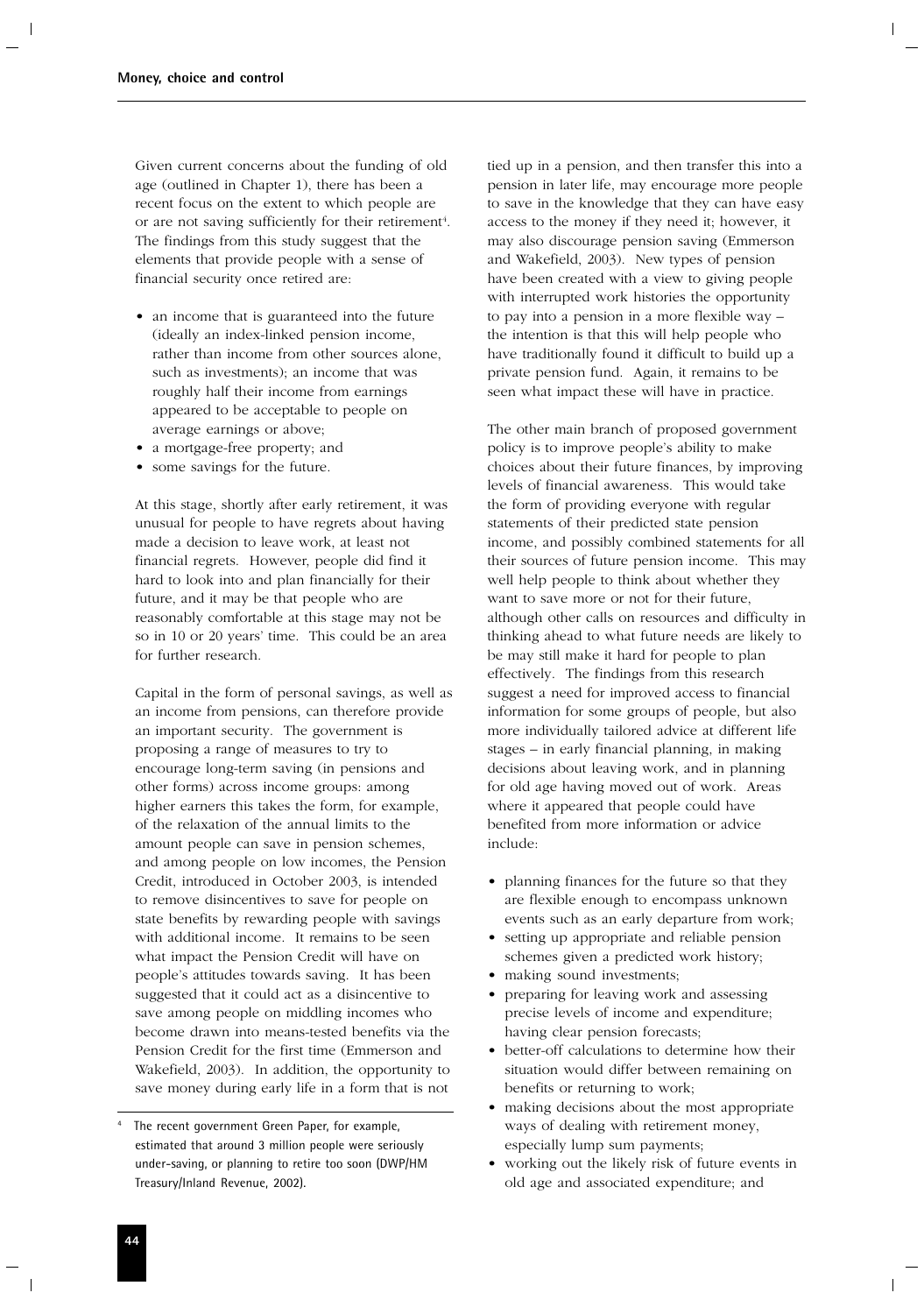calculating whether and how to prepare for these events.

There may be a particular value in looking at ways of providing advice and information for women, whose lifestyles and therefore pension circumstances tend to sit outside the more 'typical' set of circumstances. At the same time, the situation for women may change as the generation of women who will spend longer periods of their life in paid work, and are more likely to be lone parents, approaches retirement. These groups of women are more likely to have greater experience of financial independence during their working lives compared to the group of women included in this research, and may face a number of different issues in terms of effective planning for the future.

There was, however, evidence of uncertainty about where to go to find financial information and advice, combined with scepticism about the nature of the advice that would be given. Information provision has to therefore be clearly understood, and easily available, and provided through sources that people feel are objective and trustworthy.

Policies to encourage saving for the future need to take into account that, while some people aim to plan their finances effectively in order to retire early, another group of people end up leaving work because they are forced to do so, and are unable to continue an income through earnings. Pension and savings policies also need to address how this group will be best protected when unpredictable events intervene and they are no longer able to follow their original financial plans.

# **Conclusions**

People who have a choice in the timing and circumstances of their retirement not only have the opportunity to do so at a financial time that suits them, but also have the opportunity to make preparations for the transition. This study appears to confirm the findings of a recent Economic and Social Research (ESRC) study that having a choice about leaving work early has a strong influence on people's subsequent quality of life, regardless of their financial circumstances (Blane et al, 2002). This may mean that, even with full financial information, people choose to

be in a situation that is not financially ideal, because it makes sense for them in terms of their priorities when faced with a decision about leaving work. Ideally, policies would seek to address long-term financial planning, rather than decisions around the point of retirement, so that people find themselves in situations where they have more rather than fewer options.

The group of people who have no or very little choice about leaving work early can, however, be in a vulnerable position financially. This group tends to be people who have been in economically less secure positions throughout their lives. Not only are they unable to build up a pension fund or savings any further having left work, but they may have to make use of savings that they have accumulated in order to survive until they can draw a pension. The findings suggest that a range of policies should be aimed at helping this group of people to continue in employment, but where this is not possible, policies should be seeking to protect their financial situation.